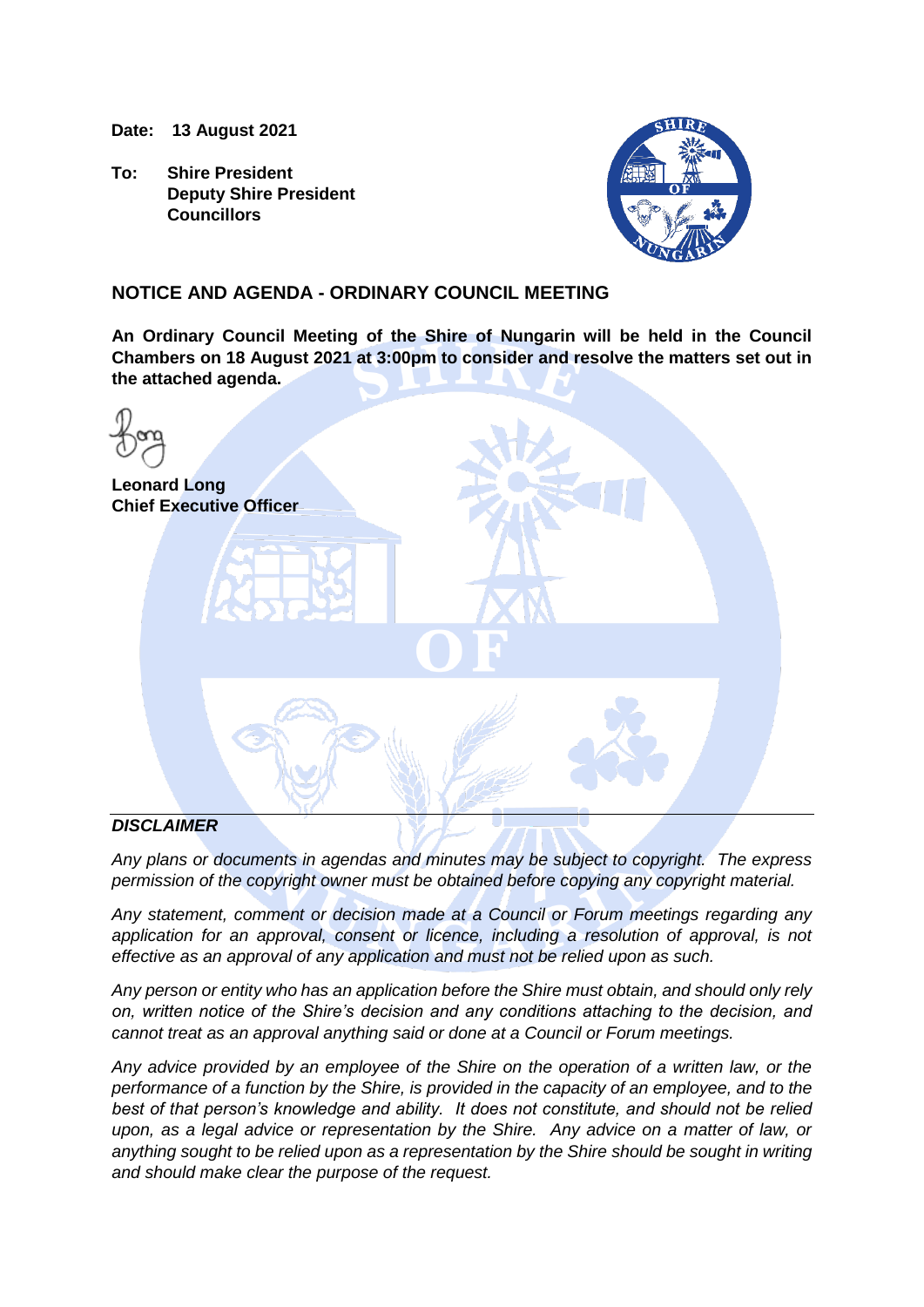## **PUBLIC QUESTION TIME**

- 1. The order of business allows for a Public Question time at the beginning of the meeting.
- 2. If you wish to ask a question about an agenda item before it is considered then it is recommended to be made at the Public Question Time item on the agenda in accordance with Council's Procedures and Guidelines for Public Question Time.
- 3. The visual or vocal recording of Council meeting proceedings is expressly prohibited, unless the prior approval of the Council has been given.

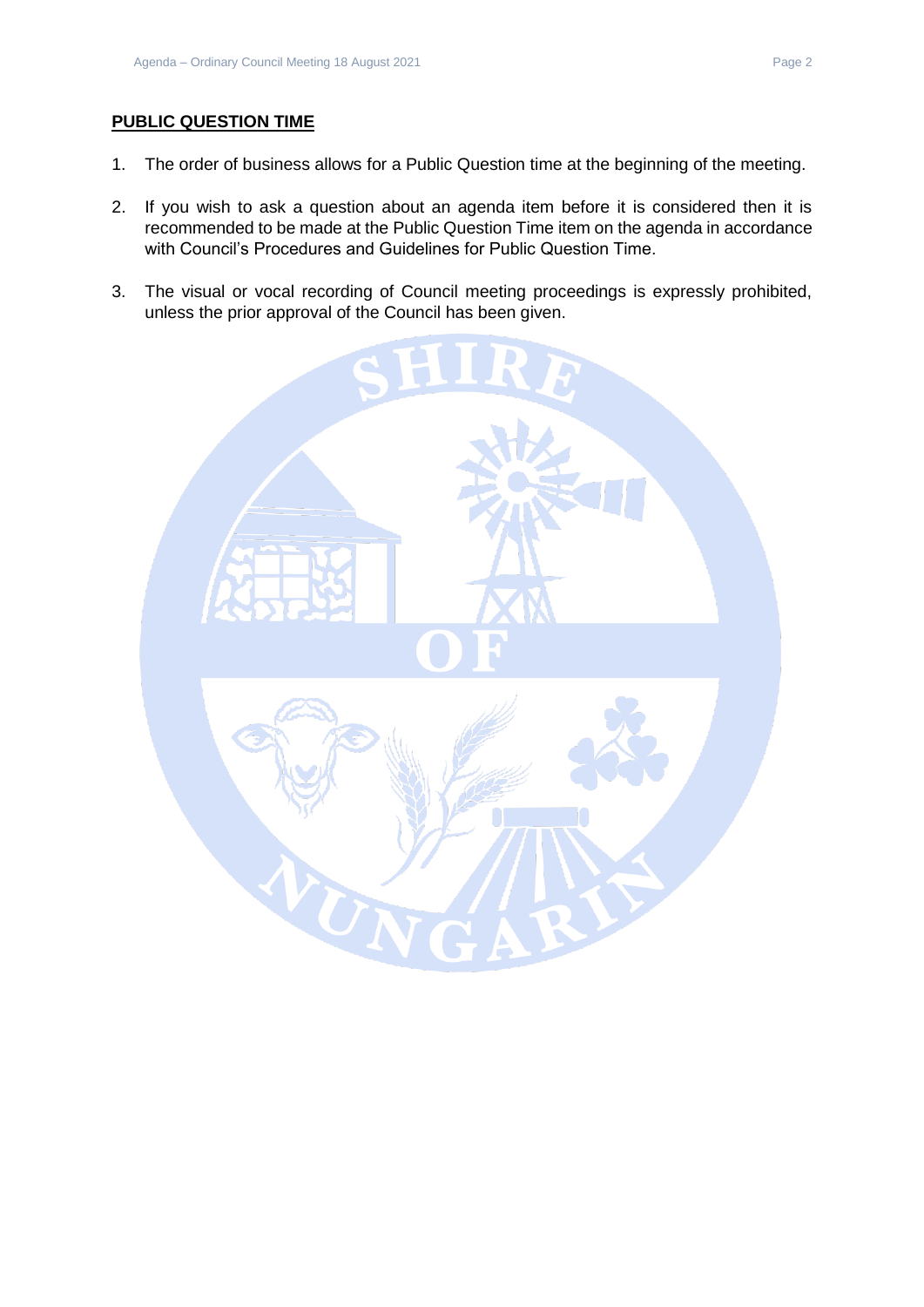## **TABLE OF CONTENTS**

| 1.               |      |                                                                    |  |
|------------------|------|--------------------------------------------------------------------|--|
| 2.               |      |                                                                    |  |
|                  | 2.1  |                                                                    |  |
|                  | 2.2  |                                                                    |  |
|                  | 2.3  |                                                                    |  |
|                  |      |                                                                    |  |
|                  | 3.1  |                                                                    |  |
|                  | 3.2  |                                                                    |  |
|                  |      |                                                                    |  |
|                  | 4.1  | RESPONSE TO PREVIOUS PUBLIC QUESTIONS TAKEN ON NOTICE  6           |  |
|                  | 4.2  |                                                                    |  |
|                  | 5.   |                                                                    |  |
|                  | 5.1  |                                                                    |  |
|                  | 5.2  | DISCLOSURES OF INTEREST THAT MAY CAUSE A CONFLICT                  |  |
| 6.               |      | ANNOUNCEMENT BY THE PRESIDING MEMBER (WITHOUT DISCUSSION)  6       |  |
| $\overline{7}$ . |      | PREVIOUS COUNCIL MEETING MINUTES <b>AND ALL CONTINUES</b> 6        |  |
|                  | 7.1  |                                                                    |  |
|                  | 7.2  |                                                                    |  |
|                  | 8.   |                                                                    |  |
|                  | 8.1  |                                                                    |  |
|                  | 8.2  | <b>REQUEST TO WAIVE HIRE FEES - HOMEGROWN MUSIC FESTIVAL 11</b>    |  |
|                  | 8.3  | <b>CEACA MEMBERSHIP CONSIDERATION FOR 21/22 FINANCIAL YEAR.</b> 13 |  |
|                  | 8.4  | REFUSE COLLECTION TENDER                                           |  |
|                  | 8.5  |                                                                    |  |
|                  | 8.6  | MONTHLY STATEMENT OF FINANCIAL ACTIVITY FOR THE PERIOD             |  |
|                  | 8.7  | <b>PAYMENT OF RATES OPTIONS AND INTEREST CHARGES FOR 2021 -</b>    |  |
|                  | 8.8  |                                                                    |  |
|                  | 8.9  | VALUATIONS AND GENERAL RATES FOR 2021 - 2022 ANNUAL BUDGET 36      |  |
|                  | 8.10 | MINIMUM RATES PAYMENT FOR 2021 - 2022 ANNUAL BUDGET 39             |  |
|                  | 8.11 |                                                                    |  |
|                  |      | 8.12 CHIEF EXECUTIVE OFFICERS - KEY PERFORMANCE INDICATORS         |  |
| 9.               |      |                                                                    |  |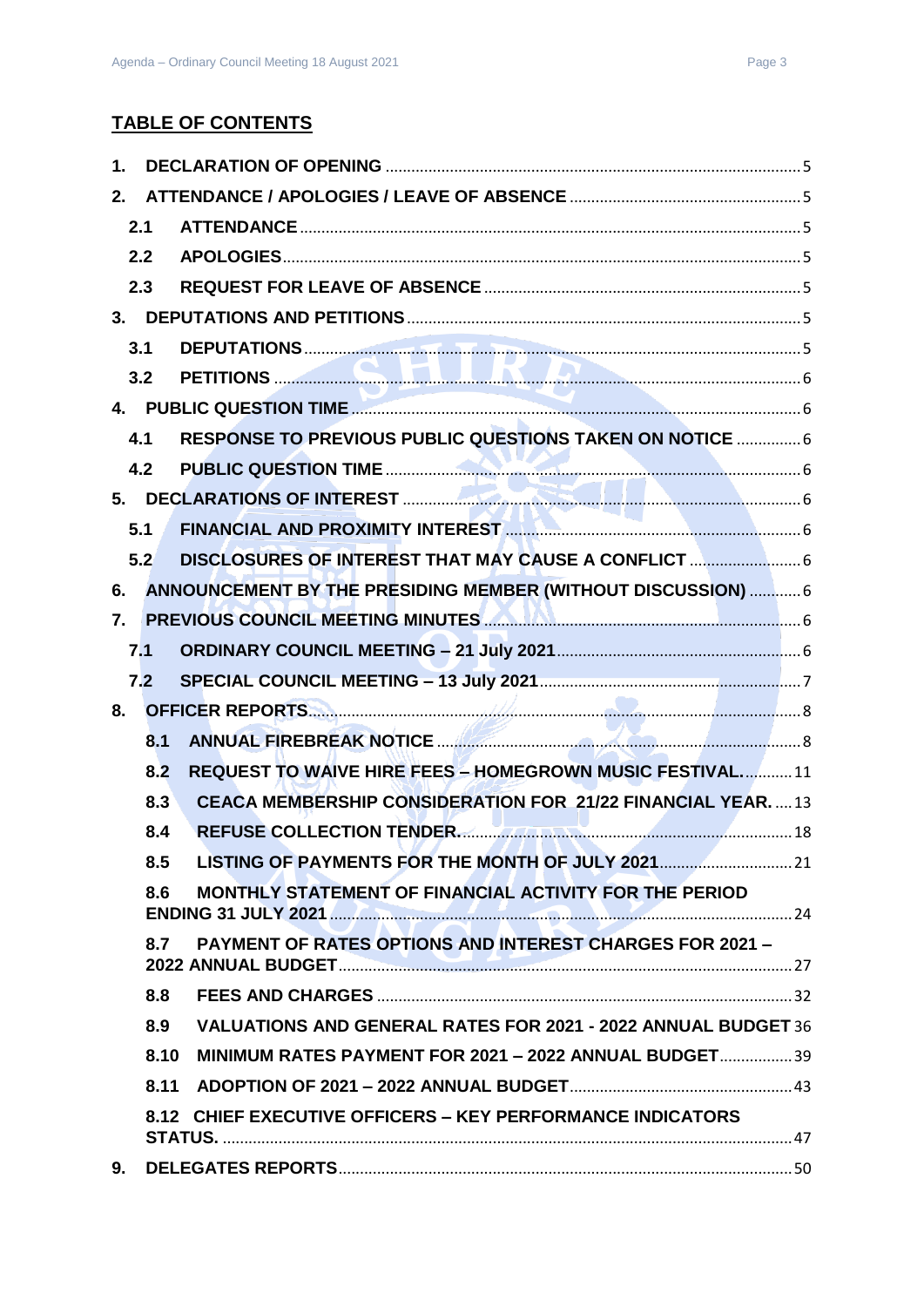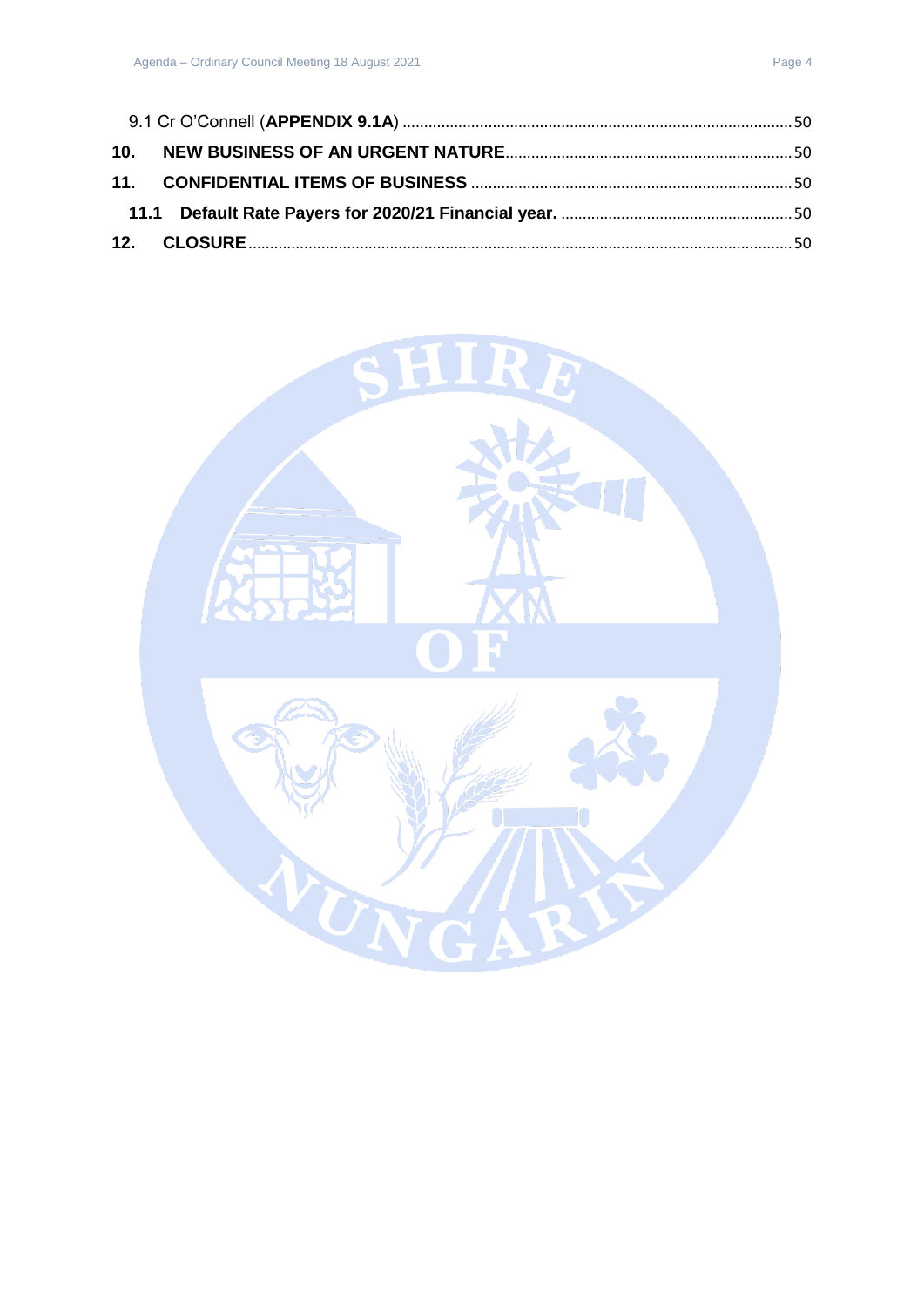## <span id="page-4-0"></span>**1. DECLARATION OF OPENING**

Council recognises it is permissible to record the Shire's Council and Forum Meetings in the written, sound, vision medium (or any combination of the mediums) when open to the public. However, people who intend to record meetings are requested to inform the Presiding Member of their intention to do so.

The Presiding Member will cause the Affirmation of Civic Duty and Responsibility to be read aloud by a Councillor.

#### *Affirmation of Civic Duty and Responsibility*

*I make this Affirmation in good faith on behalf of Councillors and Officers of the Shire of Nungarin. We collectively declare we will duly, faithfully, honestly and with integrity fulfil the duties of our respective office and positions for all the people in the district according to the best of our judgment and ability.*

Acknowledgement of Traditional Custodians

We wish to acknowledge the Traditional Custodians of the land we are meeting on, the Njaki Njaki Nyoongar people, and recognise the contribution of Elders past, present and future.

## <span id="page-4-2"></span><span id="page-4-1"></span>**2. ATTENDANCE / APOLOGIES / LEAVE OF ABSENCE**

## **2.1 ATTENDANCE**

Shire President Cr P de Lacy Deputy Shire President Cr G Coumbe Elected Member Cr RE O'Connell Elected Member Cr K Dayman Elected Member Cr J Davis Elected Member Cr W Lee Elected Member **Cr R Mizia** 

Chief Executive Officer Mr L Long Manager Works & Services Mr C Large

#### <span id="page-4-3"></span>**2.2 APOLOGIES**

#### **2.3 REQUEST FOR LEAVE OF ABSENCE**

#### <span id="page-4-6"></span><span id="page-4-5"></span><span id="page-4-4"></span>**3. DEPUTATIONS AND PETITIONS**

**3.1 DEPUTATIONS**

.........................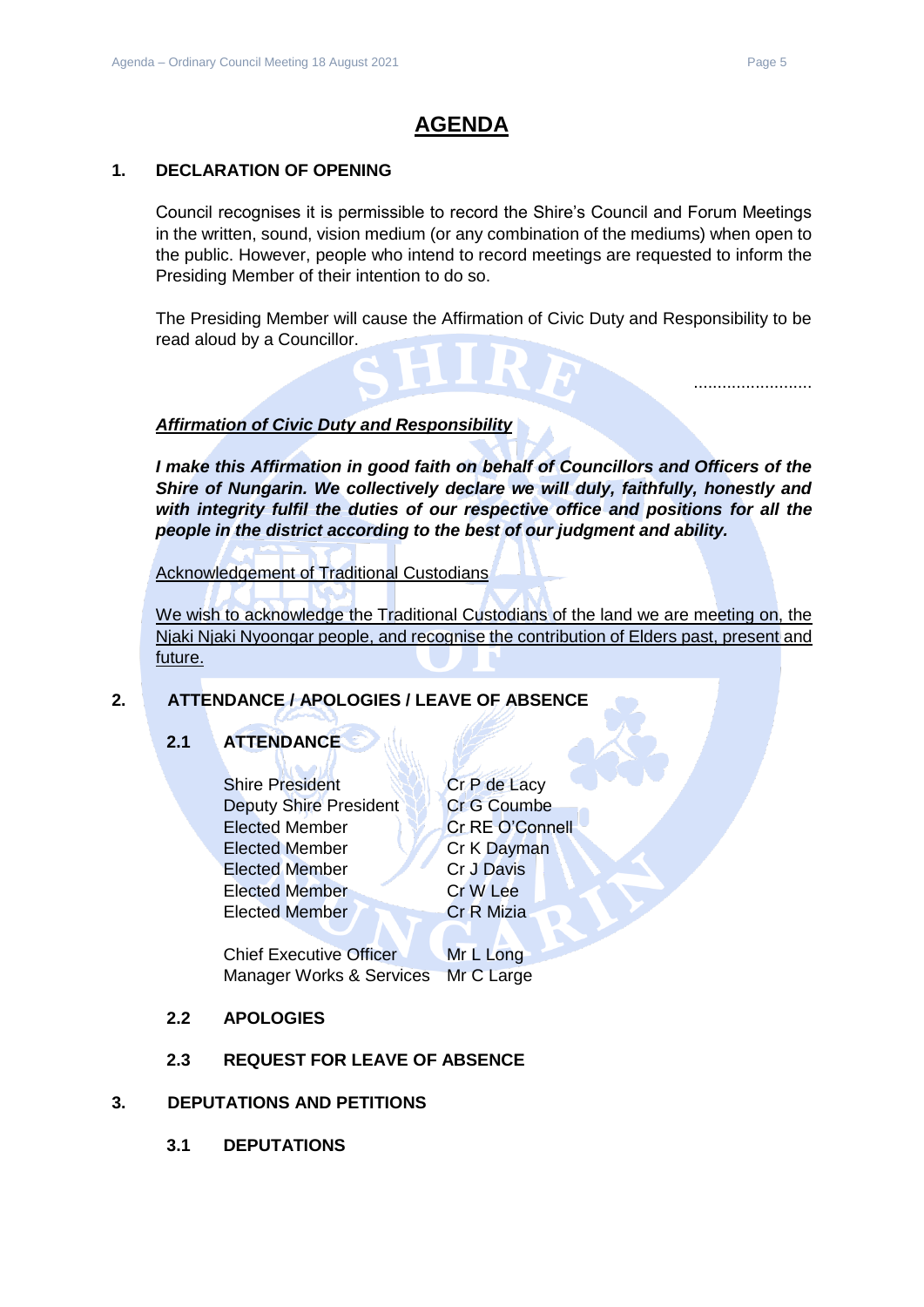## **3.2 PETITIONS**

#### <span id="page-5-1"></span><span id="page-5-0"></span>**4. PUBLIC QUESTION TIME**

- a. Public Question Time provides the public with an opportunity to put questions to the Council. Questions should only relate to the business of the Council and should not be a statement or personal opinion.
- b. During the Council meeting, after Public Question Time no member of the public may interrupt the meeting's proceedings or enter into conversation.
- c. Whenever possible, questions should be submitted in writing at least 48 hours prior to the start of the meeting.
- d. All questions should be directed to the President and only questions relating to matters affecting Council may be answered at an Ordinary Council Meeting, and at a Special Council Meeting only questions that relate to the purpose of the meeting may be answered. Questions may be taken on notice and responded to after the meeting, at the discretion of the Presiding Member.
- e. The Presiding member will control Question Time and ensure each person wishing to ask a question states there name and address before asking the question. If the question relates to an item on the agenda, the item number should also be stated. In general, persons seeking to ask questions will be given two (2) minutes within which to address their question to Council. The Presiding Member may shorten or lengthen this time at their discretion.

## <span id="page-5-2"></span>**4.1 RESPONSE TO PREVIOUS PUBLIC QUESTIONS TAKEN ON NOTICE**

**4.2 PUBLIC QUESTION TIME**

## <span id="page-5-5"></span><span id="page-5-4"></span><span id="page-5-3"></span>**5. DECLARATIONS OF INTEREST**

- **5.1 FINANCIAL AND PROXIMITY INTEREST**
- **5.2 DISCLOSURES OF INTEREST THAT MAY CAUSE A CONFLICT**
- <span id="page-5-7"></span><span id="page-5-6"></span>**6. ANNOUNCEMENT BY THE PRESIDING MEMBER (WITHOUT DISCUSSION)**
- <span id="page-5-9"></span><span id="page-5-8"></span>**7. PREVIOUS COUNCIL MEETING MINUTES**
	- **7.1 ORDINARY COUNCIL MEETING – 21 July 2021**

#### **OFFICER RECOMMENDATION:**

**That the Minutes of the Ordinary Council Meeting held on 21 July 2021 be confirmed as being a true and accurate record.**

| Moved:    |  |
|-----------|--|
| Seconded: |  |

**..........................**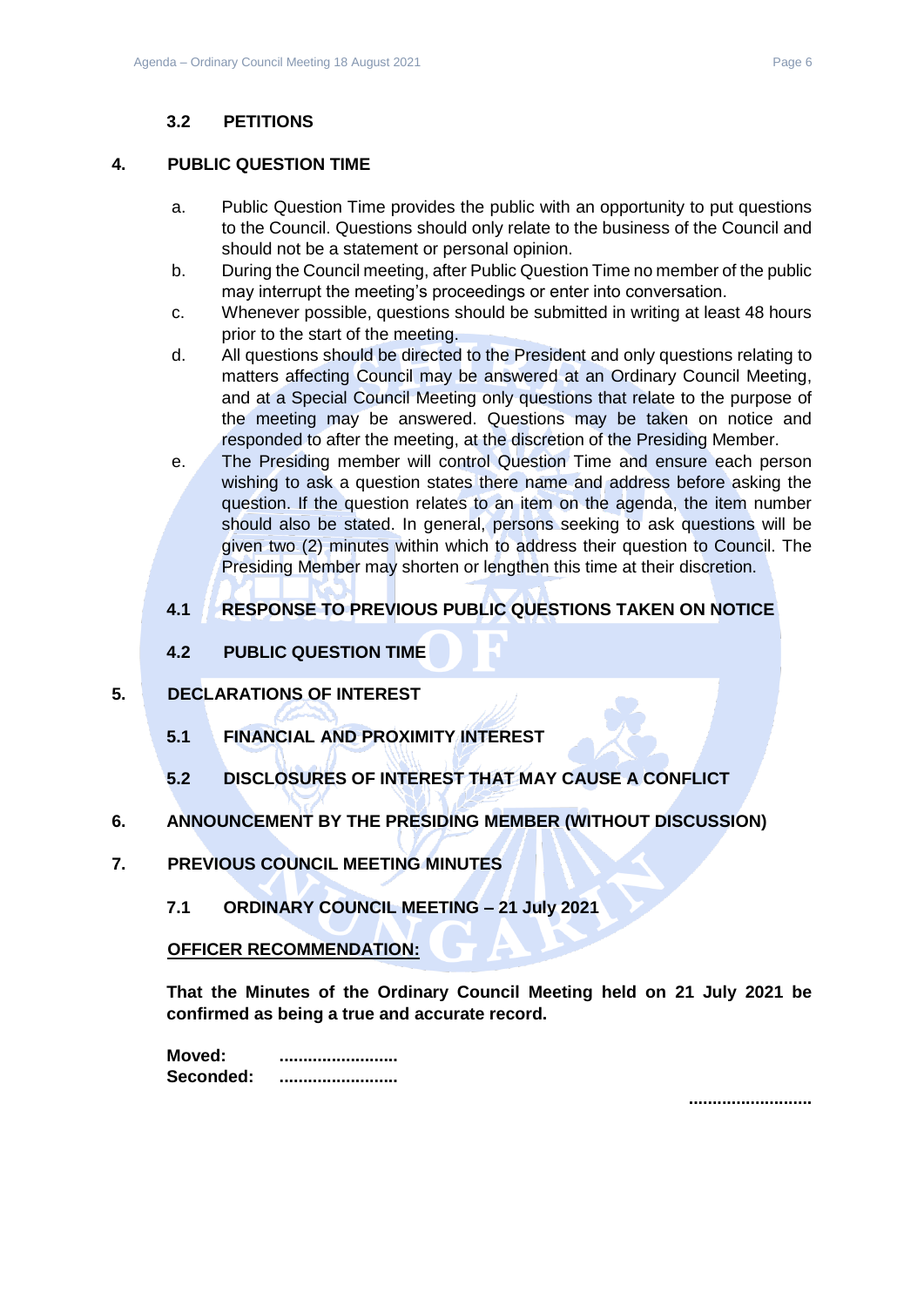## <span id="page-6-0"></span>**OFFICER RECOMMENDATION:**

**That the Minutes of the Special Council Meeting held on 13 July 2021 be confirmed as being a true and accurate record.**

**Moved: ......................... Seconded: .........................**

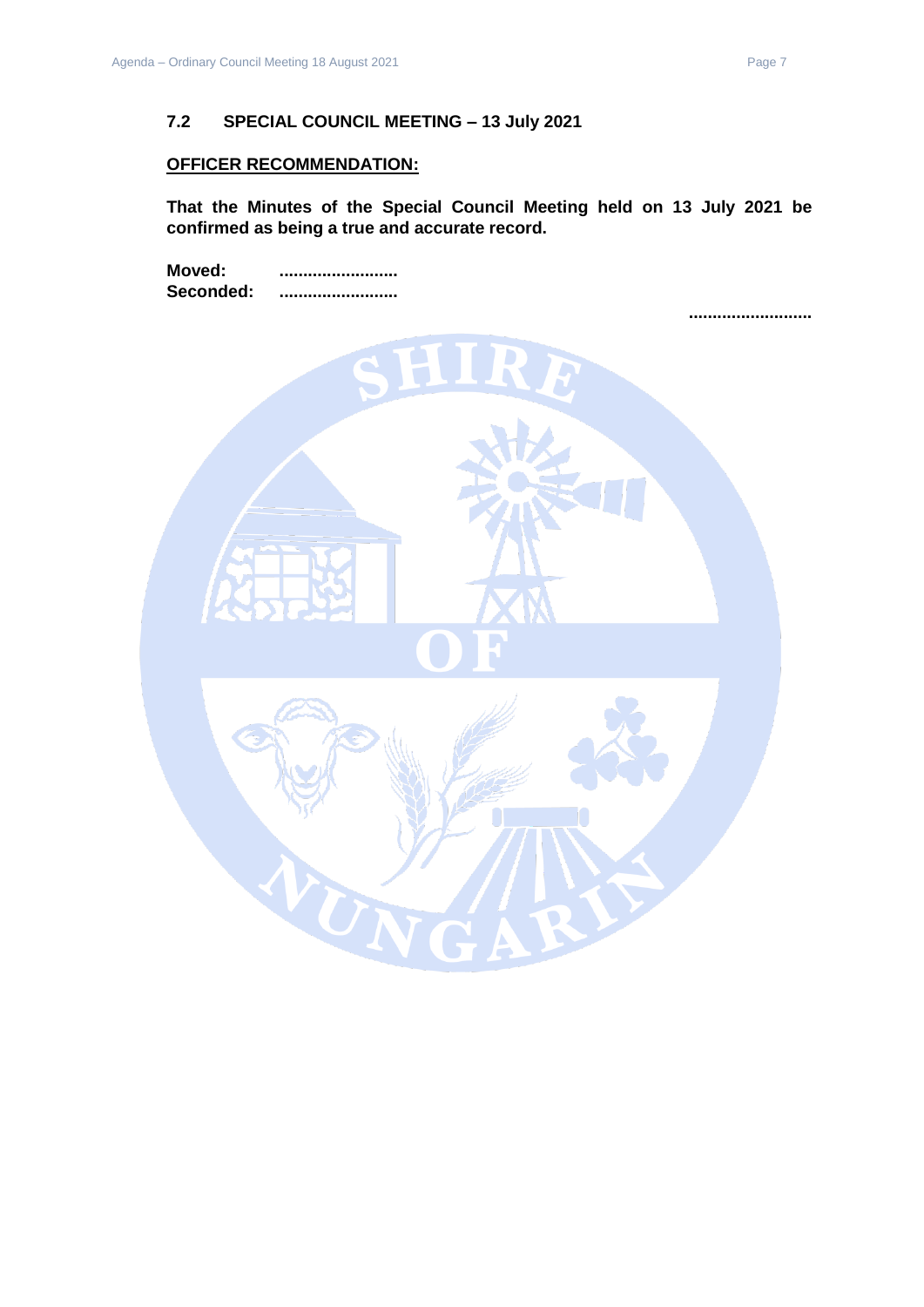#### <span id="page-7-0"></span>**8. OFFICER REPORTS**

<span id="page-7-1"></span>

| 8.1<br><b>ANNUAL FIREBREAK NOTICE</b> |                                          |  |
|---------------------------------------|------------------------------------------|--|
| File Ref:                             | 51010                                    |  |
| <b>Previous Item Ref:</b>             | Nil                                      |  |
| <b>Applicant:</b>                     | Nil                                      |  |
| <b>Author and Title:</b>              | Leonard Long, Chief Executive Officer    |  |
| <b>Declaration of Interest:</b>       | Nil                                      |  |
| <b>Voting Requirements</b>            | Simple Majority                          |  |
| <b>Attachment Number:</b>             | Attachment 8.1A - Draft Firebreak Notice |  |

#### **OFFICER RECOMMENDATION:**

**That Council:**

**1. Approves the Firebreak Notice (ATTACHMENT 8.1A).**

## **2. Publish the Notice in the Government Gazette before 1 September 2020.**

| Moved:    |  |
|-----------|--|
| Seconded: |  |

## **IN BRIEF**

Council is requested to consider the Firebreak Notice **(ATTACHMENT 8.1A)** for the Shire of Nungarin pursuant to the *Bush Fires Act 1954*.

## **BACKGROUND**

Council have a duty of care to exercise powers provided under s33 of the *Bush Fires Act 1954*, to direct property owners to maintain their property to a set standard. This will assist to reduce the threat of fire across the district.

By setting a minimum standard provides clear guidance to property owners, empowering them to take ownership of the bushfire preparedness and defend ability of their property and ensure they can maintain the level of preparedness between 1<sup>st</sup> October and 15<sup>th</sup> April each year.

#### **REPORT DETAIL**

The proposed notice **(ATTACHMENT 8.1A)** provides a starting point for re-introducing a Firebreak Notice for the Shire of Nungarin. The notice will encourage a standard approach that is consistent across the whole Shire and will make it easier for residents to understand their obligations under the *Bush Fires Act 1954* and clearly identifying non-compliant properties.

The Firebreak Notice includes clarification around imposing a Harvest, Vehicle Movement and Hot Works Ban (HVMB), and under what conditions these will be imposed.

**..........................**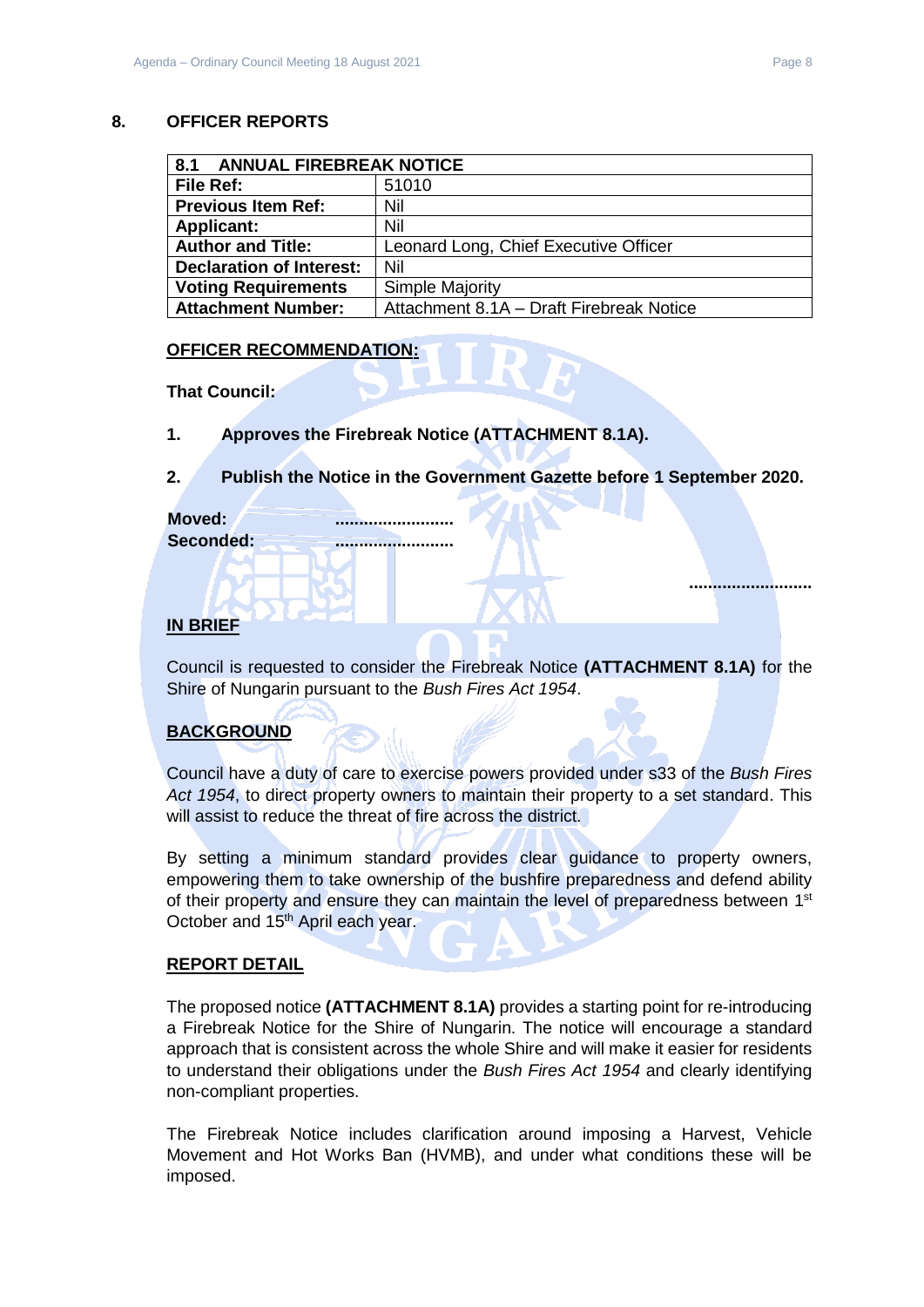As has been the accepted scenario it is recommend for any day where the Fire Danger Rating (FDR) reaches very high or above, a HVMB is automatically imposed, this again will make it easier to educate the community and prevent any potential escaped burns.

#### **SHIRE OF NUNGARIN COMMUNITY STRATEGIC PLAN 2023**

| <b>Focus Area</b> | Social                                                                                                                                              |  |
|-------------------|-----------------------------------------------------------------------------------------------------------------------------------------------------|--|
| <b>Aspiration</b> | Our Shire is healthy and happy, contributing to our progress, with<br>accessible places and spaces and our transport is well connected<br>and safe. |  |
| <b>Objective</b>  | 3. Maintain community safety and accessibility to services and<br>facilities.                                                                       |  |

## **OTHER STRATEGIC LINKS**

Nil

## **STATUTORY ENVIRONMENT**

Section 33 of the *Bush Fires Act 1954* provides a local government the ability to make a Notice requiring all owners or occupiers of land within the district to take measures for preventing the outbreak of a bush fire, or for preventing the spread or extension of a bush fire.

## **SUSTAINABILITY AND RISK CONSIDERATIONS**

*Economic - (Impact on the Economy of the Shire and Region)* Bushfires can have a devastating effect on the economy of the Shire and the Region.

#### *Social - (Quality of life to community and/or affected landowners)*

The aftermath of a bushfire often lingers for years and has a negative impact on the communities quality of life.

#### *Policy Implications*

Nil

#### **Risk Management Implications**

| <b>Risk Level</b> | <b>Comment</b>                                                       |
|-------------------|----------------------------------------------------------------------|
| High              | Whilst most of the municipal area is not densely vegetated bushland, |
|                   | not having accessible firebreaks could result in major bushfires and |
|                   | leave Council open to legal action.                                  |

#### **CONSULTATION**

- Department of Fire and Emergency Services.
- Chief Fire Control Officer

#### **RESOURCE IMPLICATIONS**

**Financial** Nil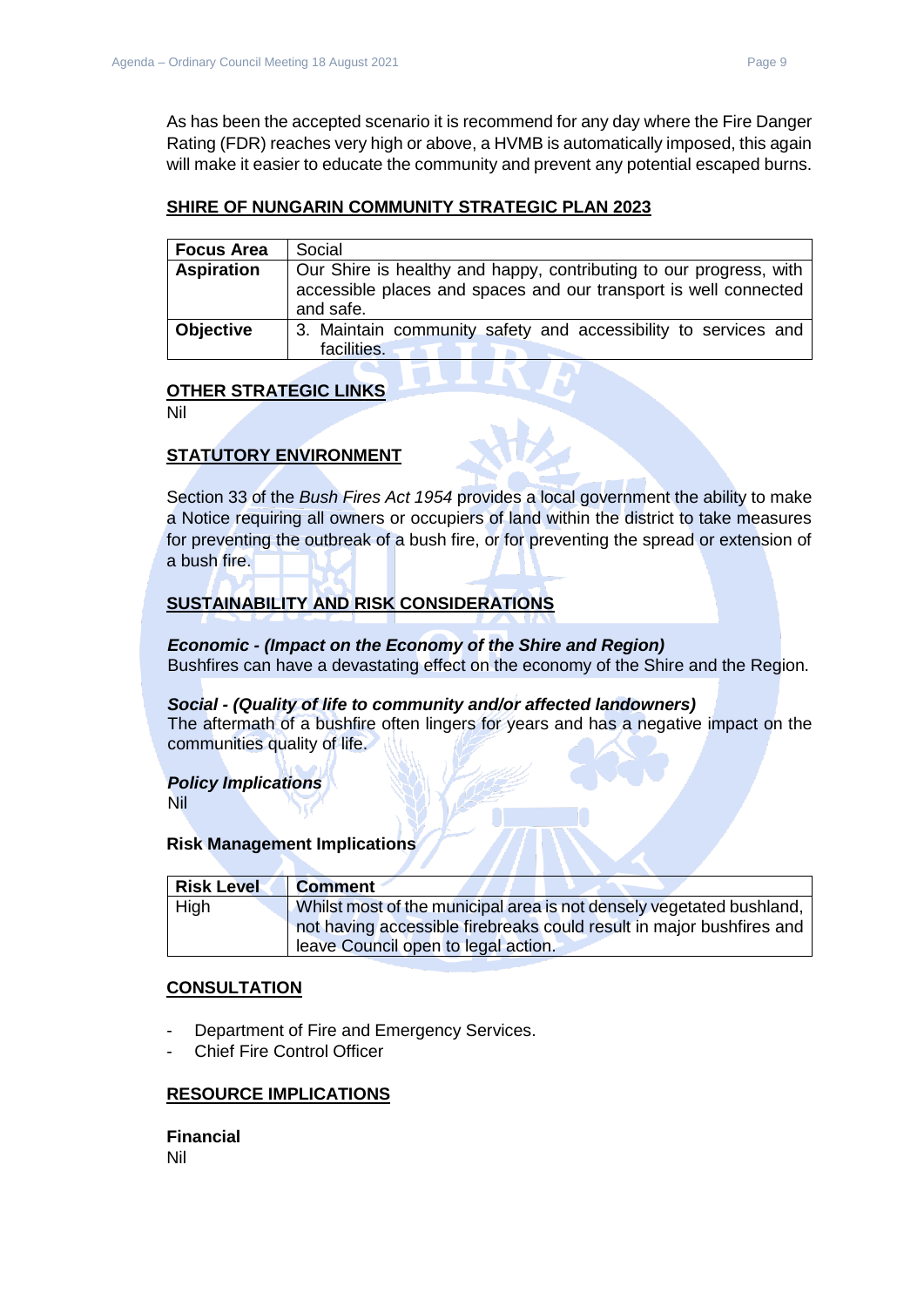#### **Workforce**

An allocation has been included in the 2021/22 Annual Financial Budget for the employment of a contract Ranger. The Ranger will be spot checking that to ensure firebreaks are installed.

#### **CONCLUSION**

A firebreak notice is an important tool to ensure residents are aware of their responsibilities regarding the maintenance of individual fire breaks, which are used for emergency vehicle access should a bushfire occur.

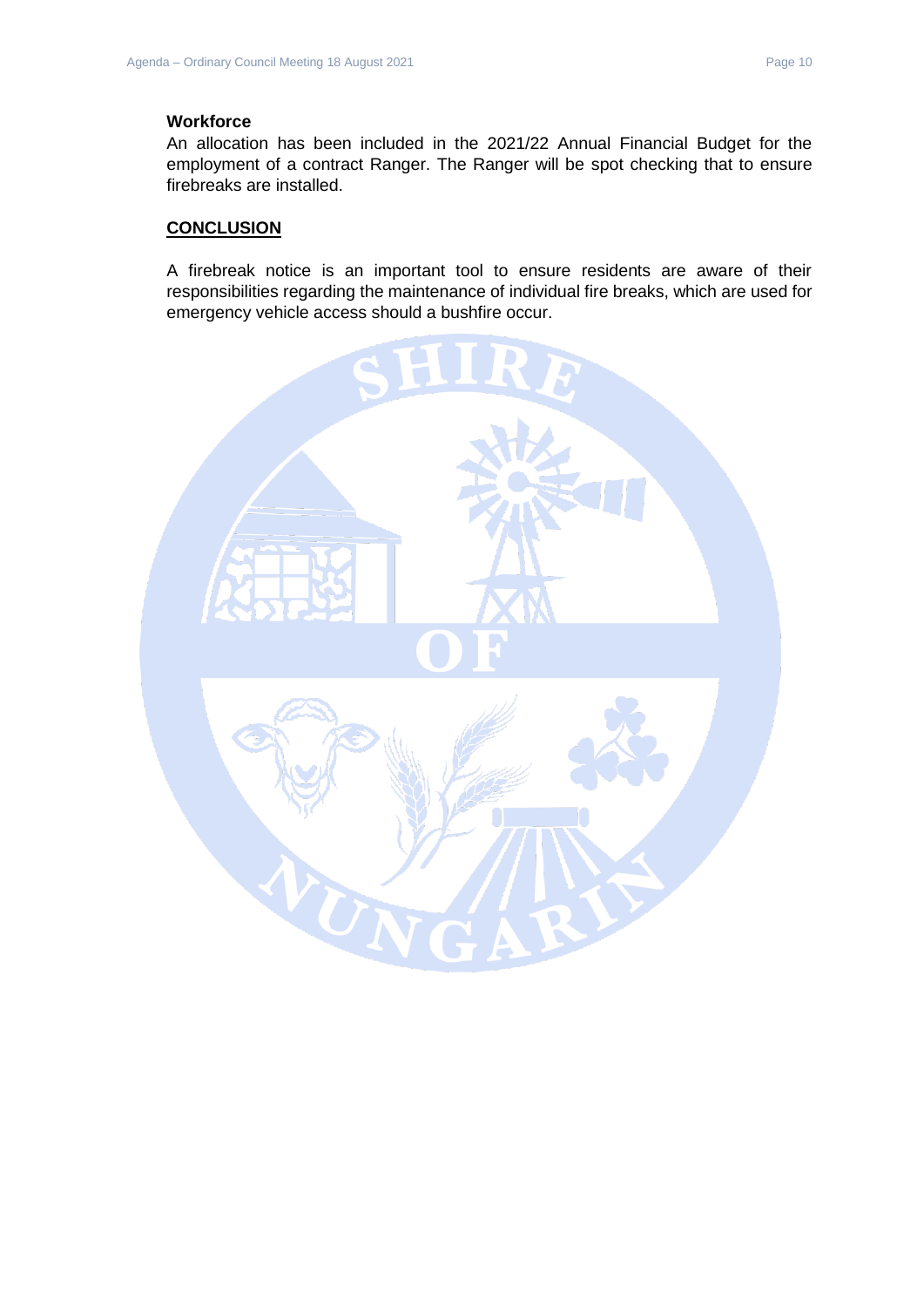**..........................**

<span id="page-10-0"></span>

| <b>REQUEST TO WAIVE HIRE FEES - HOMEGROWN MUSIC FESTIVAL.</b><br>8.2 |                                           |  |
|----------------------------------------------------------------------|-------------------------------------------|--|
| File Ref:                                                            | 111205.1                                  |  |
| <b>Previous Item Ref:</b>                                            | Nil                                       |  |
| <b>Applicant:</b>                                                    | Nil                                       |  |
| <b>Author and Title:</b>                                             | Leonard Long, Chief Executive Officer     |  |
| <b>Declaration of Interest:</b>                                      | Nil                                       |  |
| <b>Voting Requirements</b>                                           | <b>Simple Majority</b>                    |  |
| <b>Attachment Number:</b>                                            | Attachment 8.2A - Event Organiser Request |  |

#### **OFFICER RECOMMENDATION:**

#### **That Council:**

**1. Approves the request from the HomeGrown Music Festival event organiser to waive the hire fee for the recreation centre building, recreation oval and portable toilets, subject to the payment of all the required bonds prior to the event.**

## Moved:

#### **Seconded: .........................**

#### **IN BRIEF**

Council is requested to consider waiving the hire fee associated with hiring Council facilities required to host the inaugural HomeGrown Music Festival.

#### **BACKGROUND**

A request has been received from the event organisers for the HomeGrown Music Festival to be held at the Nungarin Recreation grounds on 9 October 2021, to waive the hire fee imposed through the approved Fees and Charges.

#### **REPORT DETAIL**

New events generally carry a high risk of not been as successful as hoped. The initial outlay to host a music event is high due to the cost of hiring bands as well as the equipment and security at the event. Being the inaugural event there are a number of unknows associated with the potential attendance of the event.

Events such as the HomeGrown Music Festival are good for the economy of the Town due to the volume of festival goers attracted to town, who use the local shop and or pub. It also showcases other attractions in town like the Nungarin Heritage Machinery and Army Museum.

Officers believe it is important for the Council to support any event held in town and as such recommend the waiver of hire fees. However, Officers do not support the waiver of any bonds due to the potential of damage to the facility, and the fact that should the facility and grounds be returned and provided the bonds will be refunded.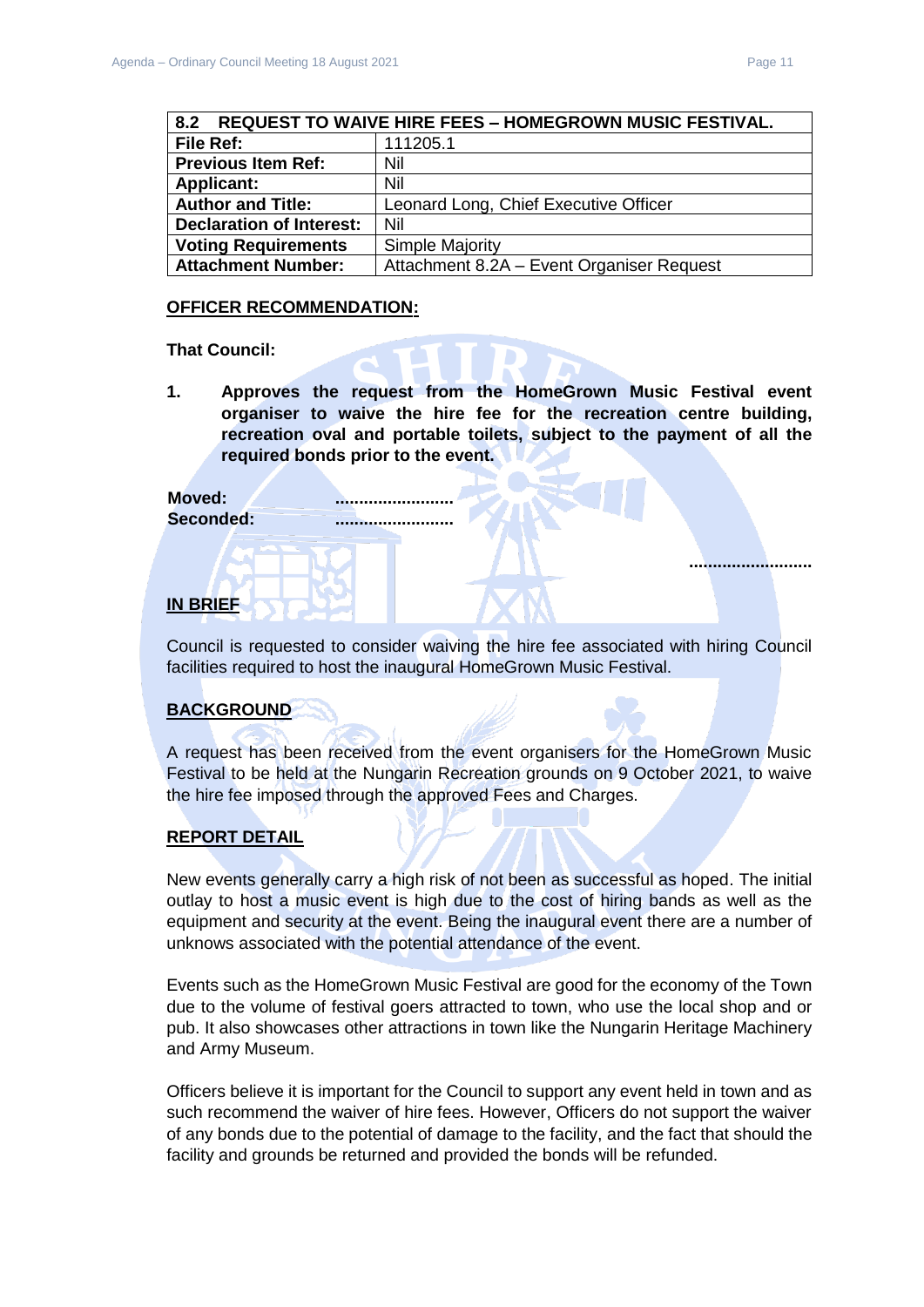#### **SHIRE OF NUNGARIN COMMUNITY STRATEGIC PLAN 2023**

| <b>Focus Area</b> | Social                                                                                                                                              |  |
|-------------------|-----------------------------------------------------------------------------------------------------------------------------------------------------|--|
| <b>Aspiration</b> | Our Shire is healthy and happy, contributing to our progress, with<br>accessible places and spaces and our transport is well connected<br>and safe. |  |
| <b>Objective</b>  | 2. Plan and deliver sport and recreation, public and community<br>events.                                                                           |  |

#### **OTHER STRATEGIC LINKS**

Nil

## **STATUTORY ENVIRONMENT**

Nil

#### **SUSTAINABILITY AND RISK CONSIDERATIONS**

#### *Economic - (Impact on the Economy of the Shire and Region)*

The economy of the Shire will benefit from the event, due to the number of people the event attracts to town who are likely to spend money in town.

#### *Social - (Quality of life to community and/or affected landowners)*

Due to the relative remote location of Nungarin an event such as being proposed will provide both the immediate community as well as the surrounding community an additional social event to attend.

#### *Policy Implications*

Nil

#### **Risk Management Implications**

| <b>Risk Level</b> | <b>Comment</b>                                                    |
|-------------------|-------------------------------------------------------------------|
| Moderate          | Events as proposed could attract large numbers of people. Waiving |
|                   | the bond is considered a risk due to potential damage.            |

#### **CONSULTATION**

Nil

#### **RESOURCE IMPLICATIONS**

#### **Financial**

Waiving the fees will cost the Shire \$1,387 in potential income.

## **Workforce**

Nil

#### **CONCLUSION**

Introducing new events in the Shire has several positive aspects i.e. economic and social and should be supported while still being established on the events calendar.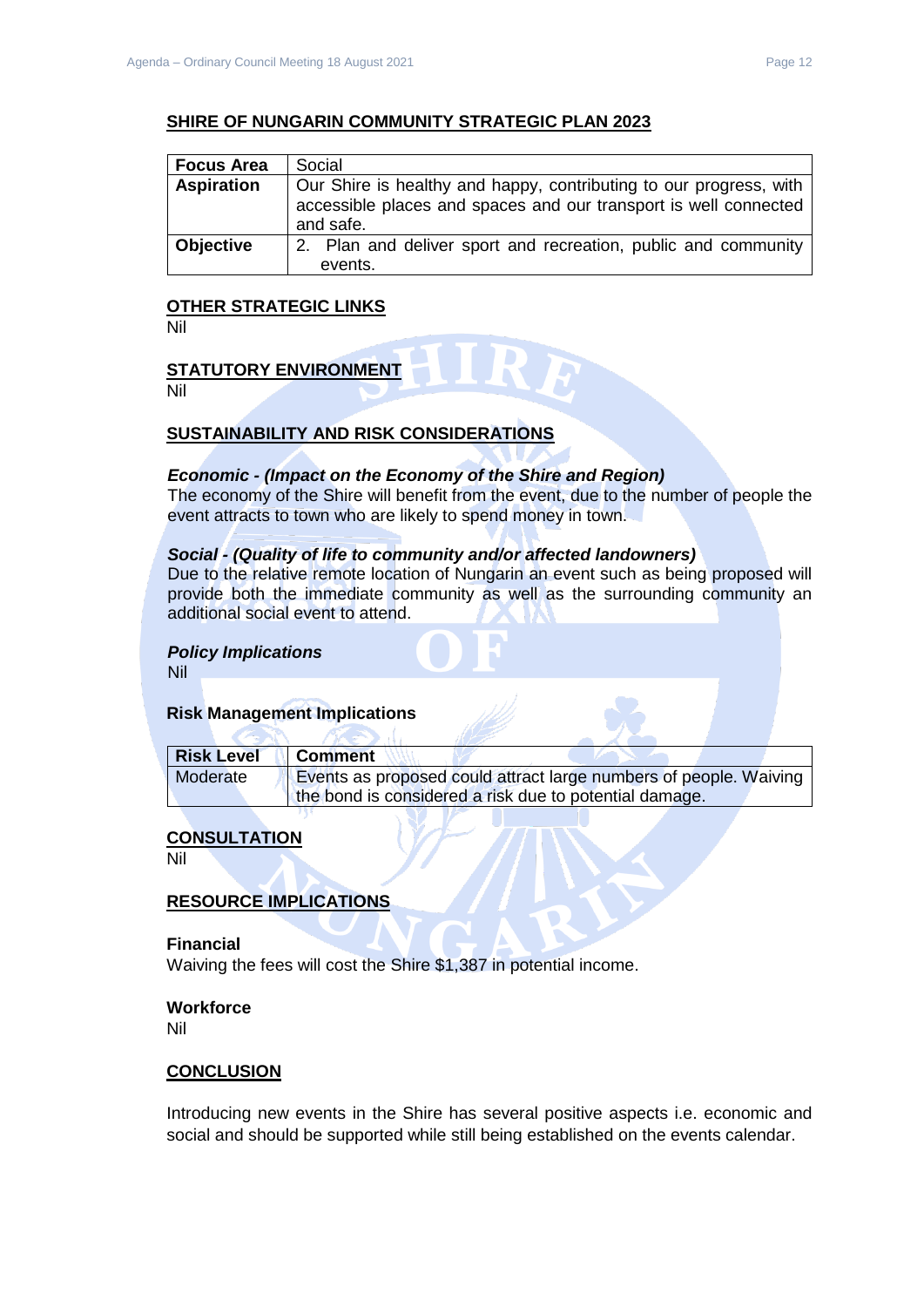<span id="page-12-0"></span>

| <b>CEACA MEMBERSHIP CONSIDERATION FOR 21/22 FINANCIAL YEAR.</b><br>8.3 |                                                |
|------------------------------------------------------------------------|------------------------------------------------|
| File Ref:                                                              | 96010                                          |
| <b>Previous Item Ref:</b>                                              | Council Resolution 6691 of 21 April 2021       |
|                                                                        | Council Resolution 6210 of 19 June 2019        |
| <b>Applicant:</b>                                                      | Nil                                            |
| <b>Author and Title:</b>                                               | Leonard Long, Chief Executive Officer          |
| <b>Declaration of Interest:</b>                                        | Nil                                            |
| <b>Voting Requirements</b>                                             | Simple Majority                                |
| <b>Attachment:</b>                                                     | Attachment 8.3A - CEACA Minutes of 26 November |
|                                                                        | 2015                                           |
|                                                                        | Attachment 8.3B - Funding Business Case        |
|                                                                        | Attachment 8.3C - CEACA Info Page              |

#### **OFFICER RECOMMENDATION 1:**

**That Council:**

**1. Revokes Council Resolution 6692 of 21 April 2021.**

**(Note: this recommendation will need three (3) Councillors to support this, being a mover, seconder and a third Councillor)**

| Moved:                   |
|--------------------------|
| Seconded:                |
| <b>Third Councillor:</b> |

λſ

**Moved: ......................... Seconded: ......................... Third Councillor: .........................**

**OFFICER RECOMMENDATION 2:**

**That Council:**

- **1. Resolves to continue the Shire of Nungarin's membership of the Central East Accommodation and Care Alliance (CEACA) subject to:**
	- **a. The Central East Accommodation and Care Alliance resolving to make the investigation of the possible expansion of CEACA accommodation units in locations required by each CEACA member its number one (1) strategic priority.**
- **2. Requests the Chief Executive Officer to include the Central East Accommodation and Care Alliance membership fee of \$20,000 in the 2021/22 Financial Budget.**

| Moved:    |                            |
|-----------|----------------------------|
| Seconded: | -------------------------- |

**..........................**

**..........................**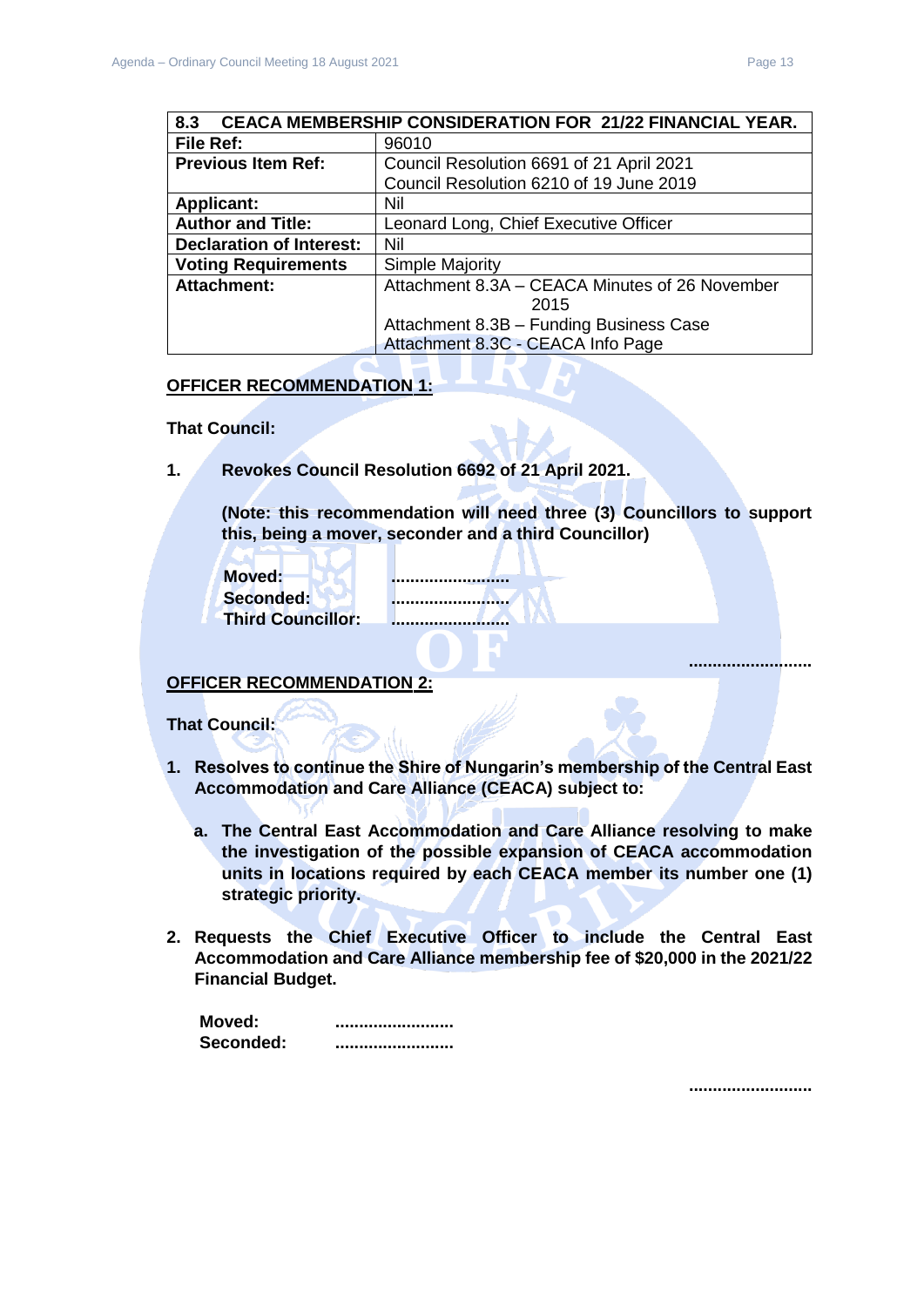#### **IN BRIEF**

Following the discussions with two (2) representatives from the Central East Accommodation and Care Alliance (CEACA) Council is requested to reconsider whether to remain a member of CEACA.

#### **BACKGROUND**

In 2012, eleven local governments formed an alliance known as the Central East Aged Care Alliance (CEACA), to address the issues affecting aged care in the Central Wheatbelt Region. CEACA was successful in obtaining funds through both Federal and State grants to construct independent living units spread across the member shires.

At the CEACA committee meeting of 26 November 2015 (**ATTACHMENT 8.3A**), the following item was considered which relates to the business case (**ATTACHMENT 8.3B**) associated with a funding application, indicating the Shire of Nungarin was earmarked to receive two (2) Independent Living Units.

*"Central East Aged Care Alliance Inc (CEACA) Aged Housing Project – Preparation of a further Application for Royalties for Regions Funding*

*RESOLUTION: Moved: Mr Fosyth Seconded: Mrs O'Connell*

*That, subject to any agreed changes, CEACA's business case for further funding for its aged housing project be adopted and the completed business case be lodged with the Wheatbelt Development Commission by 1 December 2015."*

At its Ordinary Council Meeting of 21 April 2021, Council resolved as follows:

*"That Council:*

- *1. Subject to the commitment from the Central East Accommodation and Care Alliance to prioritise the construction of the remaining four (4) independent living units in Nungarin as its number one priority, will commit to paying the \$20,000 to remain a member of the Central East Accommodation and Care Alliance for the 2021/22 financial year only.*
- *2. Advise the Central East Accommodation and Care Alliance, should (1.) above not be accepted, the Shire withdraws from CEACA and request that CEACA subdivide and transfer back to the Shire at their cost the portion of land given to the Central East Accommodation and Care Alliance which is vacant.*

#### *Reason*

*To continue being a member will not be beneficial to the Shire*

*Moved: Cr RE O'Connell Seconded: Cr R Mizia*

*CARRIED 7/0"*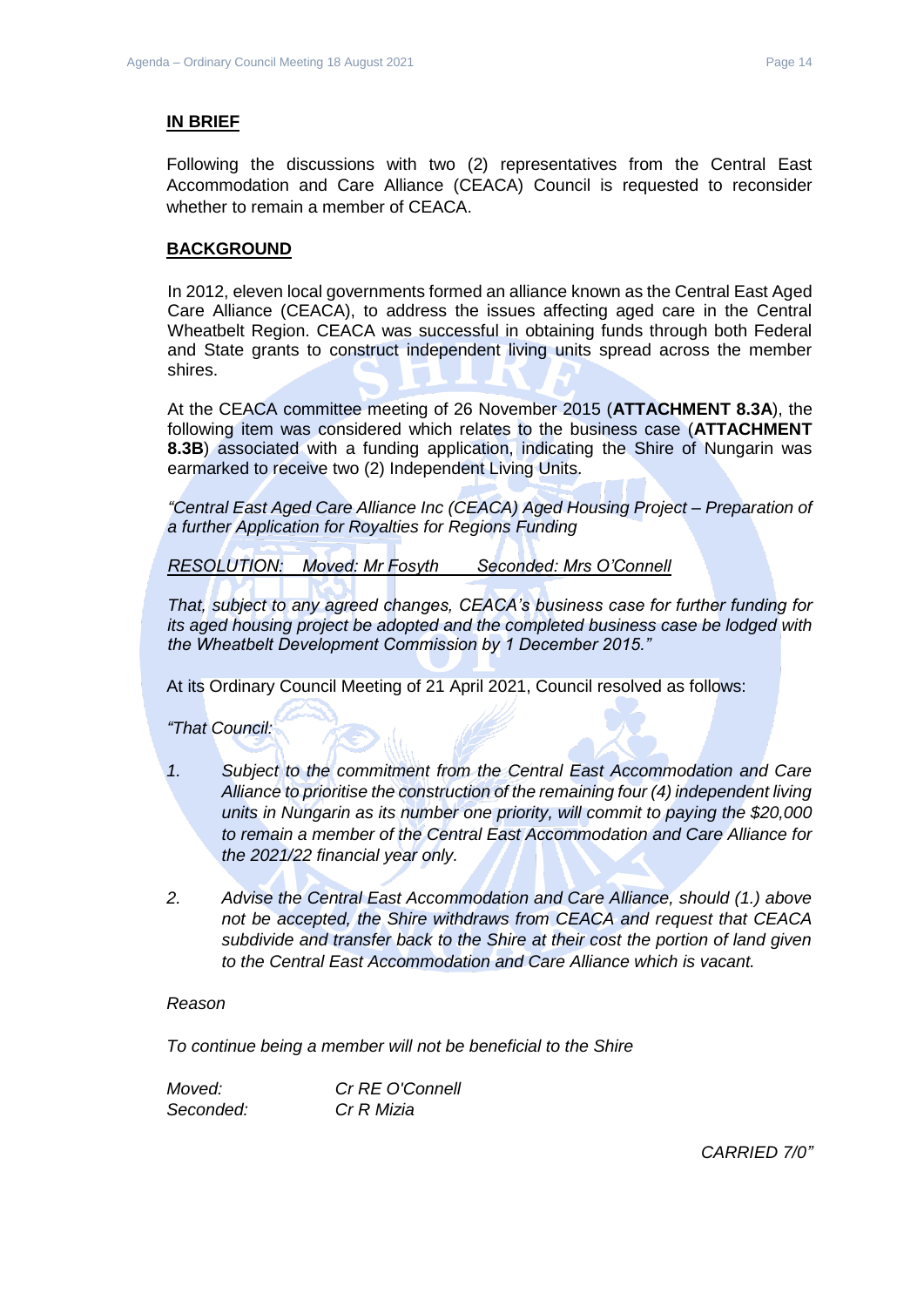In response to Council resolution of 21 April 2021, the Interim Chief Executive Officer of the Central East Accommodation and Care Alliance Inc responded as follows:

*"I refer to your letter to CEACA dated 22 June 2021.*

*Nungarin Council's resolution of 21 April 2021 was advised to the CEACA Management Committee meeting on 25 May 2021 by Eileen O'Connell, representing the Shire of Nungarin.*

*In response to Eileen's advice, CEACA Chairperson Terry Waldron noted that whilst the construction of additional Units is a strategic priority for CEACA, the number and location of additional Units will need to be discussed and agreed to by all the CEACA Shires.*

*It was explained to the meeting that all CEACA Shires had received less Units than was originally planned, due to a reduction in funding from the State Government.*

*There was a general agreement at the CEACA Management Committee meeting on 25 May that it is in the interests of both CEACA and each Shire, that all member Shires remain members of CEACA. There was a general agreement that there is considerable upside for Shires to remain a part of CEACA.*

*Members of the CEACA Executive Committee, including Shire Presidents and Shire CEOs, have offered to attend other Shire Council meetings, to explain the benefits of membership of CEACA from a Shire perspective. Also, CEACA Chairperson Terry Waldron and I have offered to attend a Nungarin Council meeting if this may assist Councillors.*

*CEACA values the membership and contribution of Nungarin Shire.*

*On behalf of CEACA, I respectfully request that Nungarin Council reviews its decision of 21 April 2021, considering the discussions held at the CEACA Management Committee meeting of 25 May."*

At its Ordinary Council Meeting of 19 June 2019, Council resolved as follows:

*"That Council:*

- *1. Advises Central East Aged Care Alliance that it supports the member contribution of \$20,000 (ex GST) for the 2019/20 year;*
- *2. Further advises Central East Aged Care Alliance that it will not support a general member contribution for the 2020/21 year and onwards unless such contributions are reduced by offsetting such with income from housing and other activities.*

*CARRIED: 6/0"*

Notwithstanding the above resolution the approved 2020/21 financial budget included the CEACA membership fee of \$20,000 and was subsequently paid in November 2020.

#### **REPORT DETAIL**

At is Executive Meeting of 23 March 2021, the Executive Committee of CEACA agreed on the following strategic priorities: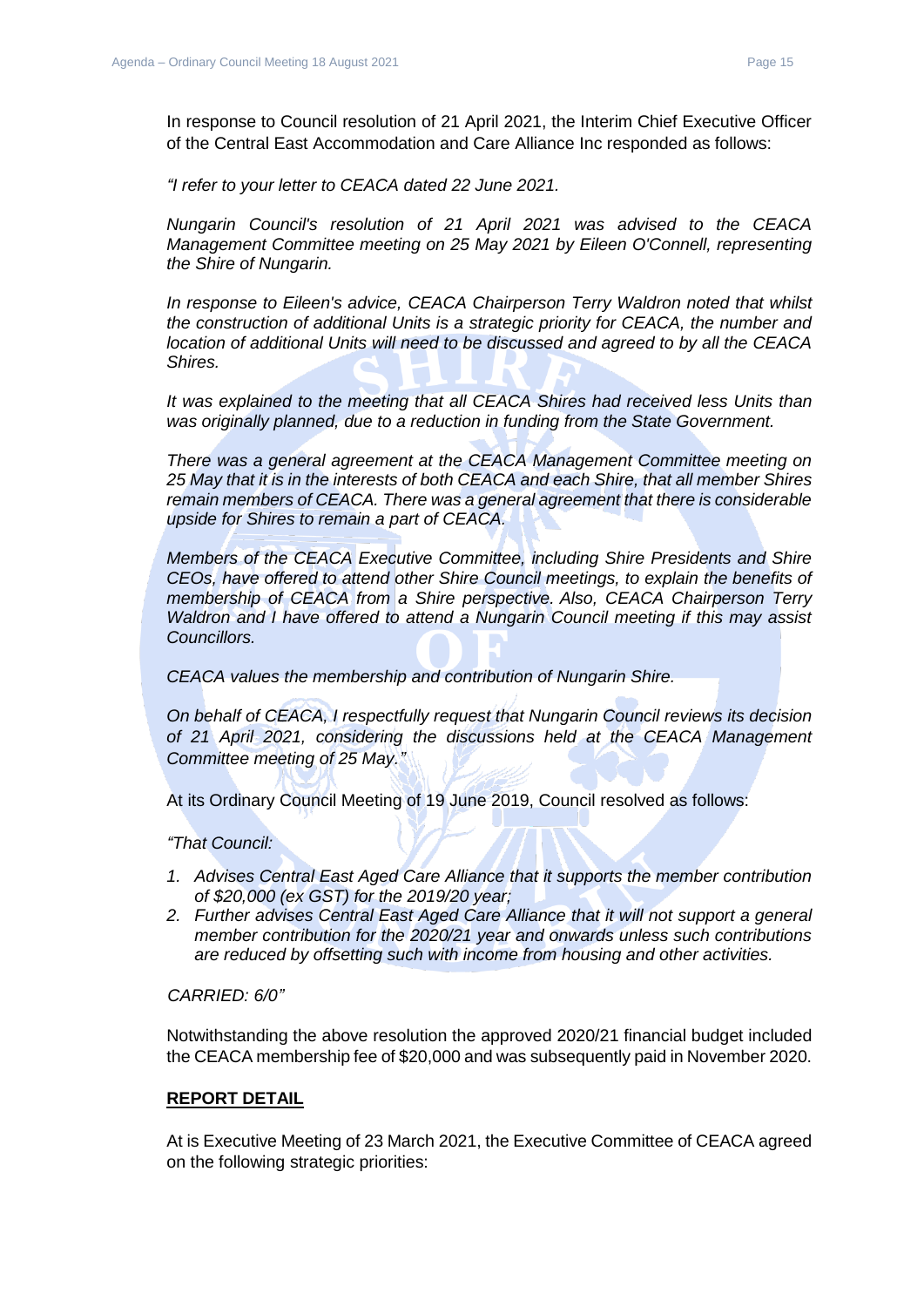- *"1. Investigate and develop proposals for the provision of care services, including NDIS and mental health support, for the citizens of CEACA members.*
- *3. Investigate the possible expansion of CEACA accommodation units in locations required by each CEACA member.*
- *4. Investigate and develop proposals for the provision of transport services for the citizens of each CEACA member.*
- *5. Investigate the availability of government funding to CEACA from both state and federal governments to implement priorities 1 to 3 above.*
- *6. Examine the feasibility of CEACA taking over the management of accommodation units owned by each CEACA member.*
- *7. Investigate the possibility of other Wheatbelt shires becoming a member of CEACA."*

Of the six (6) strategic priorities agreed upon by the CEACA Executive Committee, the opinion is held only priority two (2), is of importance to the Shire of Nungarin. Should CEACA agree to make "*Investigate the possible expansion of CEACA accommodation units in locations required by each CEACA member"* their number one (1) priority it may be of benefit for the Shire of Nungarin to remain a member for another year. Council can then monitor the priority and if not satisfied with its progress reconsider its membership next financial year.

#### **SHIRE OF NUNGARIN COMMUNITY STRATEGIC PLAN 2023**

| <b>Focus Area</b> | Social                                                             |  |  |
|-------------------|--------------------------------------------------------------------|--|--|
| <b>Aspiration</b> | Our Shire is healthy and happy, contributing to our progress, with |  |  |
|                   | accessible places and spaces and our transport is well connected   |  |  |
|                   | and safe.                                                          |  |  |
| <b>Objective</b>  | Provide and maintain adequate community services and facilities    |  |  |
|                   | that responds well to the needs of all ages and sectors of the     |  |  |
|                   | community.                                                         |  |  |

#### **OTHER STRATEGIC LINKS**

Nil

**STATUTORY ENVIRONMENT** Nil

#### **SUSTAINABILITY AND RISK CONSIDERATIONS**

**Economic – (Impact on the Economy of the Shire and Region)** Nil

**Social – (Quality of life to community and / or affected land owners)** Nil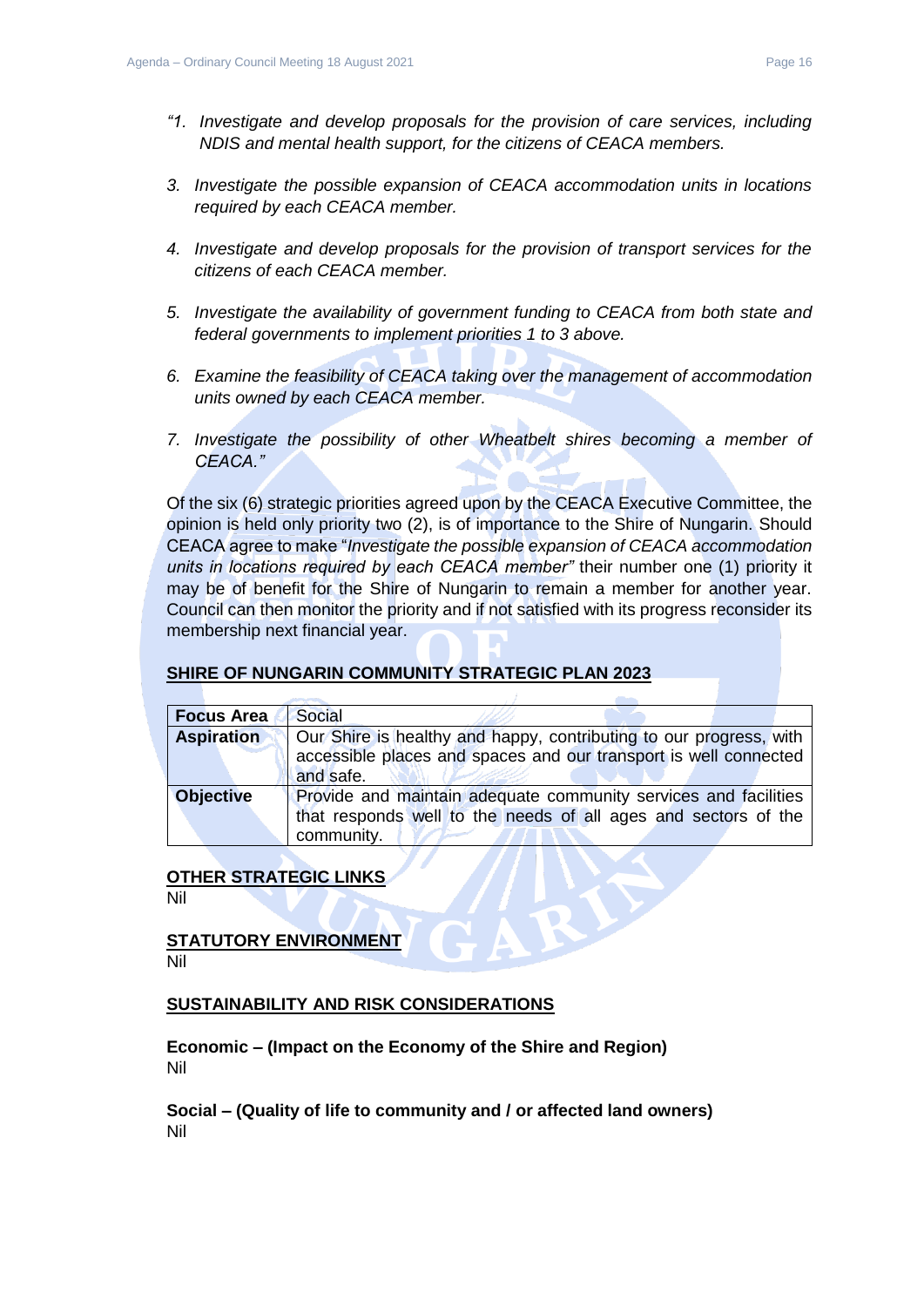## **Policy Implications**

Nil

#### **Risk Management Implications**

| <b>Risk Level</b> | <b>Comment</b>                                                         |
|-------------------|------------------------------------------------------------------------|
| Moderate          | Should Council resolve not to remain a member and CEACA is             |
|                   | successful in obtaining funds to construct additional units, the Shire |
|                   | of Nungarin will not be eligible.                                      |

#### **CONSULTATION**

12 April 2021 – Chairman and the Interim Chief Executive Officer addressed Council. 21 July 2021 – Two Executive Committee Members addressed Council.

#### **RESOURCE IMPLICATIONS**

#### **Financial**

The Shire has since the 2016/17 financial year paid a total of \$117,821 membership fees, broken down as indicated below. In addition, the Shire also transferred land to CEACA on which six (6) independent living units could be constructed.

| ۰  | 16/17 | \$40,000 |
|----|-------|----------|
|    | 17/18 | \$14,400 |
| ۰. | 18/19 | \$23,421 |
| ۳  | 19/20 | \$20,000 |
| -  | 20/21 | \$20,000 |
|    |       |          |

Considering the financial input of \$117,821 versus the outcome of two (2) residential units estimated to be worth \$400,000 to \$500,000 is considered a worthwhile financial outcome.

#### **Workforce**

Continued attendance by a Shire representative, currently Cr O'Connell and the Chief Executive Officer.

#### **CONCLUSION**

It is considered the original priority of CEACA, being the construction of Independent Living Units was a sound investment of Council funds.

However, of the strategic priorities adopted by the CEACA executive only strategic priority two (2), is of any consequence to the Shire of Nungarin and in the opinion of Shire Officers should be considered the main strategic priority.

Officers believe should the CEACA executive be willing to elevate its current strategic priority two (2) to be there main priority that Council should consider remaining a member of CEACA.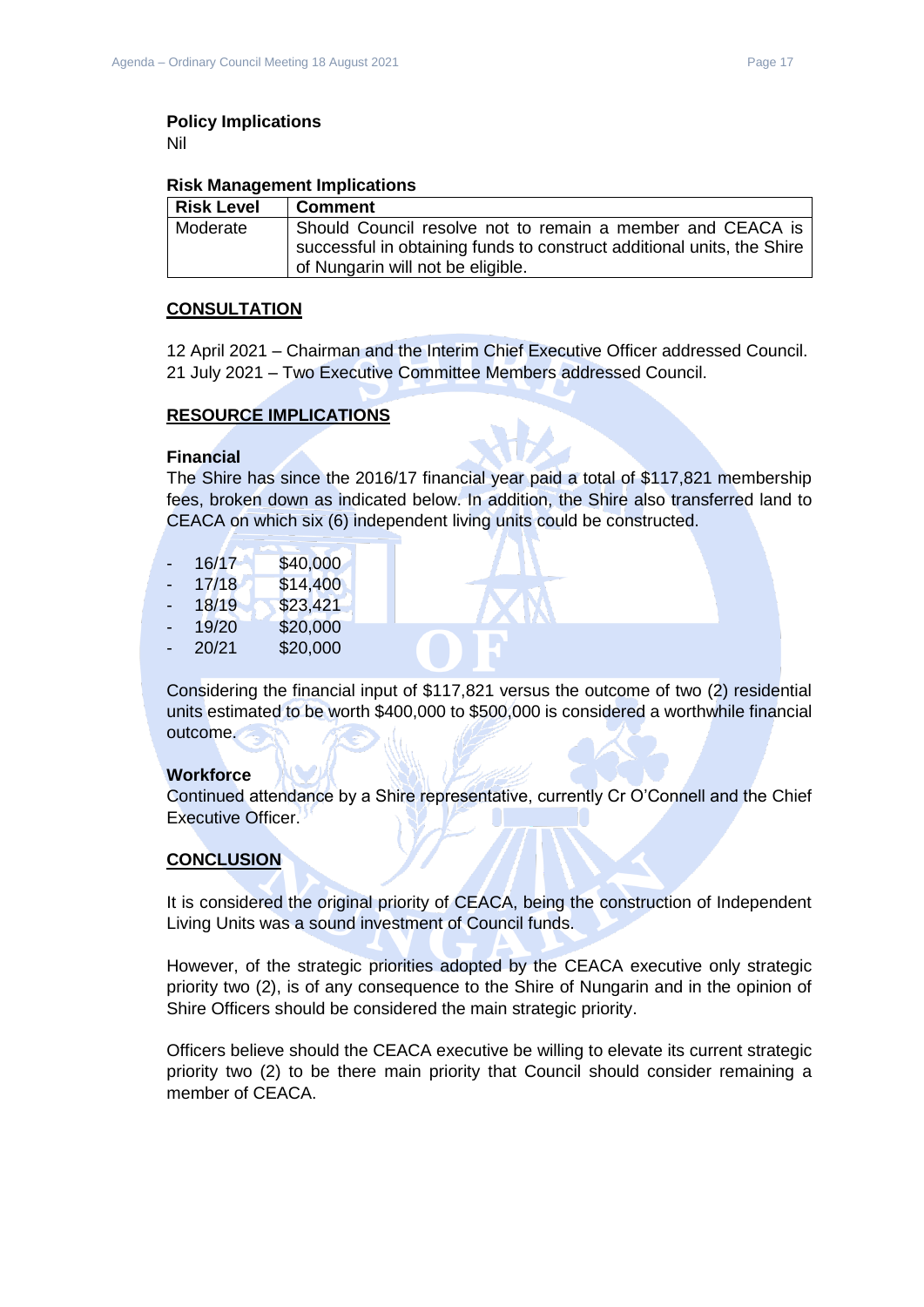**..........................**

<span id="page-17-0"></span>

| 8.4<br><b>REFUSE COLLECTION TENDER.</b> |                                       |  |
|-----------------------------------------|---------------------------------------|--|
| File Ref:                               | 102020                                |  |
| <b>Previous Item Ref:</b>               | Nil                                   |  |
| <b>Applicant:</b>                       | Nil                                   |  |
| <b>Author and Title:</b>                | Leonard Long, Chief Executive Officer |  |
| <b>Declaration of Interest:</b>         | Nil                                   |  |
| <b>Voting Requirements</b>              | Simple Majority                       |  |
| <b>Attachment:</b>                      | Nil                                   |  |

#### **OFFICER RECOMMENDATION:**

**That Council:**

- **1. Awards tender RFQ VP2511238 for Waste Collection and Processing to Stondon Pty Ltd TA Avon Waste.**
- **2. Authorises the Chief Executive Officer to sign the Waste Collection and Processing contract.**

| Moved:    | ,,,,,,,,,,,,,,,,,,,,,,,,, |
|-----------|---------------------------|
| Seconded: |                           |
|           |                           |

#### **IN BRIEF**

Council is requested to consider the awarding of the Waste Collection and Processing contract to Stondon Pty Ltd TA Avon Waste (Avon Waste).

## **BACKGROUND**

Avon Waste is the Shires current contractor for waste collection and processing. A contract was entered between Avon Waste and the Shire in January 2017 for a three (3) year period expiring in January 2020.

As a result of the discussions within NEWROC regarding the potential for a transfer station the current contract was only extended for an additional 12 months (ending January 2021). Unfortunately, the transfer station concept will take several years before it will come to fruition.

To achieve the best value for money the Shires of Nungarin, Koorda, Trayning and Wyalkatchem did a joint tender through the Western Australian Local Government Association (WALGA). This approach is also beneficial with regard to the waste transfer station as it will result in all four (4) Shires contracts ending at the same time making the potential transition easier.

#### **REPORT DETAIL**

The Tender Documentation was prepared by WALGA and approved by each member Shire.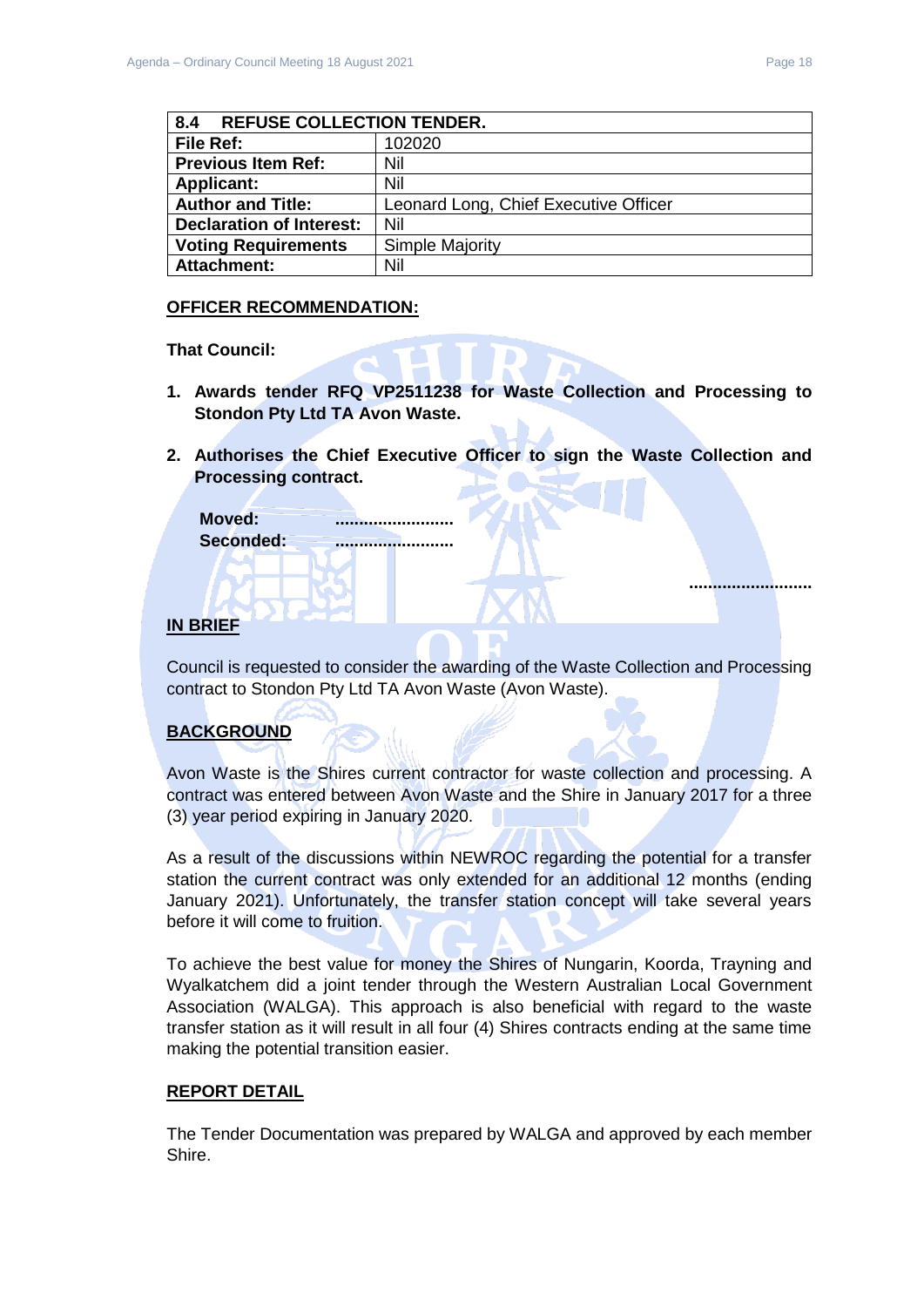As part of the tender the following selection criteria had to be addressed:

- Compliance Criteria
- Qualitative Criteria

The following weightings were applied:

- Experience in waste and recycling collection 20%
- Experience in equipment and mechanical breakdowns 20%
- Price 60%

Notwithstanding only one tender was received Avon Waste scored 100% when assessed against the above criteria.

## **SHIRE OF NUNGARIN COMMUNITY STRATEGIC PLAN 2023**

| <b>Focus Area</b> | Social                                                             |
|-------------------|--------------------------------------------------------------------|
| <b>Aspiration</b> | Our Shire is healthy and happy, contributing to our progress, with |
|                   | accessible places and spaces and our transport is well connected   |
|                   | and safe.                                                          |
| <b>Objective</b>  | 3. Maintain community safety and accessibility to services and     |
|                   | facilities.                                                        |

## **OTHER STRATEGIC LINKS**

Nil

## **STATUTORY ENVIRONMENT**

- Waste Avoidance and Recovery Act 2007
- Waste Avoidance and Recovery Regulations 2008

## **SUSTAINABILITY AND RISK CONSIDERATIONS**

## **Economic – (Impact on the Economy of the Shire and Region)** Nil

#### **Social – (Quality of life to community and / or affected land owners)** Nil

## **Policy Implications**

Nil

#### **Risk Management Implications**

| <b>Risk Level</b> | <b>Comment</b>                                                        |
|-------------------|-----------------------------------------------------------------------|
| High              | Not having a waste collection service may result in illegal dumping   |
|                   | resulting in high cost to Council to remove and possible legal action |
|                   | if resulting in damage to the environment.                            |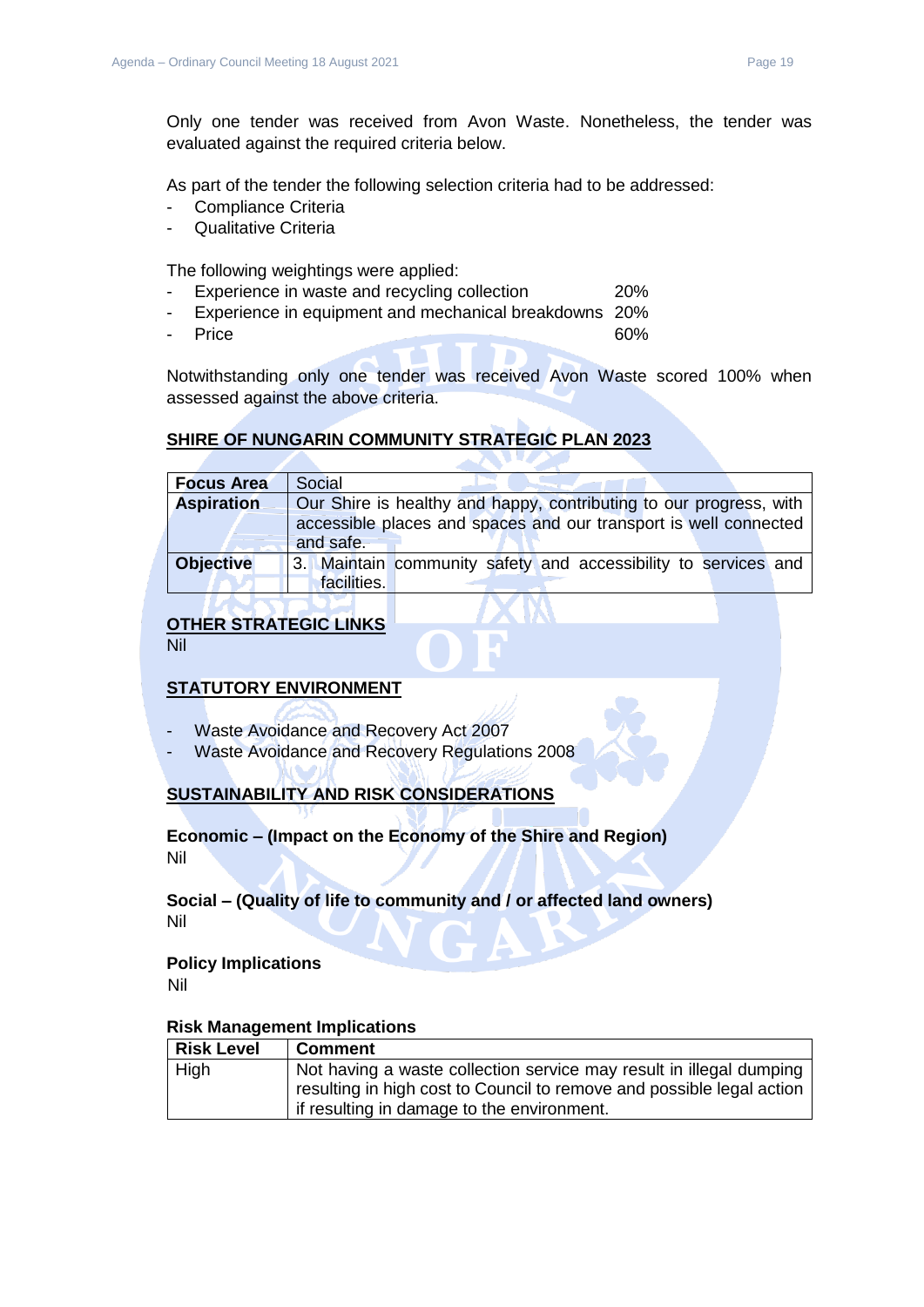#### **CONSULTATION**

- Shire of Trayning
- Shire of Koorda
- Shire of Wyalkatchem

#### **RESOURCE IMPLICATIONS**

#### **Financial**

The tender included a request to provide costings for the following:

- General waste collection per townsite lot

VUN

- Recycling collection central point
- Recycling collection per townsite lot

In terms of the proposed tender the service fees per townsite lot will be \$234.74 for domestic waste collections, equating to \$12,206.48 per annum. To recover the cost as permitted by *Local Government Act 1995*, the Waste Service Levy is proposed to be increased from \$195 to \$230 per townsite lot.

Because the recycling service is provided through a community recycle bank, the cost cannot be recovered, Council is required to cover this cost which is calculated to be \$6,700.46 per annum.

Allocations have been included in the draft 2021/22 Annual Financial Budget for both the domestic waste collection and community recycle bank.

**Workforce** Nil

#### **CONCLUSION**

The collection of domestic waste is important to ensure a safe and healthy community.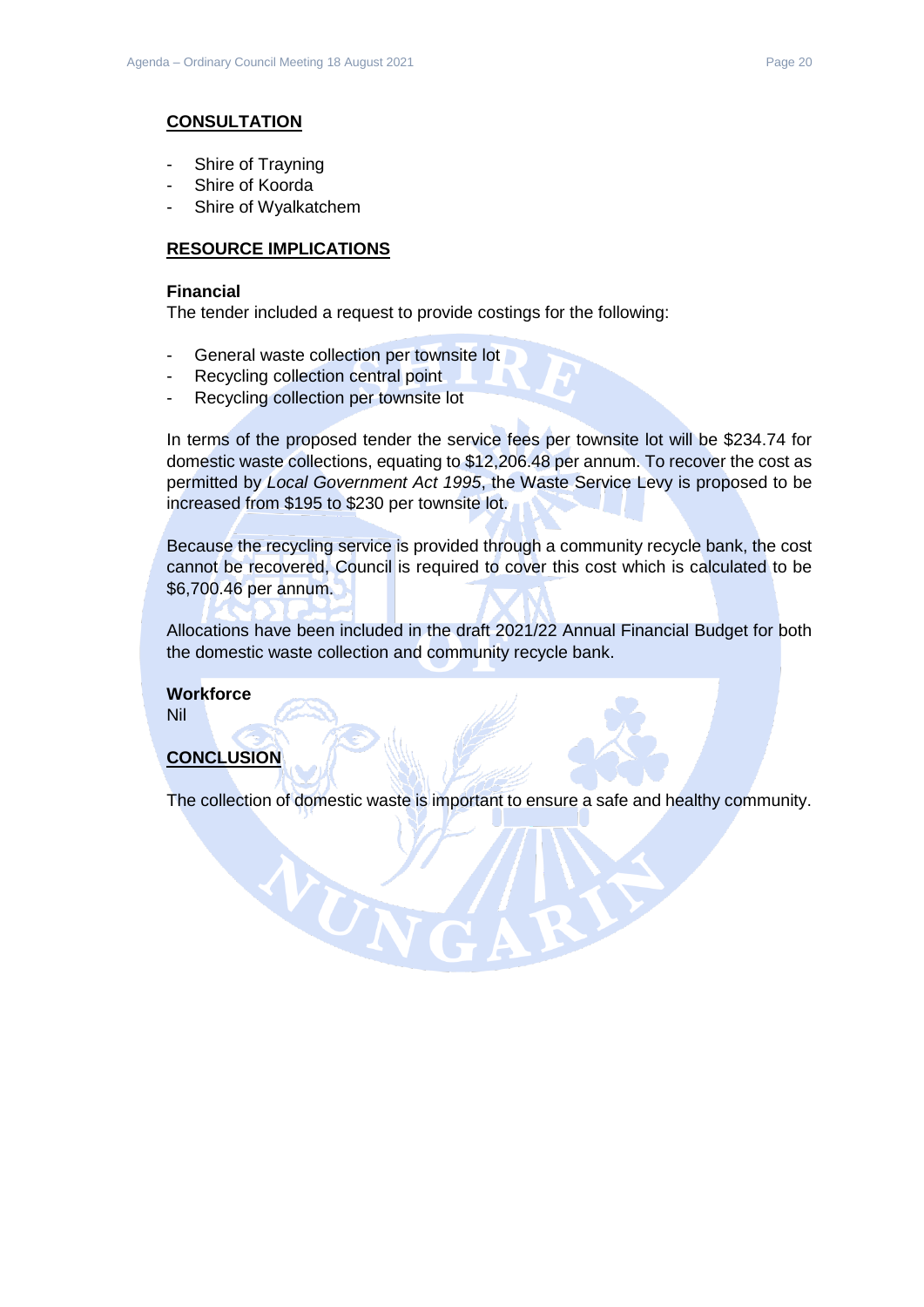<span id="page-20-0"></span>

| 8.5<br>LISTING OF PAYMENTS FOR THE MONTH OF JULY 2021 |                                              |  |  |
|-------------------------------------------------------|----------------------------------------------|--|--|
| File Ref:                                             | 161001                                       |  |  |
| <b>Previous Item Ref:</b>                             | Nil                                          |  |  |
| <b>Applicant:</b>                                     | Nil                                          |  |  |
| <b>Author and Title:</b>                              | Vanessa Seward, Customer Service and Records |  |  |
|                                                       | Officer                                      |  |  |
| <b>Declaration of Interest:</b>                       | Nil                                          |  |  |
| <b>Voting Requirements</b>                            | <b>Simple Majority</b>                       |  |  |
| <b>Attachment Number:</b>                             | Attachment 8.5A - Payment List               |  |  |

#### **OFFICER RECOMMENDATION:**

**That Council,** 

**1. Receives the following payments made throughout the month of July 2021:**

| <b>Municipal</b> | <b>Cheque</b><br><b>EFT</b> | \$<br>\$ | 2,162.78<br>93,084.38 |  |
|------------------|-----------------------------|----------|-----------------------|--|
|                  | <b>Direct Debit</b>         | S        | 7,779.82              |  |
|                  |                             | \$       | 103,026.98            |  |
| <b>Trust</b>     | <b>Cheque - Nil</b>         | \$0.00   |                       |  |
|                  | <b>Grand Total</b>          |          | \$103,026.98          |  |
| <b>Moved:</b>    |                             |          |                       |  |
| Seconded:        |                             |          |                       |  |
|                  |                             |          |                       |  |
|                  |                             |          |                       |  |

## **IN BRIEF**

The purpose of this report is to present the listing of payments made from the Shire's Municipal and Trust funds throughout the month of July 2021.

## **BACKGROUND**

The attached appendix lists the payments from Council Municipal and Trust funds for the month applicable as per requirements of the *Local Government Act 1995* and the *Local Government (Financial Management) Regulations 1996*.

As per Regulation 13 of the *Local Government (Financial Management) Regulations 1996* the following information is required to be presented to Council.

- The Payee's name.
- The amount of the payment.
- The date of the Payment; and
- Sufficient information to identify the transaction.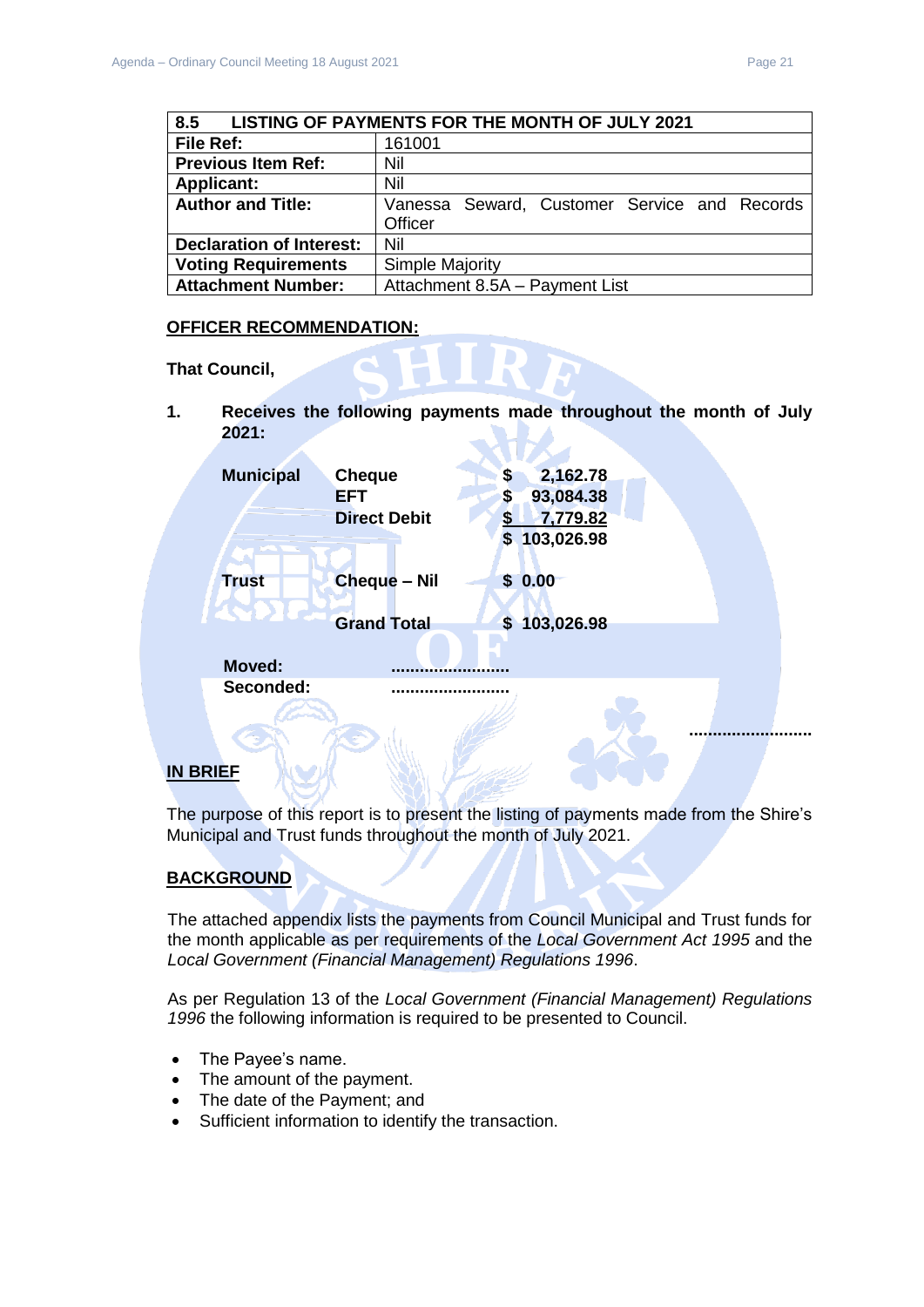#### **REPORT DETAIL**

As Council has delegated authority to the Chief Executive Officer to execute payments from the municipal fund and the trust fund a list of accounts paid are required to be submitted to Council showing the prescribe information.

#### **SHIRE OF NUNGARIN COMMUNITY STRATEGIC PLAN 2023**

| <b>Focus Area</b> | Civic Leadership                                                                          |
|-------------------|-------------------------------------------------------------------------------------------|
| <b>Aspiration</b> | A strong local democracy with an actively engaged community and<br>effective partnership. |
| Objective         | Annually review compliance methods.<br>16.7                                               |

#### **OTHER STRATEGIC LINKS**

Nil

## **STATUTORY ENVIRONMENT**

As per Regulation 13 of the *Local Government (Financial Management) Regulations 1996* the following is required;

- *(1) If the local government has delegated to the CEO the exercise of its power to make payments from the municipal fund or the trust fund, a list of accounts paid by the CEO is to be prepared each month showing for each account paid since the last such list was prepared* 
	- *(a) the payee's name;*
	- *(b) the amount of the payment;*
	- *(c) the date of the payment; and*
	- *(d) sufficient information to identify the transaction.*
- *(2) A list of accounts for approval to be paid is to be prepared each month showing (a) for each account which requires council authorisation in that month* 
	- *(i) the payee's name;*
	- *(ii) the amount of the payment; and*
	- *(iii) sufficient information to identify the transaction.*
	- *(b) the date of the meeting of the council to which the list is to be presented.*
- *(3) A list prepared under sub regulation (1) or (2) is to be —*
	- *(a) presented to the council at the next ordinary meeting of the council after the list is prepared; and*
	- *(b) recorded in the minutes of that meeting.*

#### **SUSTAINABILITY AND RISK CONSIDERATIONS**

**Economic – (Impact on the Economy of the Shire and Region)** Nil

**Social – (Quality of life to community and / or affected land owners)** Nil

**Policy Implications** Nil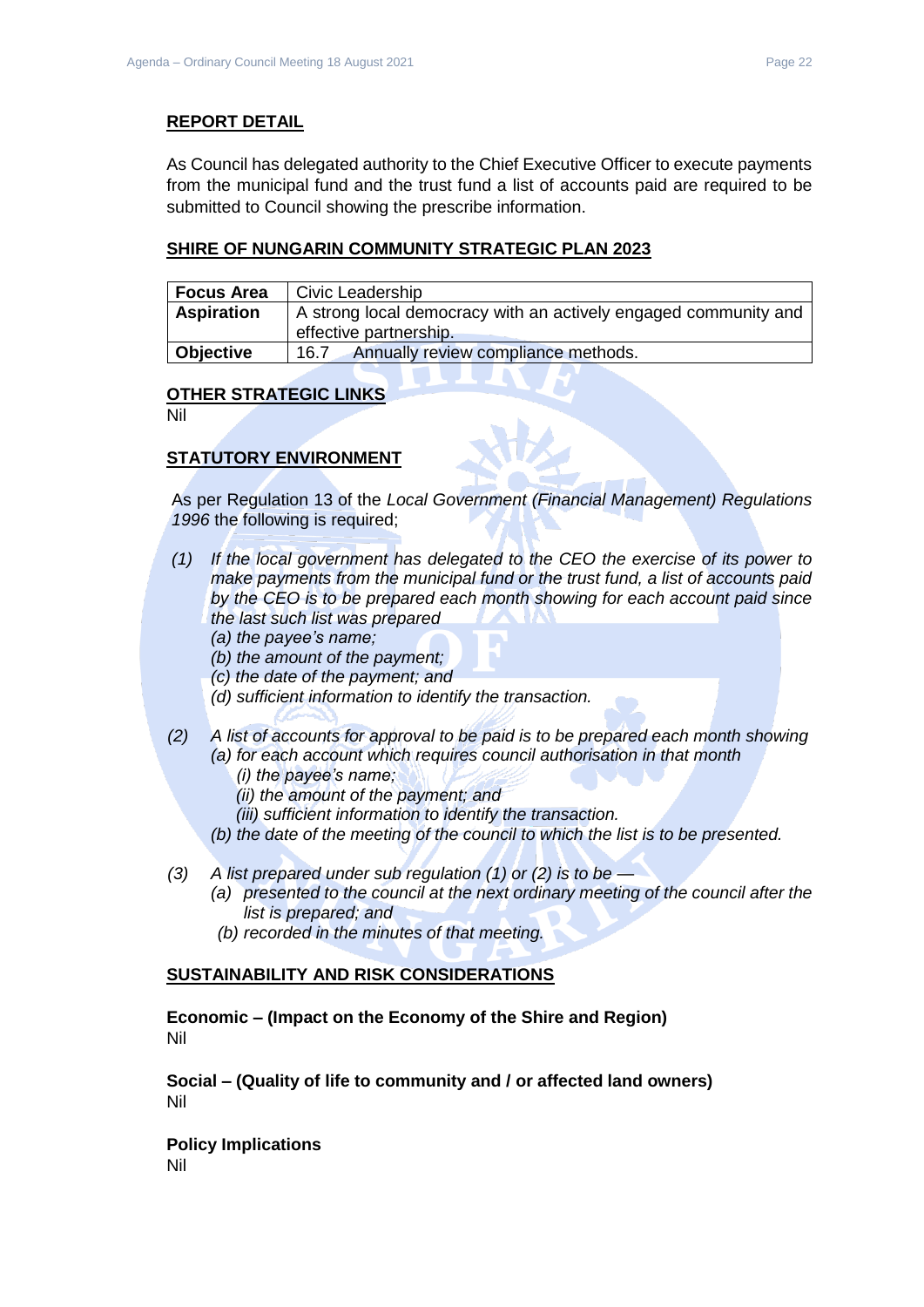#### **Risk Management Implications**

| <b>Risk Level</b> | <b>Comment</b>                                                                                                                                                      |  |  |  |
|-------------------|---------------------------------------------------------------------------------------------------------------------------------------------------------------------|--|--|--|
| Moderate          | If the required information is not presented to Council in accordance<br>with the Local Government (Financial Management) Regulation                                |  |  |  |
|                   | 1996 it may result in a qualified audit report and an unclean<br>compliance return submitted to the Department of Local<br>Government, Sport & Cultural Industries. |  |  |  |

## **CONSULTATION**

Nil

#### **RESOURCE IMPLICATIONS**

**Financial** Nil

**Workforce**

Nil

## **OPTIONS**

Council has the option of:

1. Accepting the officer's recommendation.

UT

2. Amend the officer's recommendation and provide reasons.

#### **CONCLUSION**

The listing of payments as per the attached **Appendix 8.5A** – Payment List, is a true reflection of the expenditure from the Municipal and Trust Fund accounts for the month of July 2021.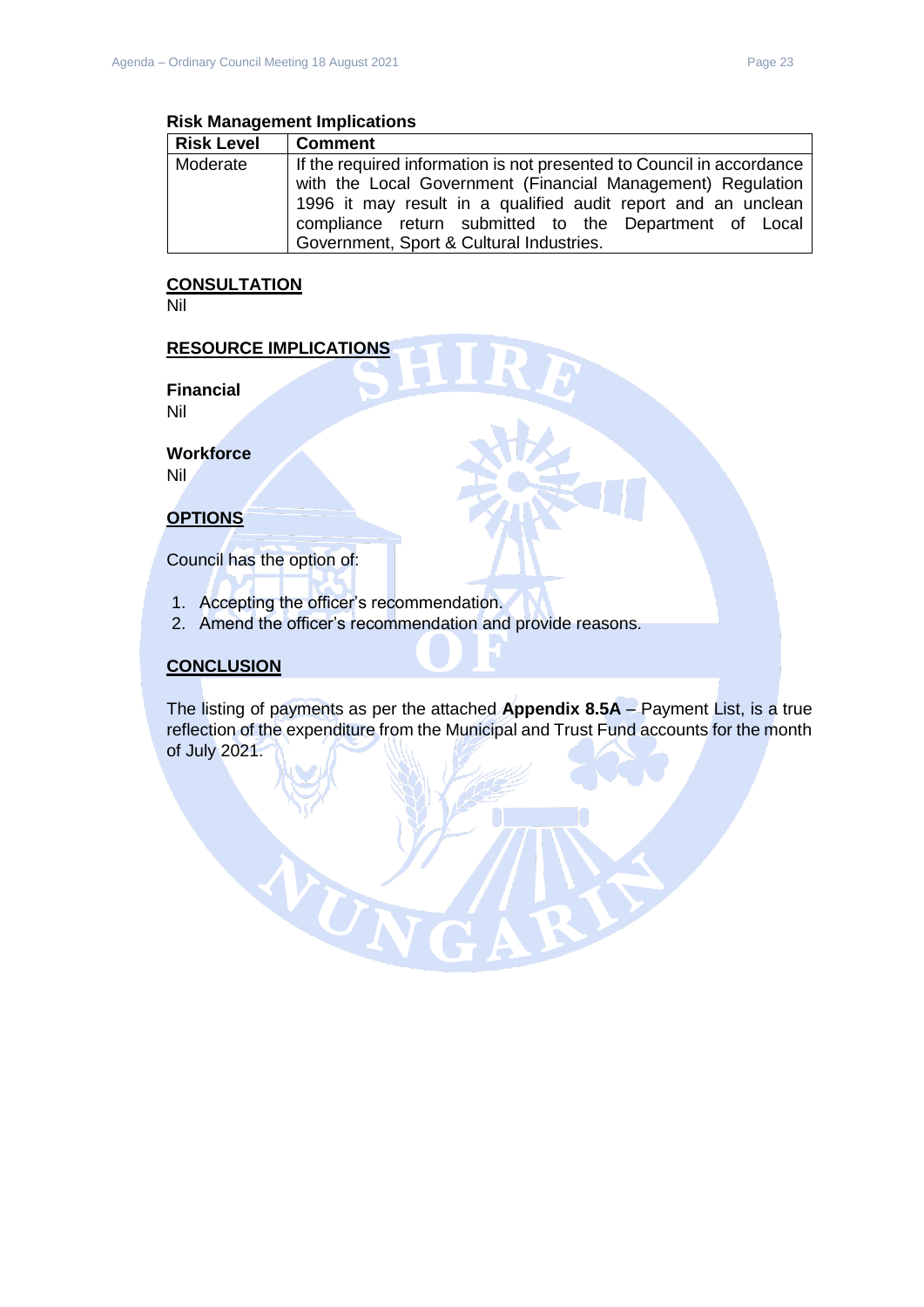## <span id="page-23-0"></span>**8.6 MONTHLY STATEMENT OF FINANCIAL ACTIVITY FOR THE PERIOD ENDING 31 JULY 2021 File Ref:** 1/1 Annual Statements **Previous Item Ref:** Nil **Applicant:** Nil **Author and Title:** Leonard Long, Chief Executive Officer

|                                 | Darren Long, Financial Consultant   |  |  |
|---------------------------------|-------------------------------------|--|--|
| <b>Declaration of Interest:</b> | Nil                                 |  |  |
| <b>Voting Requirements</b>      | <b>Simple Majority</b>              |  |  |
| <b>Attachment Number:</b>       | Attachment 8.6A - Monthly Statement |  |  |
|                                 |                                     |  |  |

#### **OFFICER RECOMMENDATION:**

**That Council:**

**1. Receives the monthly financial activity statement for the period ending 31 July 2021.**

Moved: **Seconded: .........................**

## **IN BRIEF**

The purpose of this report is to present the financial position of Council as at the reporting date as per requirements of the *Local Government Act 1995* and the *Local Government (Financial Management) Regulation 1996.*

## **BACKGROUND**

The *Local Government Act 1995* in conjunction with regulation 34(1) of the *Local Government (Financial Management) Regulations 1996* requires a monthly Statement of Financial Activity to be presented to Council detailing the prescribed information within 2 months after the end of the month to which the statement relates.

#### **REPORT DETAIL**

The Shire prepares the monthly financial statements in the statutory format along with other supplementary financial reports consisting of:

- (a) Statement of Comprehensive Income by Function/Program;
- (b) Statement of Comprehensive Income by Nature/Type;
- (c) Statement of Financial Activity;
- (d) Summary of Net Current Asset Position;
- (e) Statement of Explanation of Material Variances;
- (f) Statement of Financial Position;
- (g) Statement of Cash Flows;
- (h) Detailed Operating and Non-Operating Schedules;
- (i) Statement of Cash Back Reserves;
- (j) Loan Borrowings Statement; and
- (k) Trust Statement.

**..........................**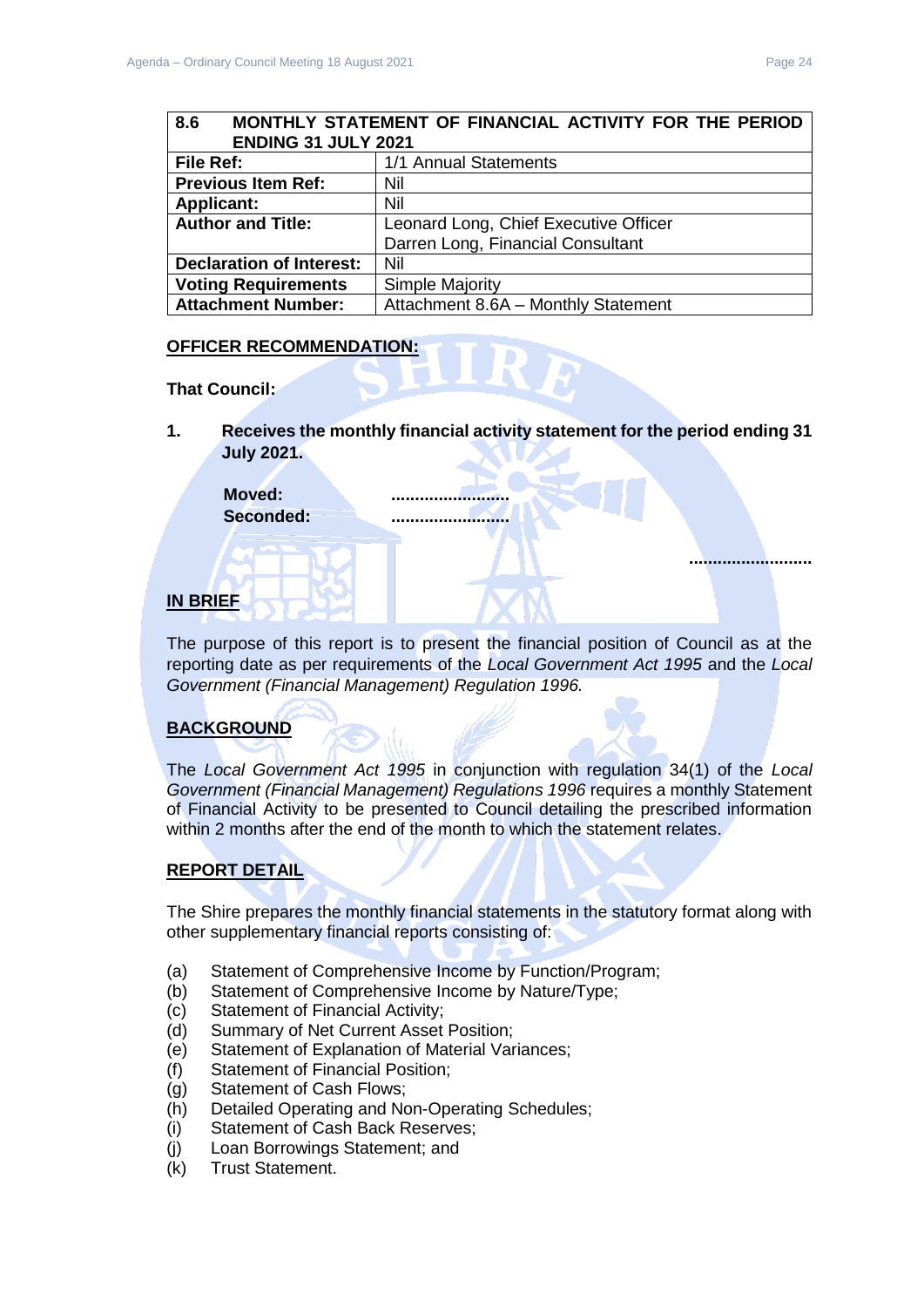#### **MATERIAL VARIANCE COMMENTARY ON YEAR TO DATE SEPTEMBER 2020**

Regulation 34 of the *Local Government (Financial Management) Regulations 1996*  require local governments to prepare annual budget estimates and month by month budget estimates so that comparatives can be made to Year to Date (YTD) Actual amounts of expenditure, revenue and income. Attached to this report is a copy of the month by month cumulative budget estimates, set out in the Statement of Financial Activity format.

As the 2021-22 budget has not yet been adopted, no comparatives are provided for this month's reporting.

The Statement of Financial Activity as at 31 July 2021 shows a closing surplus of \$1,303,3508.

## **SHIRE OF NUNGARIN COMMUNITY STRATEGIC PLAN 2023**

| <b>Focus Area</b> | <b>Civic Leadership</b>                                         |
|-------------------|-----------------------------------------------------------------|
| <b>Aspiration</b> | A strong local democracy with an actively engaged community and |
|                   | effective partnership.                                          |
| Objective         | Annually review compliance methods.<br>16.7                     |

#### **OTHER STRATEGIC LINKS**

Shire of Nungarin 2021/22 Annual Budget

#### **STATUTORY ENVIRONMENT**

Section 6.4 of the *Local Government Act 1995* and Regulation 34 of the *Local Government (Finance) Regulations 1996*.

*Local Government (Financial Management) Regulations 1996*: Regulation 34 states:

- (1) A local government is to prepare each month a statement of financial activity reporting on the sources and applications of funds, as set out in the annual budget under regulation 22(1)(d) for that month in the following detail:
	- (a) annual budget estimates, taking into account any expenditure incurred for an additional purpose under section 6.8(1)(b) or (c);
	- (b) budget estimates to the end of month to which the statement relates;
	- (c) actual amounts of expenditure, revenue and income to the end of the month to which the statement relates;
	- (d) material variances between the comparable amounts referred to in paragraphs (b) and (c);
	- (e) the net current assets at the end of the month to which the statement relates.

Sub regulations 2, 3, 4, 5, and 6 prescribe further details of information to be included in the monthly statement of financial activity.

#### **SUSTAINABILITY AND RISK CONSIDERATIONS**

**Economic – (Impact on the Economy of the Shire and Region)** Nil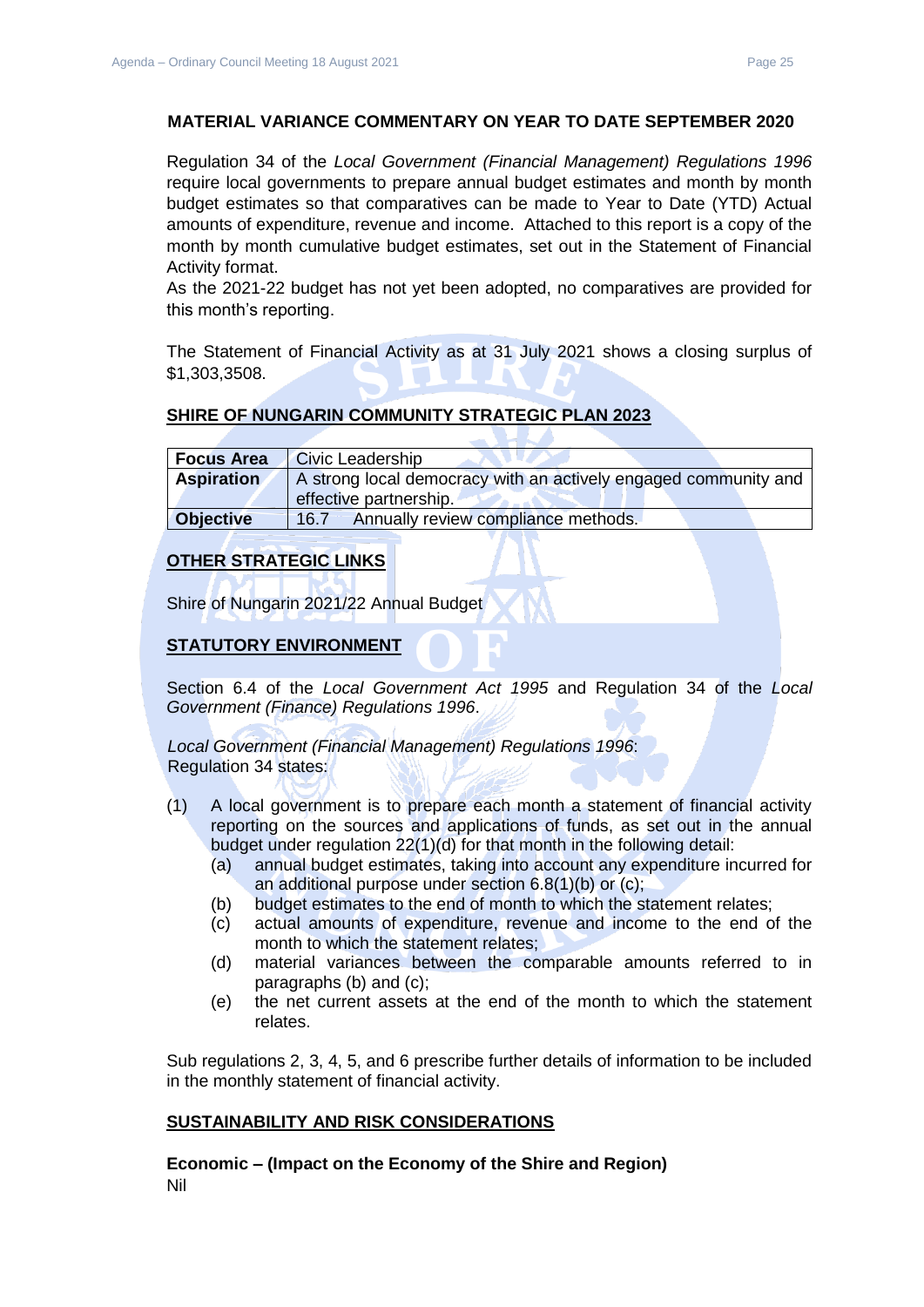#### **Social – (Quality of life to community and / or affected land owners)** Nil

## **Policy Implications**

Nil

#### **Risk Management Implications**

| <b>Risk Level</b> | Comment                                                              |  |  |  |
|-------------------|----------------------------------------------------------------------|--|--|--|
| Medium            | Inadequate financial performance monitoring could lead to            |  |  |  |
|                   | over/under budget expenditure which could affect council's financial |  |  |  |
|                   | position and/or financial ratios.                                    |  |  |  |

## **CONSULTATION**

Shires Financial Consultant

#### **RESOURCE IMPLICATIONS**

**Financial** Nil

**Workforce**

Nil

# **OPTIONS**

Council has the option of:

- 1. Accepting the officer's recommendation.
- 2. Amend the officer's recommendation and provide reasons.

## **CONCLUSION**

The financial activity statement provides current status of the Shires financial position and is required in accordance with the *Local Government Act* 6.4 and *Local Government (Financial Management) Regulations 1996, r.*34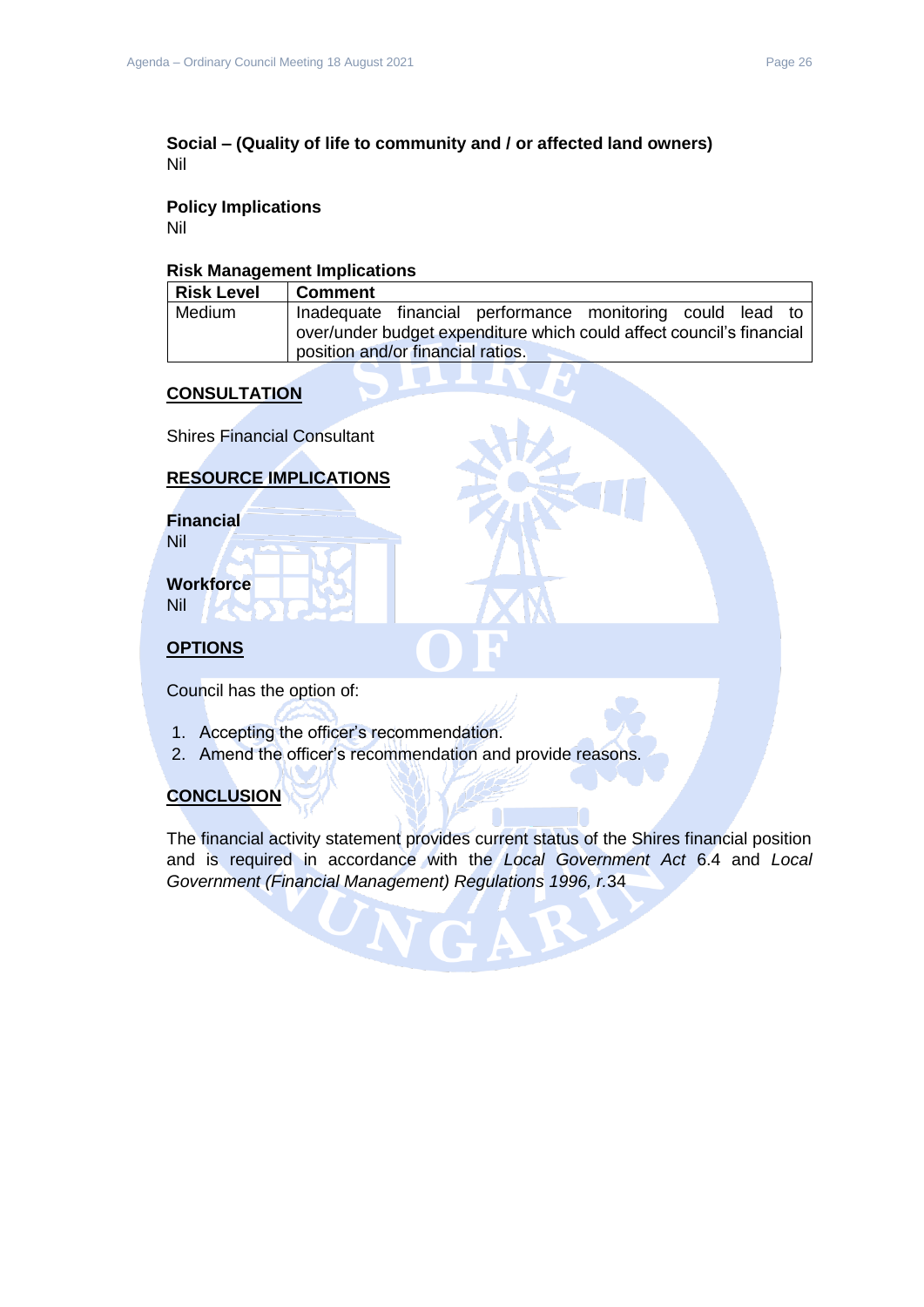<span id="page-26-0"></span>

| 8.7<br><b>PAYMENT OF RATES OPTIONS AND INTEREST CHARGES FOR 2021 -</b> |                                 |  |  |
|------------------------------------------------------------------------|---------------------------------|--|--|
| 2022 ANNUAL BUDGET                                                     |                                 |  |  |
| File Ref:                                                              | 32010                           |  |  |
| <b>Previous Item Ref:</b>                                              | Nil                             |  |  |
| <b>Applicant:</b>                                                      | Nil                             |  |  |
| <b>Author and Title:</b>                                               | Darren Long, Finance Consultant |  |  |
| <b>Declaration of Interest:</b>                                        | Nil                             |  |  |
| <b>Voting Requirements</b>                                             | <b>Absolute Majority</b>        |  |  |
| <b>Attachment Number:</b>                                              | Nil                             |  |  |

#### **OFFICER RECOMMENDATION:**

**That Council:** 

- **1. Pursuant to Section 6.45 of the Local Government Act 1995, offer two payment options for rates and service charges for the 2021-2022 financial year, being-**
	- **(a.) Option 1 – Payment in full by a single instalment by the due date, being 35 days from the date of issue of the rate notice;**
	- **(b.) Option 2 – Payment in two equal instalments, being** 
		- **(i) Instalment 1 - 50% of the rates and service charges within 35 days of date of issue of the rate notice;**
		- **(ii) Instalment 2 - 50% of the rates and service charges within 2 months of (i);**
	- **(c.) Option 3 - Payment in four equal instalments, being**
		- **(i) Instalment 1 - 25% of the rates and service charges within 35 days of date of issue of the rate notice;**
		- **(ii) Instalment 2 - 25% of the rates and service charges within 2 months of (i);**
		- **(iii) Instalment 3 - 25% of the rates and service charges within 2 months of (ii); and**
		- **(iii) Instalment 4 - 25% of the rates and service charges within 2 months of (iii).**
- **2. Pursuant to Section 6.45 of the Local Government Act 1995, impose an instalment administration charge of \$5 (GST Free), which is to apply to Instalment 2 under payment option 2; and Instalment 2, 3 and 4 under payment option 3.**
- **3. Pursuant to Section 6.45 of the Local Government Act 1995, impose an instalment interest charge of 3.00%, which is to apply to Instalment 2 under payment option 2; and Instalments 2, 3 and 4 under payment option 3.**
- **4. Pursuant to Section 6.51 of the Local Government Act 1995, impose a 7.00% rate of penalty interest on overdue rates and service charges that remain unpaid after the due date.**

| Moved:    | -------------------------- | <b>Absolute Majority Required</b> |  |
|-----------|----------------------------|-----------------------------------|--|
| Seconded: | -------------------------  | ---------------------------       |  |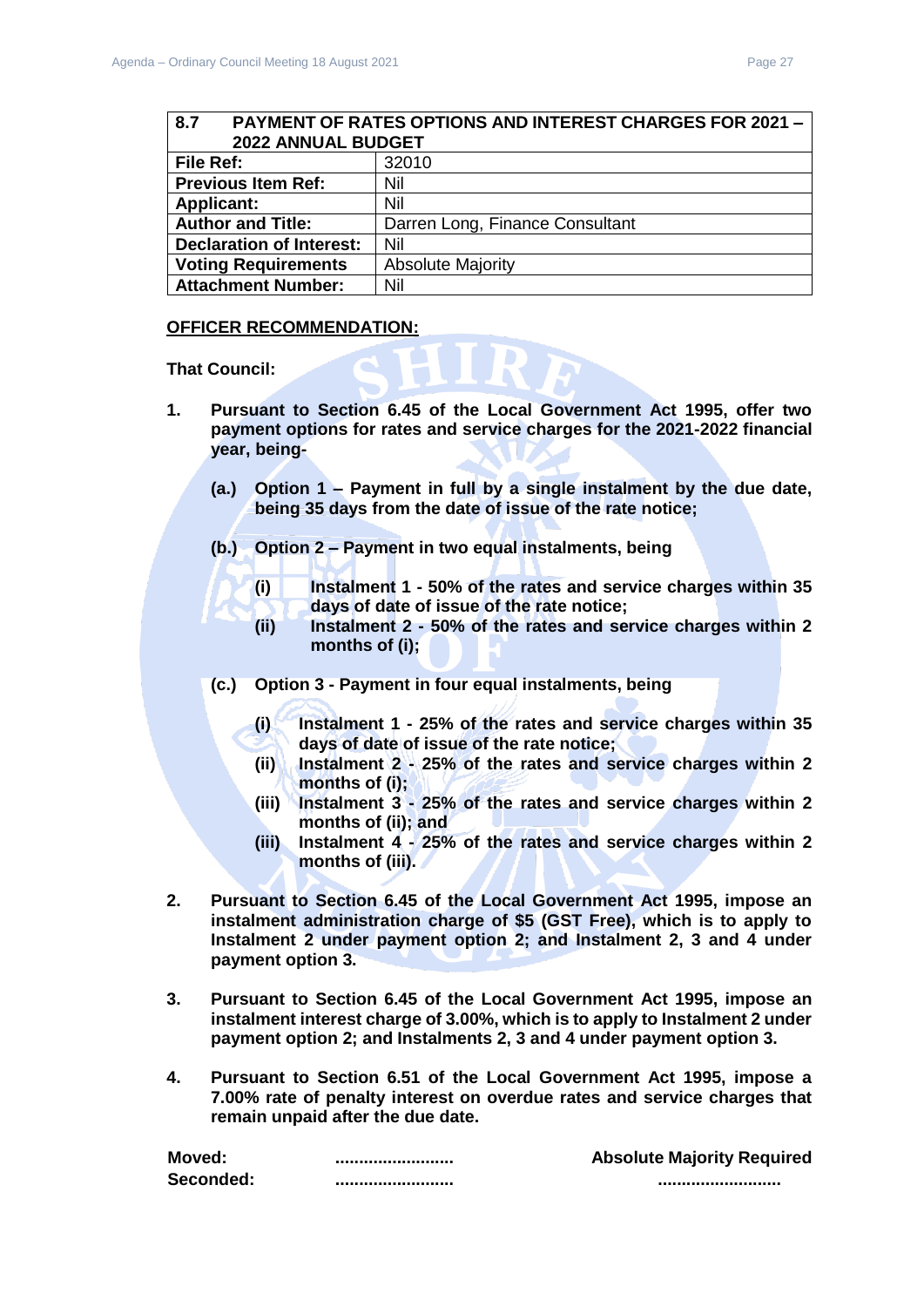#### **IN BRIEF**

The purpose of this report is for Council to give consideration to the-

- 1. Setting of options for the payment of rates and service charges for the 2021-2022 financial year;
- 2. Imposition of an administration fee and instalment interest charge for payments made by instalments; and
- 3. Imposition of a rate of interest on overdue rates and service charges for the 2021- 2022 financial year.

#### **BACKGROUND**

Section 6.45 requires a local government to set the options for the payment of rates or service charges; as well as the ability to impose an administration fee and an instalment interest charge applicable to those payment options.

Section 6.45 of the *Local Government Act 1995* states-

#### *6.45. Options for payment of rates or service charges*

- *(1) A rate or service charge is ordinarily payable to a local government by a single payment but the person liable for the payment of a rate or service charge may elect to make that payment to a local government, subject to subsection (3), by:*
	- *(a) 4 equal or nearly equal instalments; or*
	- *(b) such other method of payment by instalments as is set forth in the local government's annual budget.*
- *(2) Where, during a financial year, a rate notice is given after a reassessment of rates under section 6.40 the person to whom the notice is given may pay the rate or service charge:*
	- *(a) by a single payment; or*
	- *(b) by such instalments as are remaining under subsection (1)(a) or (b) for the remainder of that financial year.*
- *(3) A local government may impose an additional charge (including an amount by way of interest) where payment of a rate or service charge is made by instalments and that additional charge is, for the purpose of its recovery, taken to be a rate or service charge, as the case requires, that is due and payable.*
- *(4) Regulations may:*
	- *(a) provide for the manner of making an election to pay by instalments under subsection (1) or (2); and*
	- *(b) prescribe circumstances in which payments may or may not be made by instalments; and*
	- *(c) prohibit or regulate any matters relating to payments by instalments; and*
	- *(d) provide for the time when, and manner in which, instalments are to be paid; and*
	- *(e) prescribe the maximum amount (including the maximum interest component) which may be imposed under subsection (3) by way of an additional charge; and*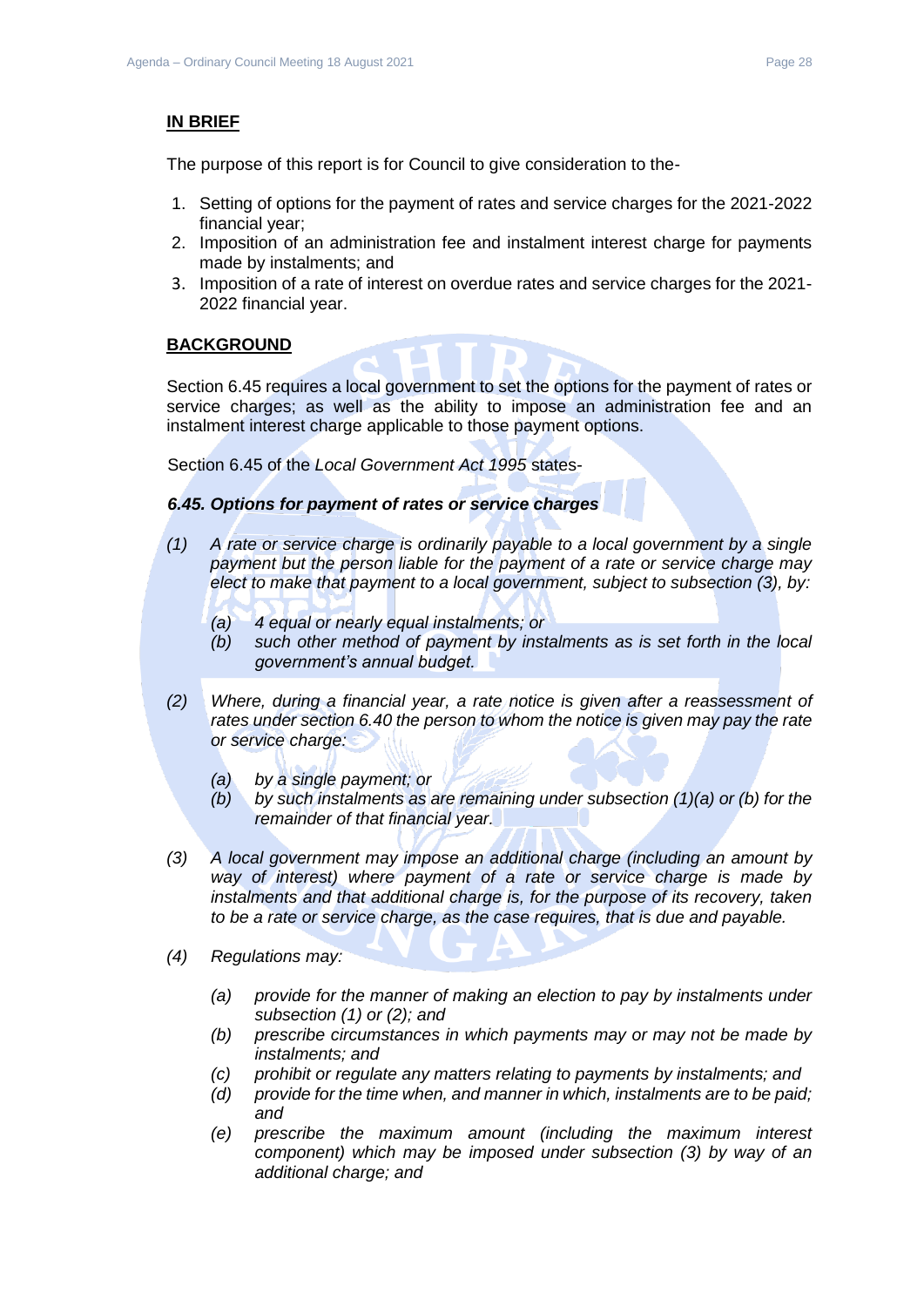*(f) provide for any other matter relating to the payment of rates or service charges.*

Section 6.51 provides for a local government to impose an interest charge on a rate of service charge that remains unpaid after becoming due and payable.

#### *6.51. Accrual of interest on overdue rates or service charges*

- *(1) A local government may at the time of imposing a rate or service charge resolve\* to impose interest (at the rate set in its annual budget) on:*
	- *(a) a rate or service charge (or any instalment of a rate or service charge); and*
	- *(b) any costs of proceedings to recover any such charge, that remains unpaid after becoming due and payable.*
		- *\* Absolute majority required.*

#### **REPORT DETAIL**

#### *Payment options*

The Shire has traditionally offered three payment options:

Option 1 Payment in full by the due date.

Option 2 Payment in two equal instalments, being:

- (a) Instalment 1 50% of the rates and service charges within 35 days of date of issue;
- (b) Instalment 2 50% of the rates and service charges within 2 months of (a);

Option 3 Payment in four equal instalments, being:

- (a) Instalment 1 25% of the rates and service charges within 35 days of date of issue;
- (b) Instalment  $2 25%$  of the rates and service charges within 2 months of (a);
- (c) Instalment 3 25% of the rates and service charges within 2 months of (b); and
- (d) Instalment 4 25% of the rates and service charges within 2 months of (c).

It is suggested that these payment options continue.

#### *Administration fee and instalment interest charge*

Section 6.45 of the Act permits Council to impose an administration charge where a payment of rate or service charge is made by instalments.

Regulations 67 and 68 of the *Local Government (Financial Management) Regulations 1996* limit how much can be imposed as an administration charge and as an instalment interest charge.

Traditionally the Shire has imposed an administration fee of \$5 on the second, third and fourth instalment payments. It is suggested that a \$5 administration fee continue to apply to the second, third and fourth instalment payments.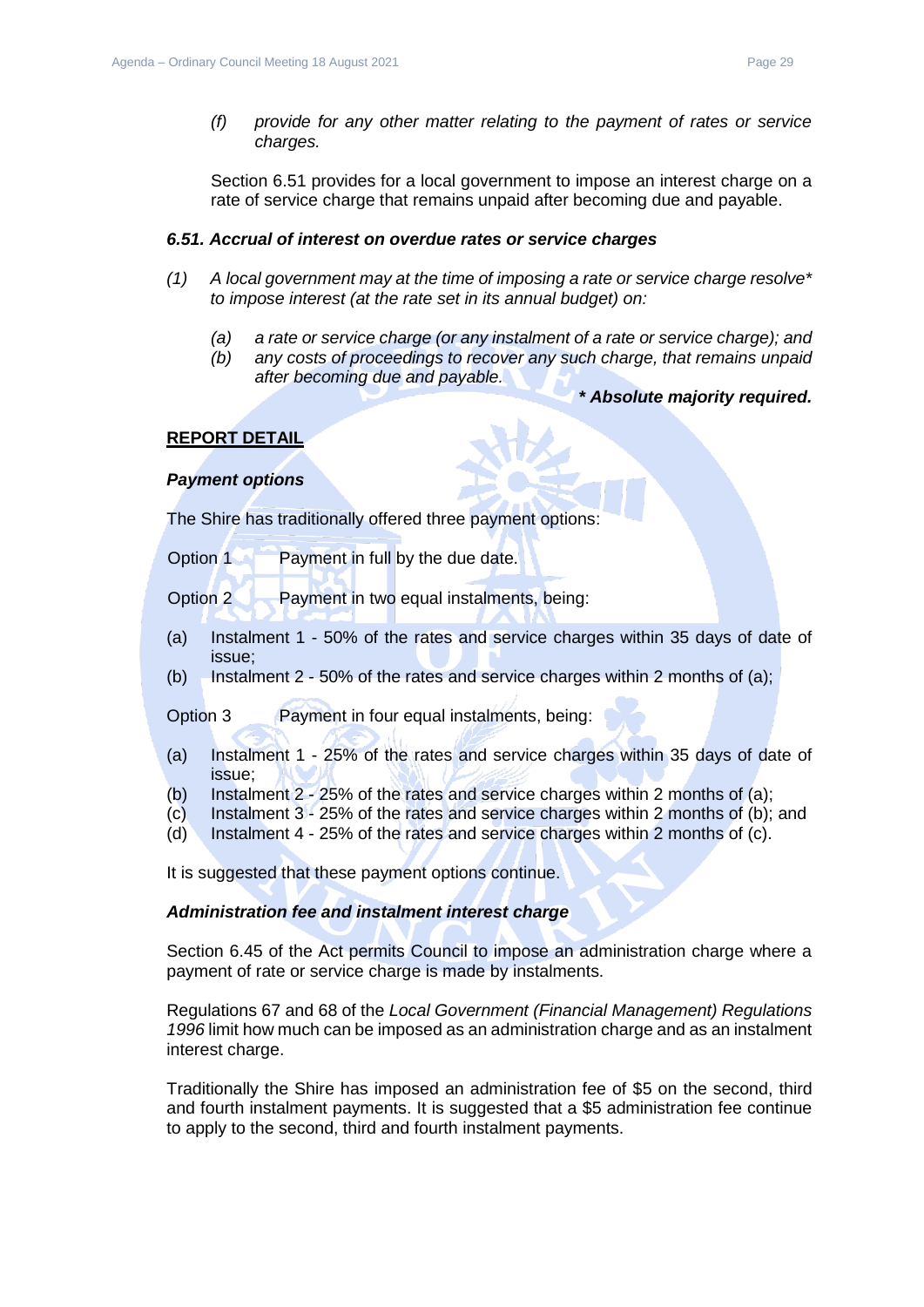The Shire has also previously imposed an instalment interest charge of 5.5% when option 2 or option 3 is selected by ratepayers. Regulation 68 of the *Local Government (Financial Management) Regulations 1996* limits the maximum interest component to be imposed as an instalment interest charge to 5.5%.

However, the State Government passed the *Local Government Amendment (COVID-19 Response) Act 2020* on 16 April 2020. This Act provided the power to the Minister for Local Government, Heritage, Culture and the Arts to modify or suspend provisions of the *Local Government Act 1995*. The Minister published an Order on 8 May 2020 that limited the percentage of interest charged on rates instalments to 3.0%, unless the local government has a Financial Hardship Policy in place.

As Council does not have a Financial Hardship Policy, the maximum instalment interest charge that can be applied is 3.0%.

#### *Accrual of interest on overdue rates or service charges*

Section 6.51 of the Act permits Council to impose an interest charge on overdue rates or service charges.

Regulation 70 of *Local Government (Financial Management) Regulations 1996* limits the maximum rate of interest that can be imposed on overdue rates or service charges to 11%. However, the State Government passed the *Local Government Amendment (COVID-19 Response) Act 2020* on 16 April 2020. This Act provided the power to the Minister for Local Government, Heritage, Culture and the Arts to modify or suspend provisions of the *Local Government Act 1995*. The Minister published an Order on 8 May 2020 that limited the percentage of interest charged on late payment of rates and charges to 8.00%.

The Minister published an amendment to the COVID-19 Response Order on 1 June 2021 that Limited the percentage of interest charged on late payment of rates and charges to 7.00%

#### **SHIRE OF NUNGARIN COMMUNITY STRATEGIC PLAN 2023**

| <b>Focus Area</b> | <b>Civic Leadership</b>                                                                   |
|-------------------|-------------------------------------------------------------------------------------------|
| <b>Aspiration</b> | A strong local democracy with an actively engaged community and<br>effective partnership. |
| <b>Objective</b>  | Annually review compliance methods.<br>16.7                                               |

#### **OTHER STRATEGIC LINKS**

Shire of Nungarin 2020/21 Annual Budget

#### **STATUTORY ENVIRONMENT**

*Local Government Act 1995* s.6.45, 6.50, 6.51. *Local Government (Financial Management) Regulations 1996*, Regulations 67, 68, 70 and 71.

#### **SUSTAINABILITY AND RISK CONSIDERATIONS**

**Economic – (Impact on the Economy of the Shire and Region)**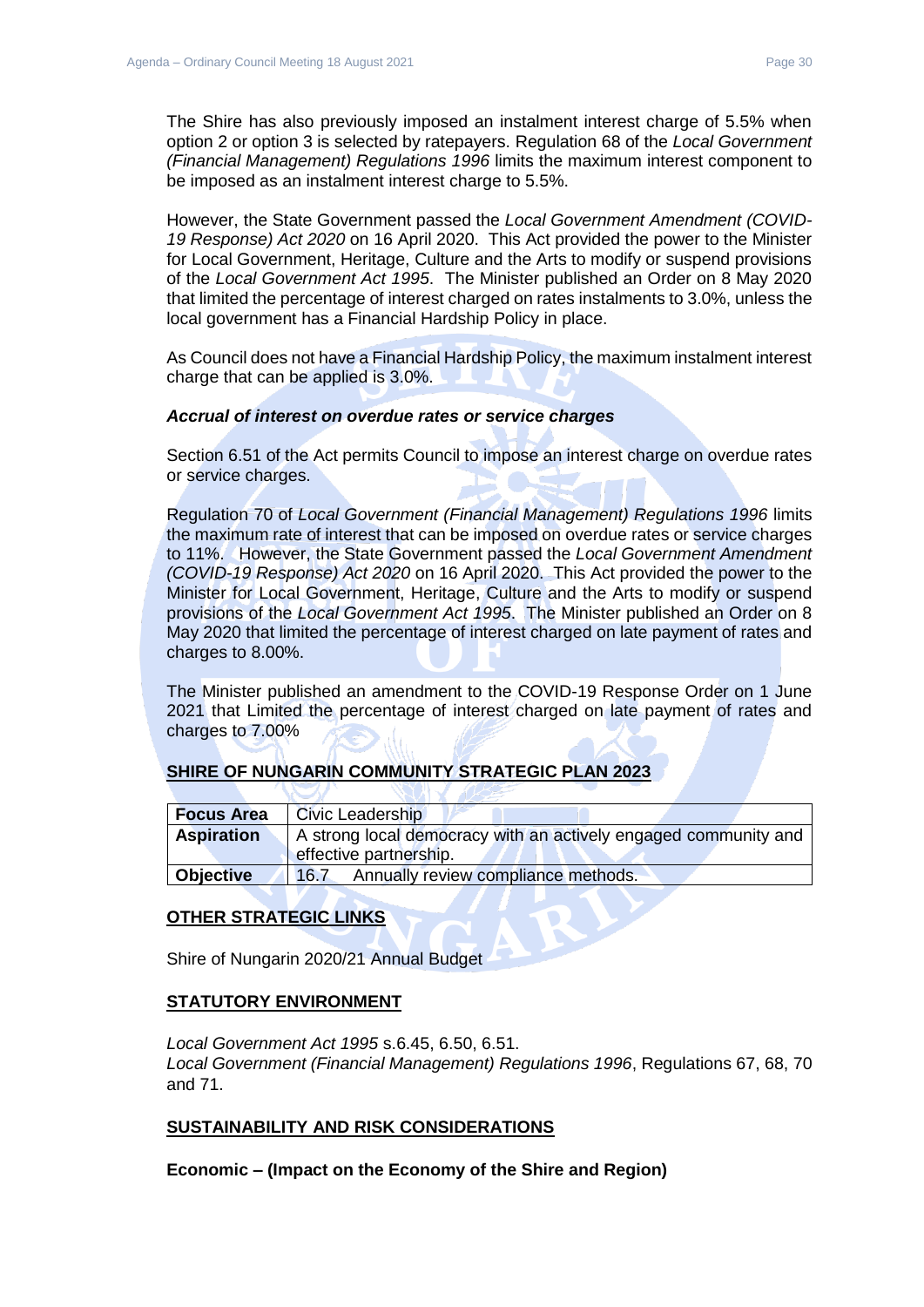This report forms part of the 2021-2022 Annual Budget. The 2021-2022 Annual Budget has taken into consideration the actions listed in the Corporate Business Plan, where fiscally possible.

#### **Social – (Quality of life to community and / or affected land owners)** Nil

## **Policy Implications**

Nil

#### **Risk Management Implications**

| <b>Risk Level</b> | <b>Comment</b>                                                   |
|-------------------|------------------------------------------------------------------|
| Medium            | The imposition is as per legislative requirements and allows the |
|                   | Council to recover costs.                                        |

#### **CONSULTATION**

Nil

#### **RESOURCE IMPLICATIONS**

WON

#### **Financial**

This report forms part of the 2021-2022 Annual Budget and relevant information is disclosed in the Notes to the Annual Budget.

#### **Workforce**

Nil

#### **CONCLUSION**

Entering payment options results in additional administrative work to be done, to account for the cost of the additional work the small fee is charged to cover a small portion of the cost involved in the additional administrative work.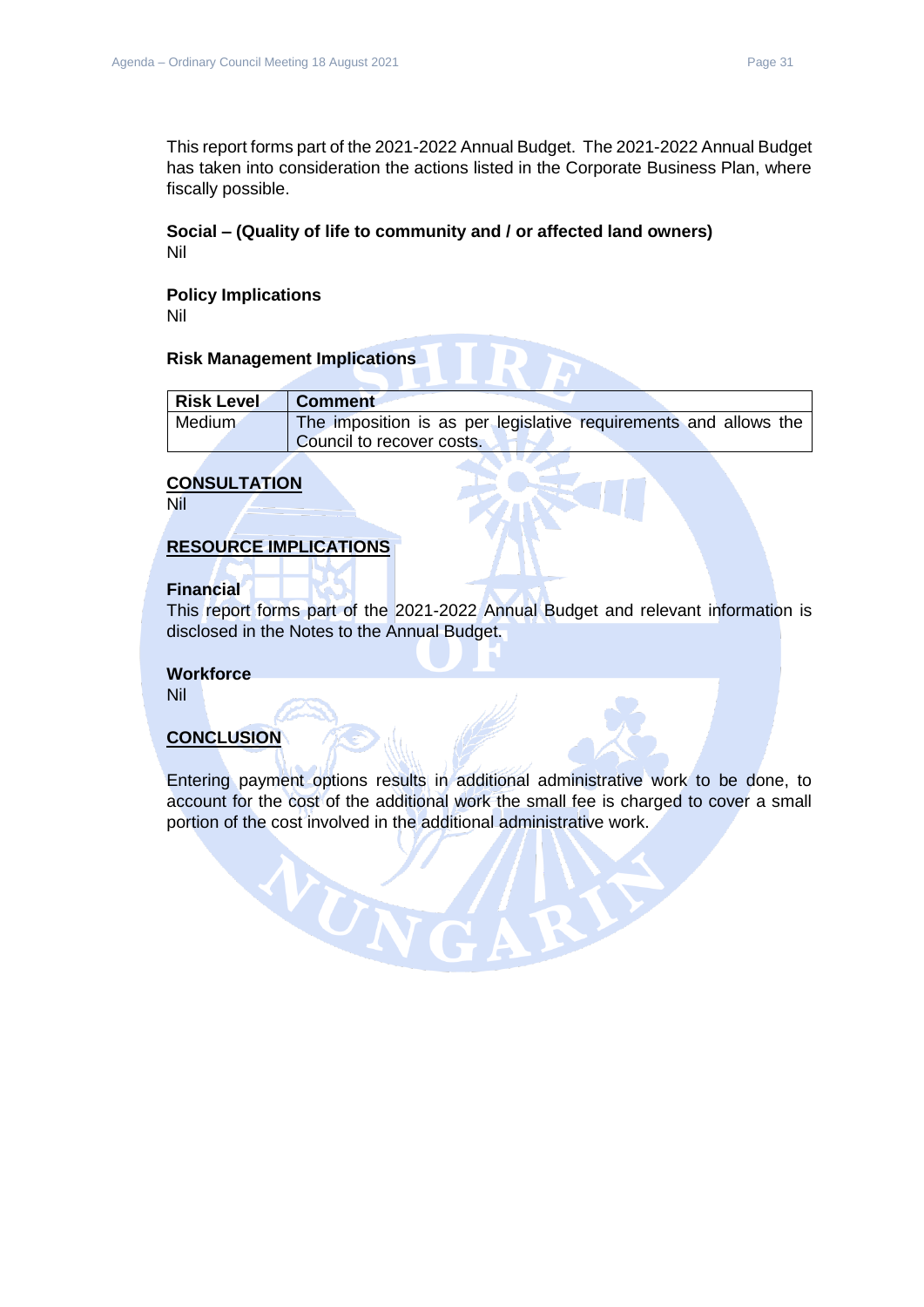<span id="page-31-0"></span>

| <b>FEES AND CHARGES</b><br>8.8  |                                       |  |
|---------------------------------|---------------------------------------|--|
| File Ref:                       | 41001                                 |  |
| <b>Previous Item Ref:</b>       | Nil                                   |  |
| <b>Applicant:</b>               | Nil                                   |  |
| <b>Author and Title:</b>        | Leonard Long, Chief Executive Officer |  |
| <b>Declaration of Interest:</b> | Nil                                   |  |
| <b>Voting Requirements</b>      | <b>Absolute Majority</b>              |  |
| <b>Attachment:</b>              | Attachment 8.8A - Fees & Charges      |  |

#### **OFFICER RECOMMENDATION 1:**

**That Council:**

**1. Revokes Council Resolution 6725 of 21 July 2021.**

**(Note: this recommendation will need three (3) Councillors to support this, being a mover, seconder and a third Councillor)**

**Moved: ......................... Seconded: ......................... Third Councillor: .........................**

**OFFICER RECOMMENDATION 2:**

#### **That Council:**

**1. Approves the 2021/22 Fees and Charges (ATTACHMENT 8.8A) to be included in the 2021/22 Financial Budget.**

**Moved: ......................... Seconded: .........................**

**Absolute Majority Required**

**..........................**

**..........................**

#### **IN BRIEF**

Due to a small number of amendments required to the approved 2021/22 Fees and Charges, Councillors are requested to re-consider the attached amended 2021/22 Fees and Charges (**ATTACHMENT 8.8A**).

#### **BACKGROUND**

Following the adoption of the fees and charges at Councils Ordinary Council Meeting of 21 July 2021, several amendments have been required to ensure the Fees and Charges are in line with legislative requirements as well as the draft budget expectations.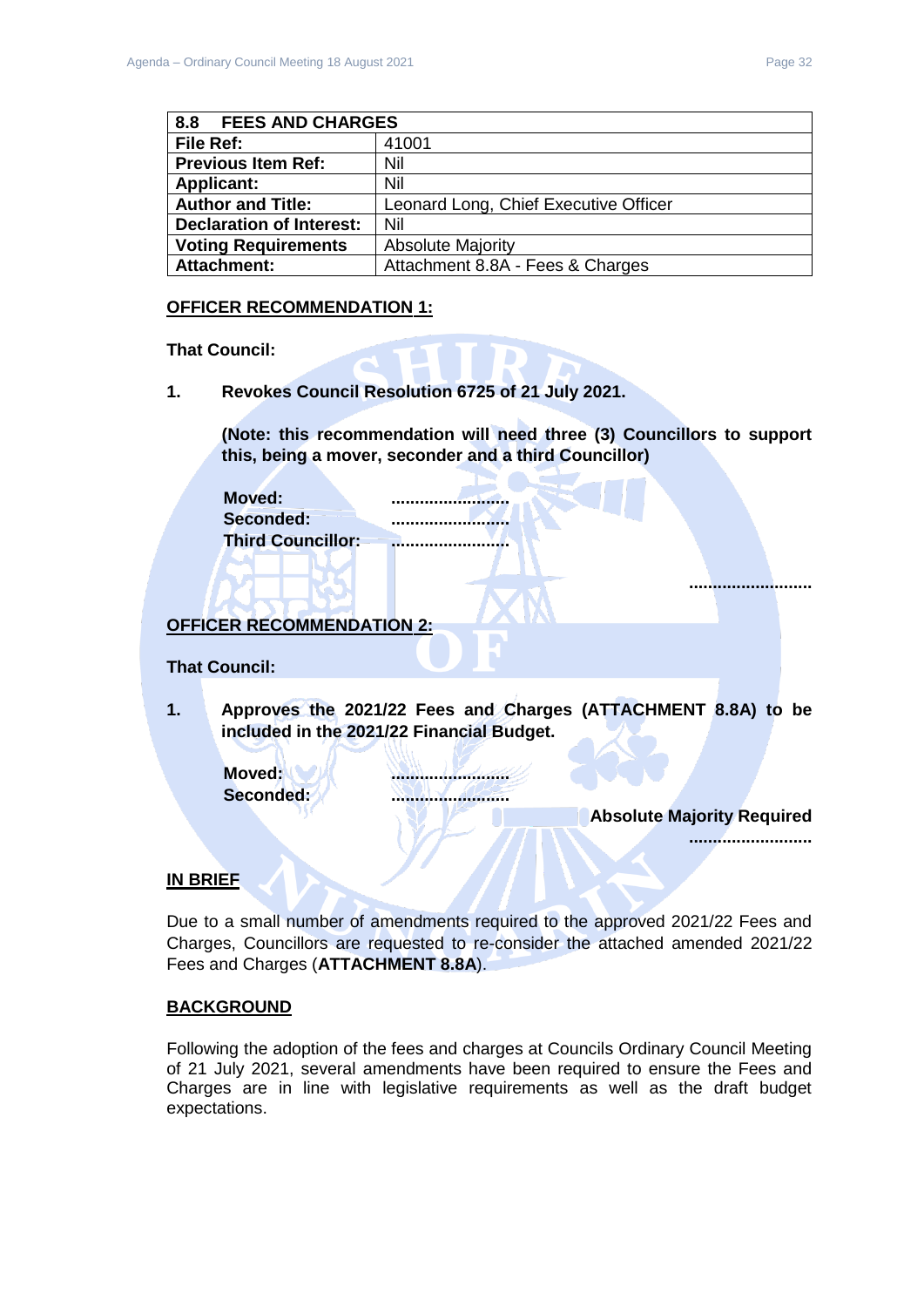After further discussions with the Shire's Financial Consultant the following amendments have been made to the approved 2021/22 Fees and Charges:

| <b>General Purpose Funding</b> |          |          |  |
|--------------------------------|----------|----------|--|
| Rate Instalments               | Approved | Proposed |  |
| Two Instalments                | \$20     | \$5      |  |
| Four Instalments               | \$30     | \$15     |  |
| Instalment Interest            | 5.5%     | 3.0%     |  |

Traditionally the Shire has imposed an administration fee of \$5 on the second, third and fourth instalment payments. It is suggested that a \$5 administration fee continue to apply to the second, third and fourth instalment payments.

The Shire has also previously imposed an instalment interest charge of 5.5% when option 2 or option 3 is selected by ratepayers. Regulation 68 of the *Local Government (Financial Management) Regulations 1996* limits the maximum interest component to be imposed as an instalment interest charge to 5.5%.

However, the State Government passed the *Local Government Amendment (COVID-19 Response) Act 2020* on 16 April 2020. This Act provided the power to the Minister for Local Government, Heritage, Culture and the Arts to modify or suspend provisions of the *Local Government Act 1995*. The Minister published an Order on 8 May 2020 that limited the percentage of interest charged on rates instalments to 3.0%, unless the local government has a Financial Hardship Policy in place.

As Council does not have a Financial Hardship Policy, the maximum instalment interest charge that can be applied is 3.0%.  $\overline{\phantom{a}}$ 

|                            | Caravan Park and Camping |  |
|----------------------------|--------------------------|--|
| <b>Mangowine Homestead</b> |                          |  |
|                            | Unpowered Bays           |  |
|                            |                          |  |

Following the approval of the 2021/22 Fees and Charges it was noted the Mangowine Homestead promotional pamphlets already produced for 2021/22 indicate the cost for an unpowered bay being \$10.

These pamphlets are produced by on behalf of the Shire by Pioneer Pathway. Changing the price now will cause confusion for tourists who expect to pay what is listed in the pamphlet.

| <b>Community Amenities</b>    |       |       |  |
|-------------------------------|-------|-------|--|
| Sanitation - Household Refuse |       |       |  |
| <b>Waste Service Levy</b>     | \$195 | \$230 |  |

In terms of the proposed tender the service fees per townsite lot will be \$234.74 for domestic waste collections, equating to \$12,206.48 per annum. To recover the cost as permitted by *Local Government Act 1995*, the Waste Service Levy is proposed to be increased from \$195 to \$230 per townsite lot.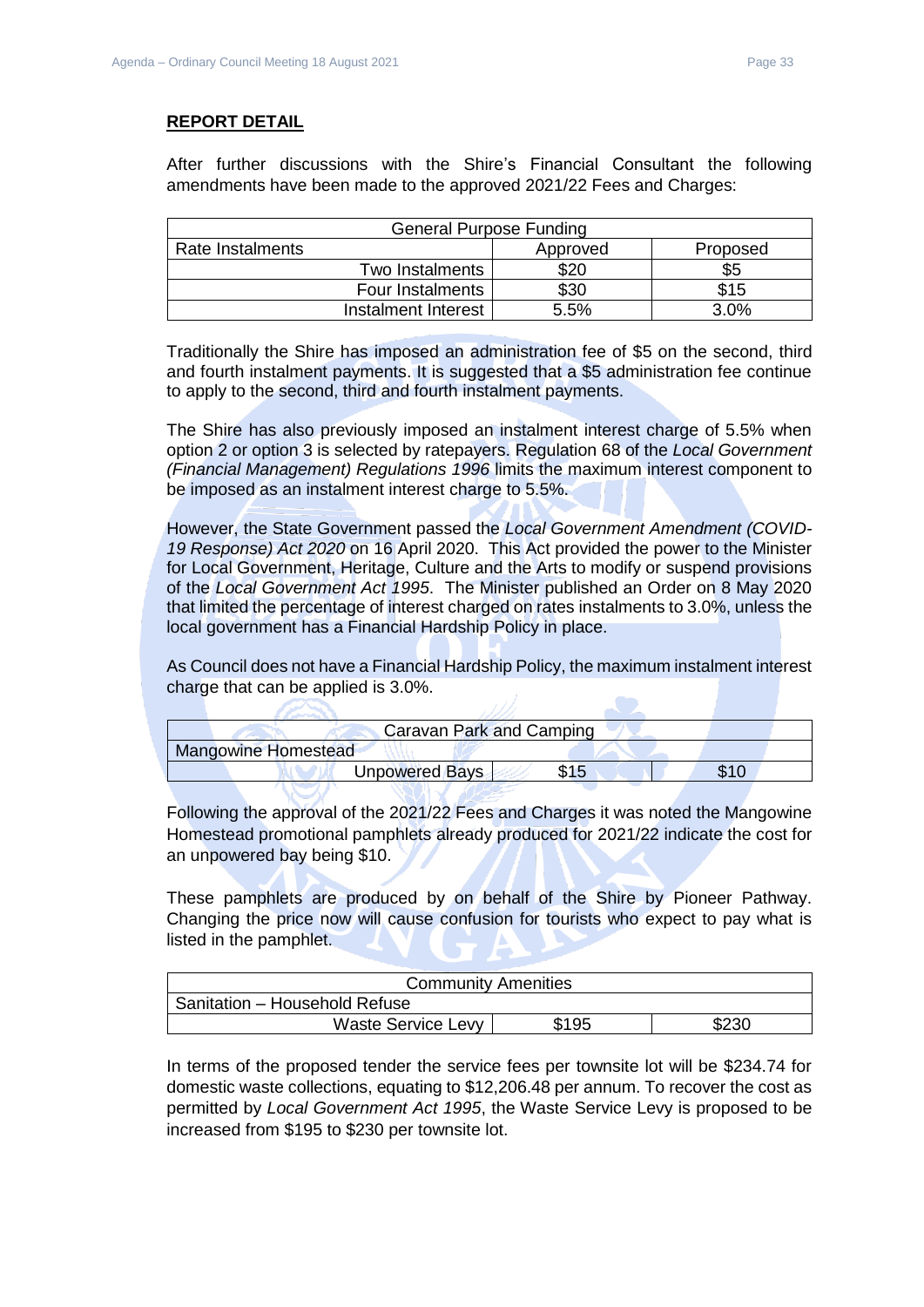| <b>Private Works</b>                                                            |     |       |
|---------------------------------------------------------------------------------|-----|-------|
| Plant Hire within Shire boundaries only Excluding hire to surrounding LG's (Wet |     |       |
| Hire Only)                                                                      |     |       |
| Bond for Portable Toilet & Tree Planter                                         | \$0 | \$100 |

The bond for the above equipment was omitted from the approved 2021/22 Fees and Charges. The replacement or repair of any of the equipment is costly, the bond proposed would not be able to replace the equipment but would provide an incentive to anyone hiring the equipment to return the equipment in the same state as received.

## **SHIRE OF NUNGARIN COMMUNITY STRATEGIC PLAN 2023**

| <b>Focus Area</b> | <b>Civic Leadership</b>                                            |
|-------------------|--------------------------------------------------------------------|
| <b>Aspiration</b> | A strong local democracy with an actively engaged community and    |
|                   | effective partnership.                                             |
| Objective         | 16.3 Provide excellent customer service functions to all community |
|                   | members and rate payers.                                           |

## **OTHER STRATEGIC LINKS**

Nil

## **STATUTORY ENVIRONMENT**

Fees and charges are either prescribed by the following acts or provide the ability for the local government to set a fee and charge.

- *Local Government Act 1995*
- Planning and Development Regs 2009
- *Western Australia Freedom of Information Act 1992*
- *Cat Act 2011*
- *Dog Act 1976*
- *Building Regulations 2012*
- *Caravan and Camping Grounds Act 1005*
- *Food Act 2008*
- *Health Act 1911*
- *Litter Act 1979*

## **SUSTAINABILITY AND RISK CONSIDERATIONS**

#### **Economic – (Impact on the Economy of the Shire and Region)**

Fees and charges form part of the annual financial budget allowing the Shire to maintain assets and facilities thereby attracting people / tourist to the town. This in turn positively impacts upon the economy of the Shire.

#### **Social – (Quality of life to community and / or affected land owners)**

Through the ability to maintain the Shires assets and facilities to a good standard the quality of life of the community is improved / maintained.

#### **Policy Implications**

Nil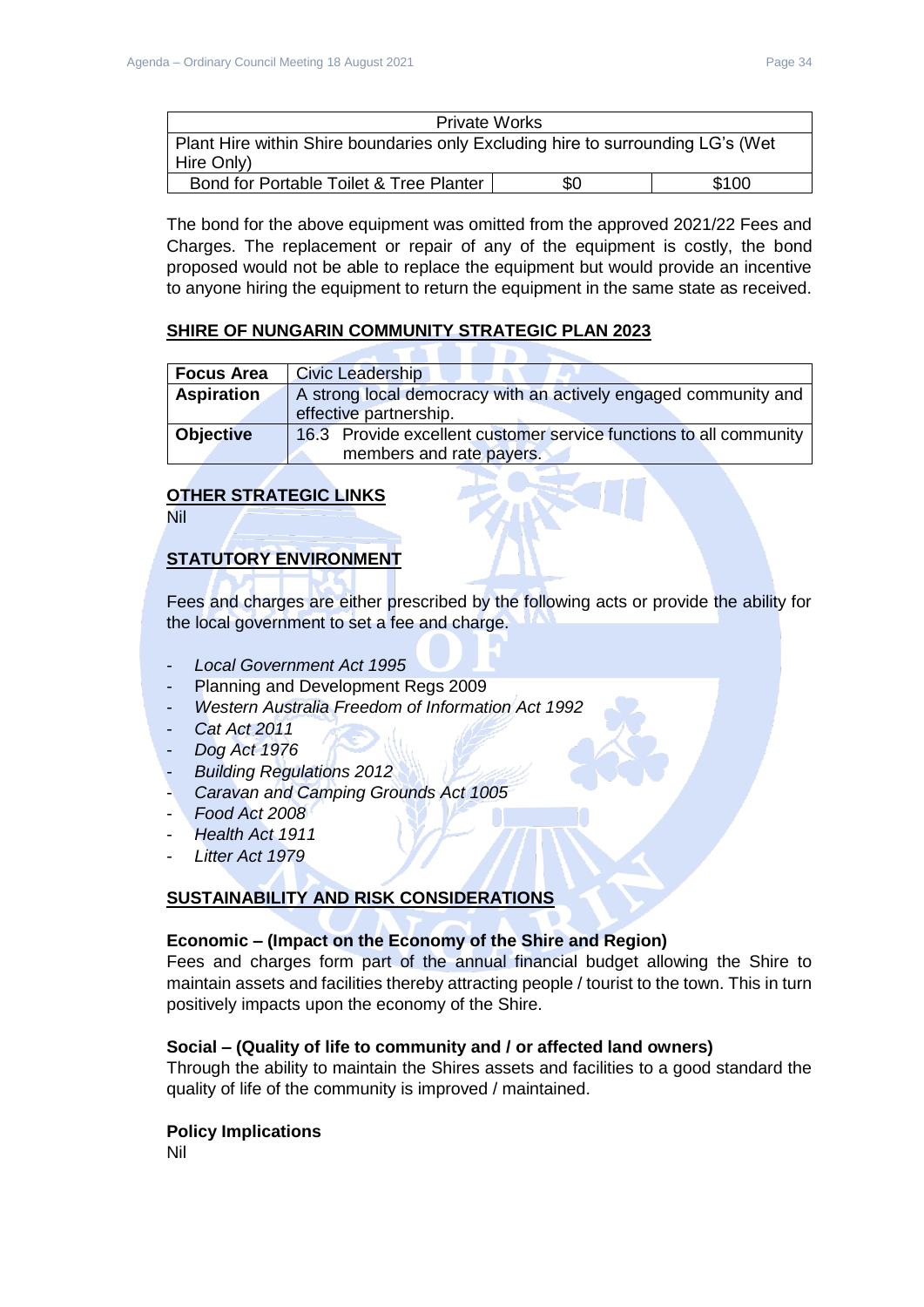| Risk Level  | <b>Comment</b>                                                      |
|-------------|---------------------------------------------------------------------|
| <b>High</b> | Not imposing fees and charges will have an impact on the ability of |
|             | the Shire to maintain its assets and facilities.                    |

#### **CONSULTATION**

- Shire Financial Consultant
- Pioneer Pathway

#### **RESOURCE IMPLICATIONS**

#### **Financial**

Fees and charges form part of the Council's annual financial budget. To keep up with inflation of goods and services.

#### **Workforce**

Nil

## **OPTIONS**

Council has the option of:

1. Accepting the officer's recommendation.

VON

2. Amend the officer's recommendation and provide reasons.

#### **CONCLUSION**

Fees and charges form part of the annual financial budget allowing the Shire to maintain assets and facilities thereby attracting people / tourist to the town. If these fees are not reviewed on an annual basis and increased to at least meet the cost of inflation it puts a burden on Council funds. Maintenance on assets and facilities cannot be ignored and without the fees and charges may result in rates needing to be considered to fill the shortfall.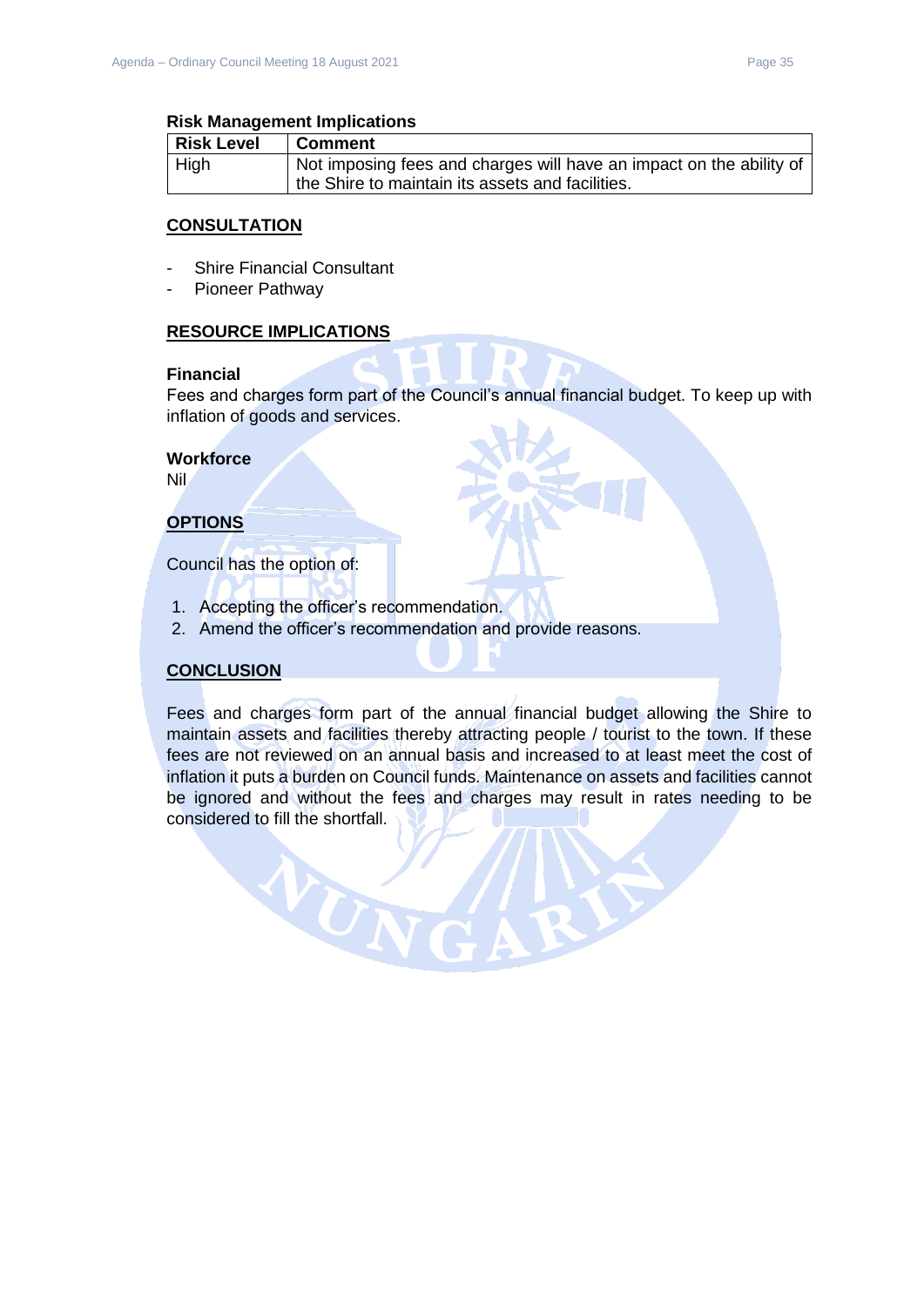<span id="page-35-0"></span>

| 8.9<br><b>BUDGET</b>            | VALUATIONS AND GENERAL RATES FOR 2021 - 2022 ANNUAL |
|---------------------------------|-----------------------------------------------------|
| File Ref:                       | 32010                                               |
| <b>Previous Item Ref:</b>       | Nil                                                 |
| <b>Applicant:</b>               | Nil                                                 |
| <b>Author and Title:</b>        | Darren Long, Finance Consultant                     |
| <b>Declaration of Interest:</b> | Nil                                                 |
| <b>Voting Requirements</b>      | <b>Absolute Majority</b>                            |
| <b>Attachment Number:</b>       | Attachment 8.11A - Draft 2021 - 2022 Annual Budget  |

#### **OFFICER RECOMMENDATION:**

#### **That Council:**

- **1. Adopts the valuations, as supplied by the Valuer General's Office and recorded in the Rate Book, for the 2021 – 2022 year.**
	- **a. Gross Rental Valuations \$331,079 b. Unimproved Valuations \$28,214,388**
- **2. Pursuant to Section 6.32 of the Local Government Act 1995, impose the following general rates for 2021 – 2022**
	-
	- **a. GRV properties 12.6798 cents in the dollar b.** UV properties **1.9179** cents in the dollar

Moved: **Seconded: .........................**

**Absolute Majority Required**

**..........................**

## **IN BRIEF**

The purpose of this report is for Council to give consideration to the adoption of applicable valuations and the imposition of general rates on rateable property*.*

#### **BACKGROUND**

Section 6.32 of the *Local Government Act 1995* states

#### *6.32. Rates and service charges-*

- *(1) When adopting the annual budget, a local government* 
	- *(a) in order to make up the budget deficiency, is to impose\* a general rate on rateable land within its district, which rate may be imposed either:* 
		- *(i) uniformly; or*
		- *(ii) differentially; and*
	- *(b) may impose\* on rateable land within its district* 
		- *(i) a specified area rate; or*
		- *(ii) a minimum payment; and*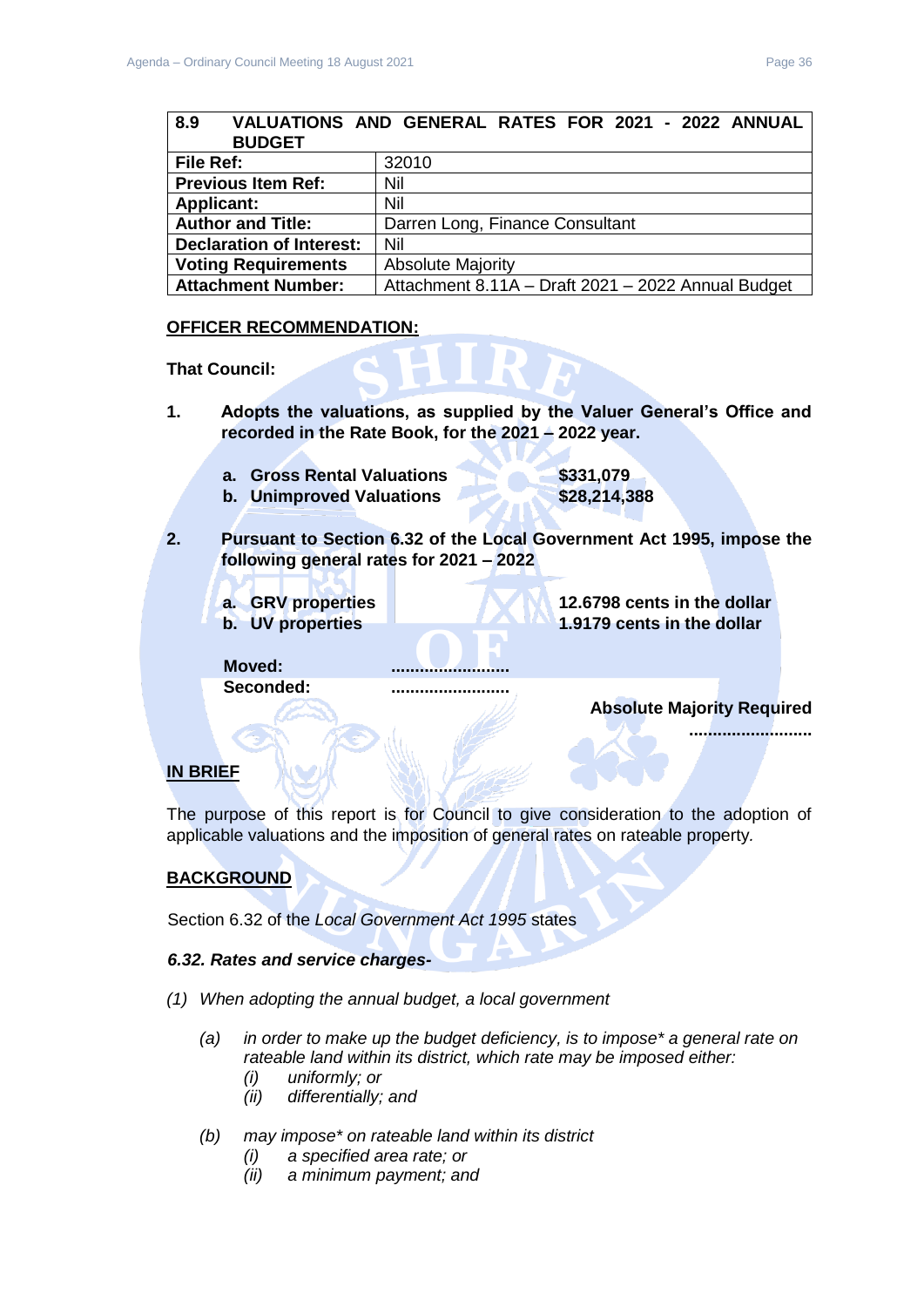*(c) may impose\* a service charge on land within its district.* 

*\* Absolute majority required.* 

- *(2) Where a local government resolves to impose a rate it is required to:* 
	- *(a) set a rate which is expressed as a rate in the dollar of the gross rental value of rateable land within its district to be rated on gross rental value; and*
	- *(b) set a rate which is expressed as a rate in the dollar of the unimproved value of rateable land within its district to be rated on unimproved value.*

#### **REPORT DETAIL**

Following the draft budget workshops held during July 2021, the following general rates are presented for Councils consideration.

Every year, the unimproved value (UV) of each property is reassessed by the State's Valuer Generals Office. The gross rental valuation (GRV) of each property for country local governments is reassessed by the State's Valuer Generals Office every five (5) years, with the most recent valuation occurring in June 2017.

The following valuations are currently recorded in Council's rate book-

- (a) Unimproved Valuations (UV) \$28,214,388, of which \$188,138 are minimum values;
- (b) Gross Rental Valuations (GRV) \$331,079, of which \$28,640 are minimum values.

The Shire bases the determination of annual property rates payable upon the unimproved values (UV) for rural properties and the gross rental values (GRV) for nonrural properties; with the values set by the Valuer General. The Shire applies a rate in the dollar charge for each valuation category, which is multiplied against a property's valuation.

The rate in the dollar for the 2020-2021 financial year was set, for UV properties at 2.1021 cents, and for GRV properties at 12.3105 cents. This becomes the base rate in the dollar when determining the following year's rate in the dollar. When properties are revalued, the previous year's rate in the dollar is adjusted in consideration of the whether the valuation has increased or decreased. This allows for a revised base rate that would have generated the same amount of revenue using the revalued property valuations. The increase in UV valuations of 13.26% has necessitated an adjustment to the UV rate in the dollar as follows-

- 1. UV from 2.1021 cents to 1.8620 cents to account for the valuation increment;
- (a) GRV rate in the dollar for 2021-2022 will increase from 12.3105 cents to 12.6798 cents, equating to a 3.00% increase; and
- (b) UV rate in the dollar for 2021-2022 will increase from 1.8620 cents to 1.9179 cents, equating to a 3.00% increase.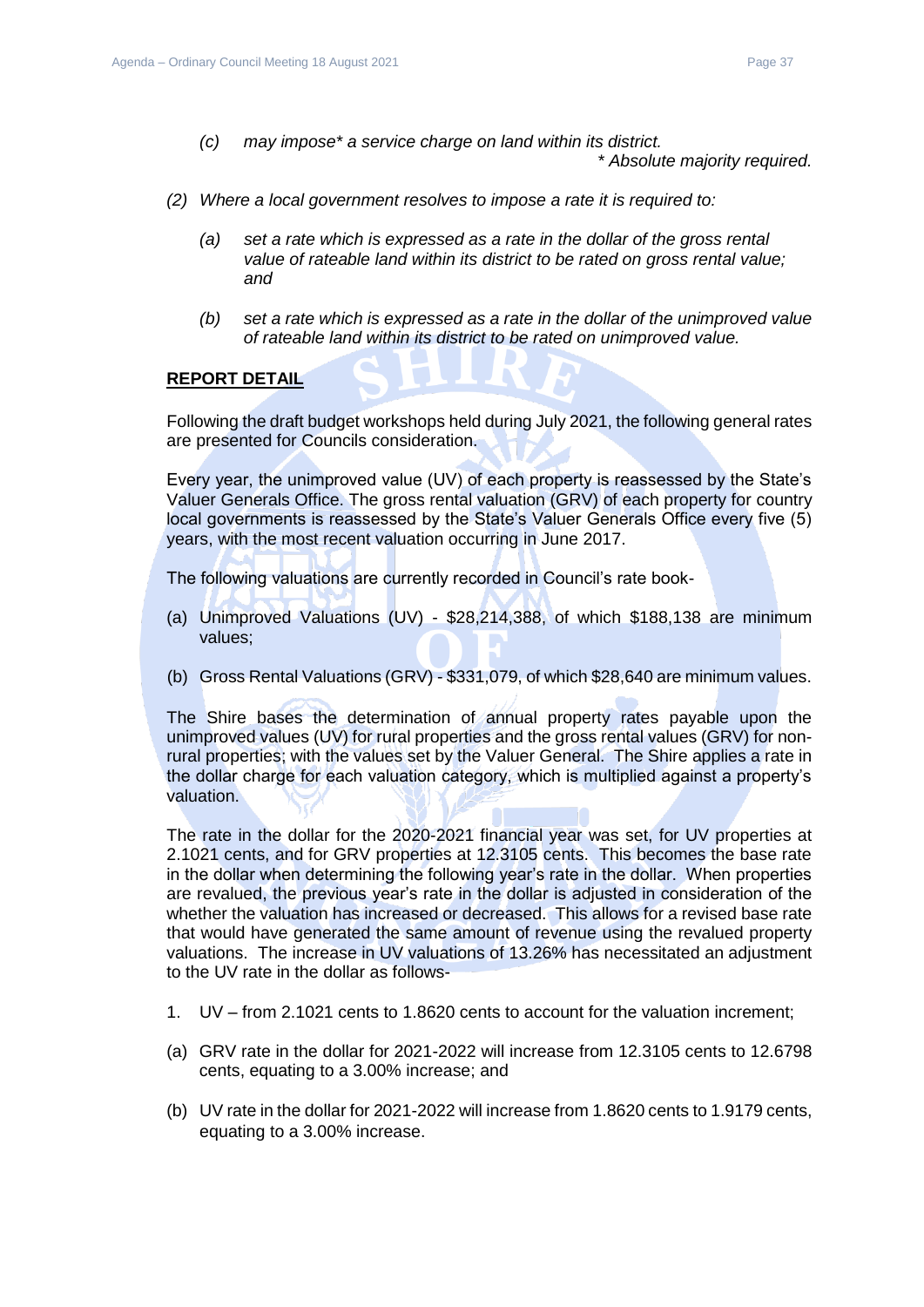#### **SHIRE OF NUNGARIN COMMUNITY STRATEGIC PLAN 2023**

| <b>Focus Area</b> | Civic Leadership                                                |
|-------------------|-----------------------------------------------------------------|
| <b>Aspiration</b> | A strong local democracy with an actively engaged community and |
|                   | effective partnership.                                          |
| Objective         | Annually review compliance methods.<br>16.7                     |

#### **OTHER STRATEGIC LINKS**

Shire of Nungarin 2020/21 Annual Budget

#### **STATUTORY ENVIRONMENT**

Section 6.32 of the *Local Government Act 1995*

#### **SUSTAINABILITY AND RISK CONSIDERATIONS**

#### **Economic – (Impact on the Economy of the Shire and Region)**

This report forms part of the 2021-2022 Annual Budget. The 2021-2022 Annual Budget has taken into consideration the actions listed in the Corporate Business Plan, where fiscally possible.

# **Social – (Quality of life to community and / or affected land owners)**

Nil

#### **Policy Implications** Nil

#### **Risk Management Implications**

| <b>Risk Level</b> | ∣ Comment                                                       |
|-------------------|-----------------------------------------------------------------|
| High              | Setting the rates is an important aspect of ensuring a budget a |
|                   | balanced budget can be achieved.                                |

## **CONSULTATION**

Councillors second budget workshop in July 2021.

## **RESOURCE IMPLICATIONS**

#### **Financial**

This report forms part of the 2021-2022 Annual Budget and relevant information is disclosed in the Statement of Rating Information.

#### **Workforce**

Nil

#### **CONCLUSION**

The setting of rates is an important aspect of the budget and ensures services to the community can be continued as well as maintenance of community facilities.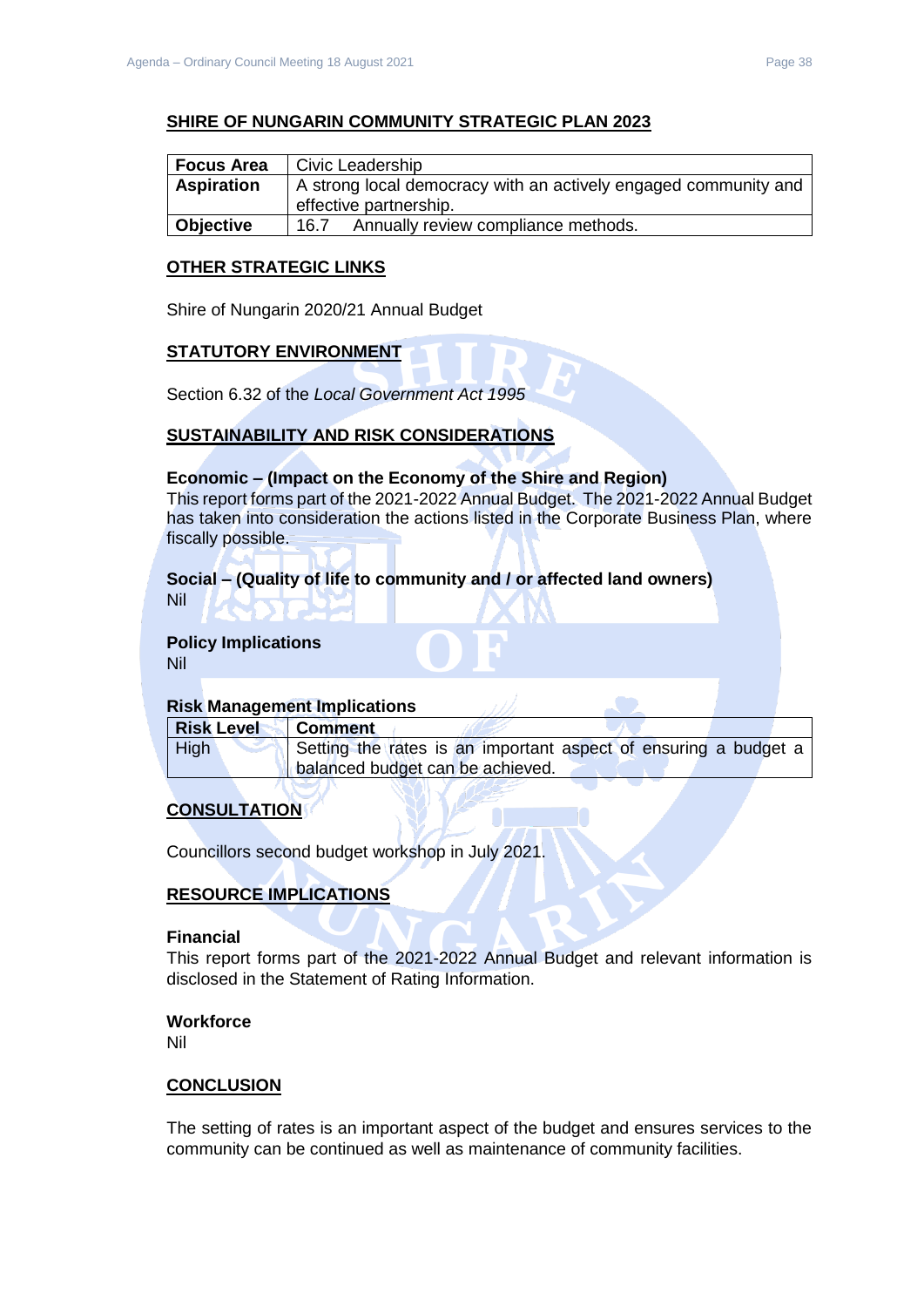<span id="page-38-0"></span>

| 8.10                            | MINIMUM RATES PAYMENT FOR 2021 - 2022 ANNUAL BUDGET |
|---------------------------------|-----------------------------------------------------|
| File Ref:                       | 32010                                               |
| <b>Previous Item Ref:</b>       | Nil                                                 |
| <b>Applicant:</b>               | Nil                                                 |
| <b>Author and Title:</b>        | Darren Long, Finance Consultant                     |
| <b>Declaration of Interest:</b> | Nil                                                 |
| <b>Voting Requirements</b>      | <b>Absolute Majority</b>                            |
| <b>Attachment Number:</b>       | Attachment 8.11A - Draft 2021 - 2022 Annual Budget  |

#### **OFFICER RECOMMENDATION:**

#### **That Council:**

- **1. Pursuant to Section 6.32 and 6.35 of the** *Local Government Act 1995***, impose the following Minimum Rates Payment for 2021 – 2022**
	- **a. GRV properties \$440 per rateable assessment**
	- **b.** UV properties **\$440 per rateable assessment**

**Moved: .........................**

**Seconded: .........................**

**Absolute Majority Required**

**..........................**

#### **IN BRIEF**

The purpose of this report is for Council to give consideration to the imposition of the Minimum Payment on rateable property for 2021 - 2022.

#### **BACKGROUND**

Section 6.32 of the *Local Government Act 1995* states

#### *6.32. Rates and service charges-*

- *(3) When adopting the annual budget, a local government* 
	- *(a) in order to make up the budget deficiency, is to impose\* a general rate on rateable land within its district, which rate may be imposed either:* 
		- *(i) uniformly; or*
		- *(ii) differentially; and*
	- *(b) may impose\* on rateable land within its district* 
		- *(i) a specified area rate; or*
		- *(ii) a minimum payment; and*
	- *(c) may impose\* a service charge on land within its district.*

*\* Absolute majority required.* 

*(4) Where a local government resolves to impose a rate it is required to:*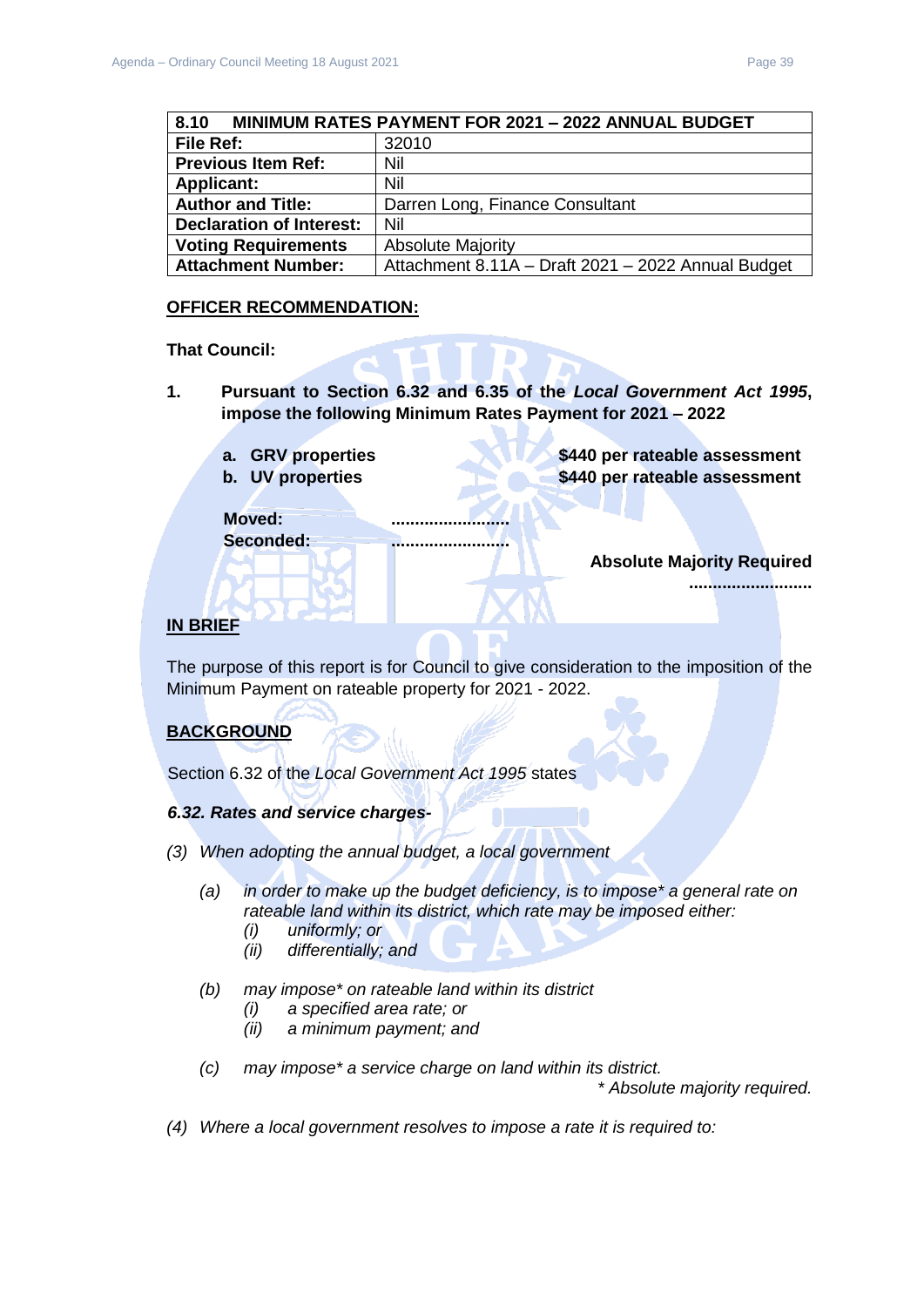*(b) set a rate which is expressed as a rate in the dollar of the unimproved value of rateable land within its district to be rated on unimproved value.*

#### *6.35. Minimum payment*

- *(1) Subject to this section, a local government may impose on any rateable land in its district a minimum payment which is greater than the general rate which would otherwise be payable on that land.*
- *(2) A minimum payment is to be a general minimum but, subject to subsection (3), a lesser minimum may be imposed in respect of any portion of the district.*
- *(3) In applying subsection (2) the local government is to ensure the general minimum is imposed on not less than —*
	- *(a) 50% of the total number of separately rated properties in the district; or*
	- *(b) 50% of the number of properties in each category referred to in subsection (6),*

*on which a minimum payment is imposed.*

- *(4) A minimum payment is not to be imposed on more than the prescribed percentage of —*
	- *(a) the number of separately rated properties in the district; or*
	- *(b) the number of properties in each category referred to in subsection (6),*

*unless the general minimum does not exceed the prescribed amount.*

- *(5) If a local government imposes a differential general rate on any land on the basis that the land is vacant land it may, with the approval of the Minister, impose a minimum payment in a manner that does not comply with subsections (2), (3) and (4) for that land.*
- *(6) For the purposes of this section a minimum payment is to be applied separately, in accordance with the principles set forth in subsections (2), (3) and (4) in respect of each of the following categories —*
	- *(a) to land rated on gross rental value; and*
	- *(b) to land rated on unimproved value; and*
	- *(c) to each differential rating category where a differential general rate is imposed.*

### **REPORT DETAIL**

Following the last draft budget workshop held July 2021, the following minimum payments for rateable property are presented for Councils consideration.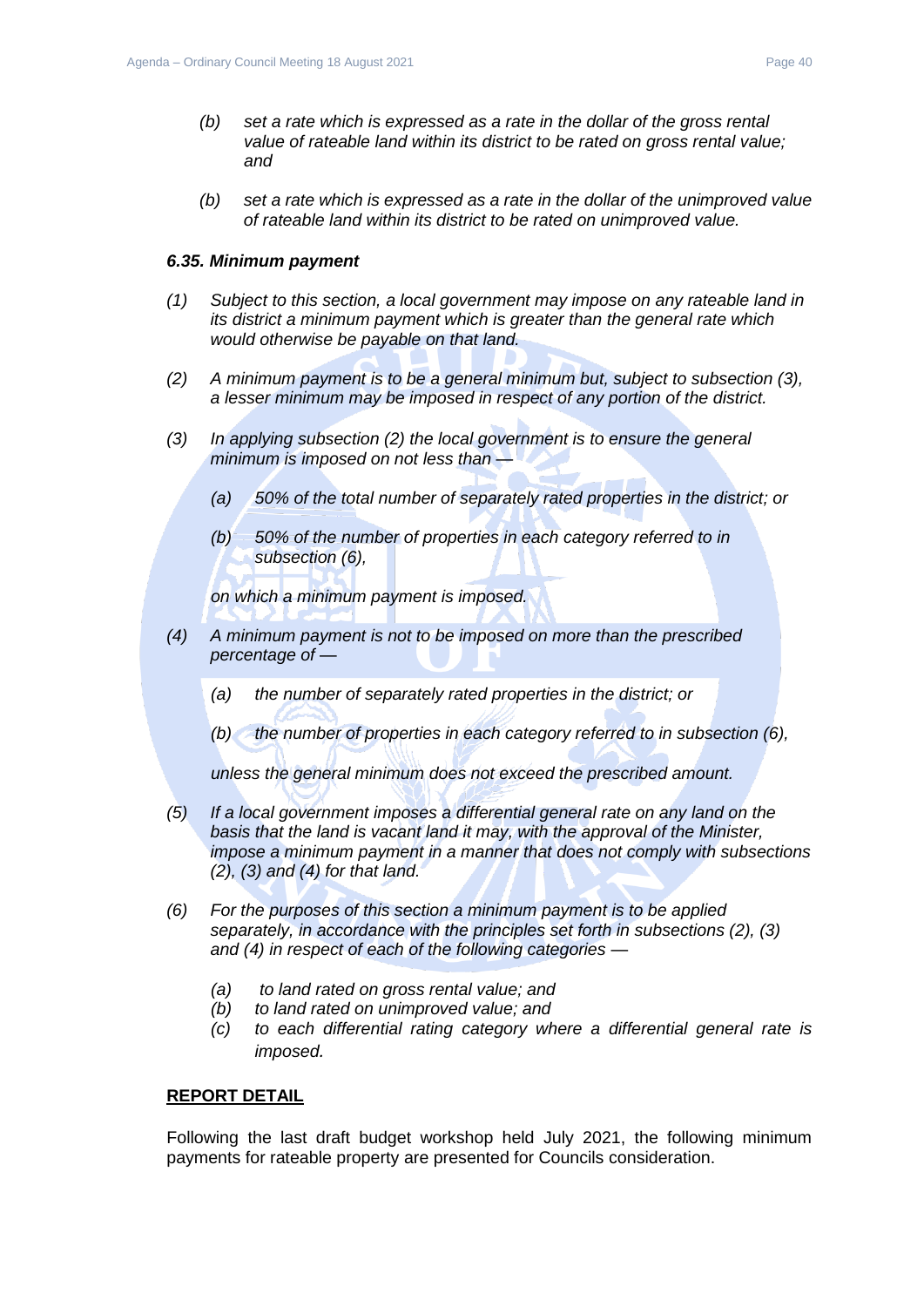The Minimum Payment for both UV and GRV properties is proposed to increase by 3.00% to \$440.

The proposed 2021-2022 UV Minimum Payment will be imposed on 25 UV property assessments, being 18.5% of the total UV property assessments.

The proposed 2021-2022 GRV Minimum Payment will be imposed on 25 GRV property assessments, being 34.7% of the total GRV property assessments.

#### **SHIRE OF NUNGARIN COMMUNITY STRATEGIC PLAN 2023**

| l Focus Area      | Civic Leadership                                                |
|-------------------|-----------------------------------------------------------------|
| <b>Aspiration</b> | A strong local democracy with an actively engaged community and |
|                   | effective partnership.                                          |
| Objective         | Annually review compliance methods.<br>16.7                     |

#### **OTHER STRATEGIC LINKS**

Shire of Nungarin 2020/21 Annual Budget

## **STATUTORY ENVIRONMENT**

*Local Government Act 1995* s.6.35.

The imposition of the proposed Minimum Payment complies with the percentage requirements of subclause (3) of Section 6.35.

#### **SUSTAINABILITY AND RISK CONSIDERATIONS**

#### **Economic – (Impact on the Economy of the Shire and Region)**

This report forms part of the 2021-2022 Annual Budget. The 2021-2022 Annual Budget has taken into consideration the actions listed in the Corporate Business Plan, where fiscally possible.

#### **Social – (Quality of life to community and / or affected land owners)**

Nil

#### **Policy Implications**

Nil

#### **Risk Management Implications**

| Risk Level | ∣ Comment                                                       |
|------------|-----------------------------------------------------------------|
| $ $ High   | Setting the rates is an important aspect of ensuring a budget a |
|            | balanced budget can be achieved.                                |

#### **CONSULTATION**

Councillors second budget workshop in July 2021.

#### **RESOURCE IMPLICATIONS**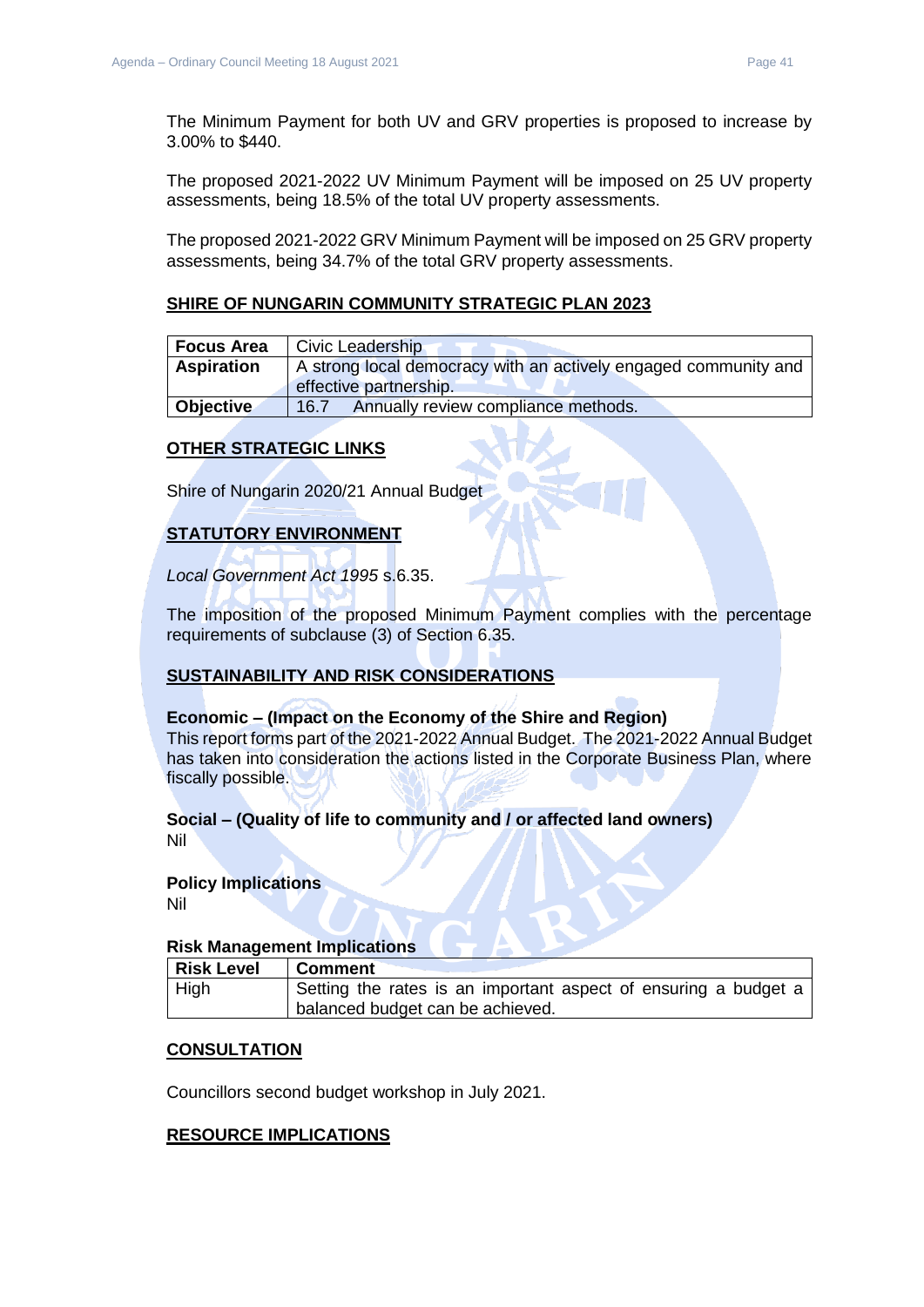#### **Financial**

This report forms part of the 2021-2022 Annual Budget and relevant information is disclosed in the Statement of Rating Information.

#### **Workforce**

Nil

#### **CONCLUSION**

The setting of minimum rates is an important aspect of the budget and ensures services to the community can be continued as well as maintenance of community facilities.

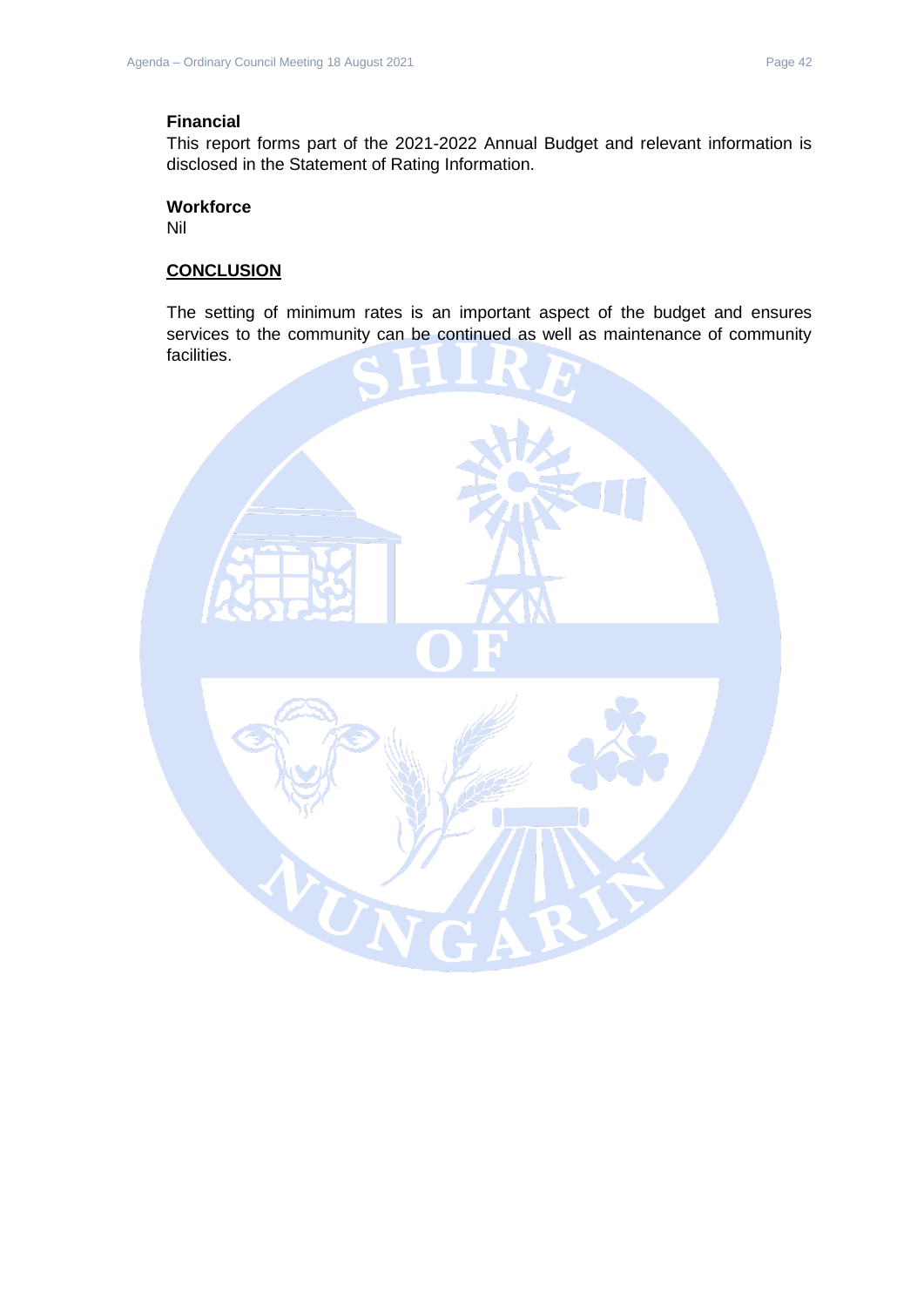<span id="page-42-0"></span>

| ADOPTION OF 2021 - 2022 ANNUAL BUDGET<br>8.11 |                                                |
|-----------------------------------------------|------------------------------------------------|
| File Ref:                                     | 161002                                         |
| <b>Previous Item Ref:</b>                     |                                                |
| <b>Applicant:</b>                             | Nil                                            |
| <b>Author and Title:</b>                      | Darren Long, Finance Consultant                |
| <b>Declaration of Interest:</b>               | Nil                                            |
| <b>Voting Requirements</b>                    | <b>Absolute Majority</b>                       |
| <b>Attachment Number:</b>                     | Attachment 8.11A - Draft 2021/22 Annual Budget |

#### **OFFICER RECOMMENDATION:**

#### **That Council:**

- **1. Pursuant to Section 6.2 of the Local Government Act 1995 and the Local Government (Financial Management) Regulations Part 3, Regulations 22 to 33, adopt the 2021-22 Annual Budget (as contained in Attachment 8.11A) for the Shire of Nungarin, including the following-**
	- **(a) Budget Statement of Comprehensive Income by Nature/Type for the year ending 30 June 2022 showing a net result of (\$333,088);**
	- **(b) Budget Statement of Comprehensive Income by Program for the year ending 30 June 2022 showing a net result of (\$333,088);**
	- **(c) Budget Statement of Cash Flows for the year ending 30 June 2022;**
	- **(d) Budget Rate Setting Statement by Program for the year ending 30 June 2022 showing an amount required to be raised from general rates of \$599,320;**
	- **(e) Rates;**
	- **(f) Net Current Assets;**
	- **(g) Reconciliation of Cash;**
	- **(h) Fixed Asset Acquisitions;**
	- **(i) Asset Disposals;**
	- **(j) Asset Depreciation;**
	- **(k) Borrowings;**
	- **(l) Cash Backed Reserves;**
	- **(m) Fees and Charges;**
	- **(n) Grant Revenue;**
	- **(o) Elected member remuneration;**
	- **(p) Other Information;**
	- **(q) Trust information;**
	- **(r) Significant Accounting Policies;**
	- **(s) Detailed Operating and Capital Budget papers;**
	- **(t) Schedule of Fees and Charges for 2021-2022.**
- **2. Pursuant to Regulation 34(5) of the Local Government (Financial Management) Regulations 1996, adopts the following as the materiality threshold for 2021-2022:**
	- **(a) \$5,000 or 10%, whichever is the greater.**

| Moved:    |  |
|-----------|--|
| Seconded: |  |

**Absolute Majority Required**

**..........................**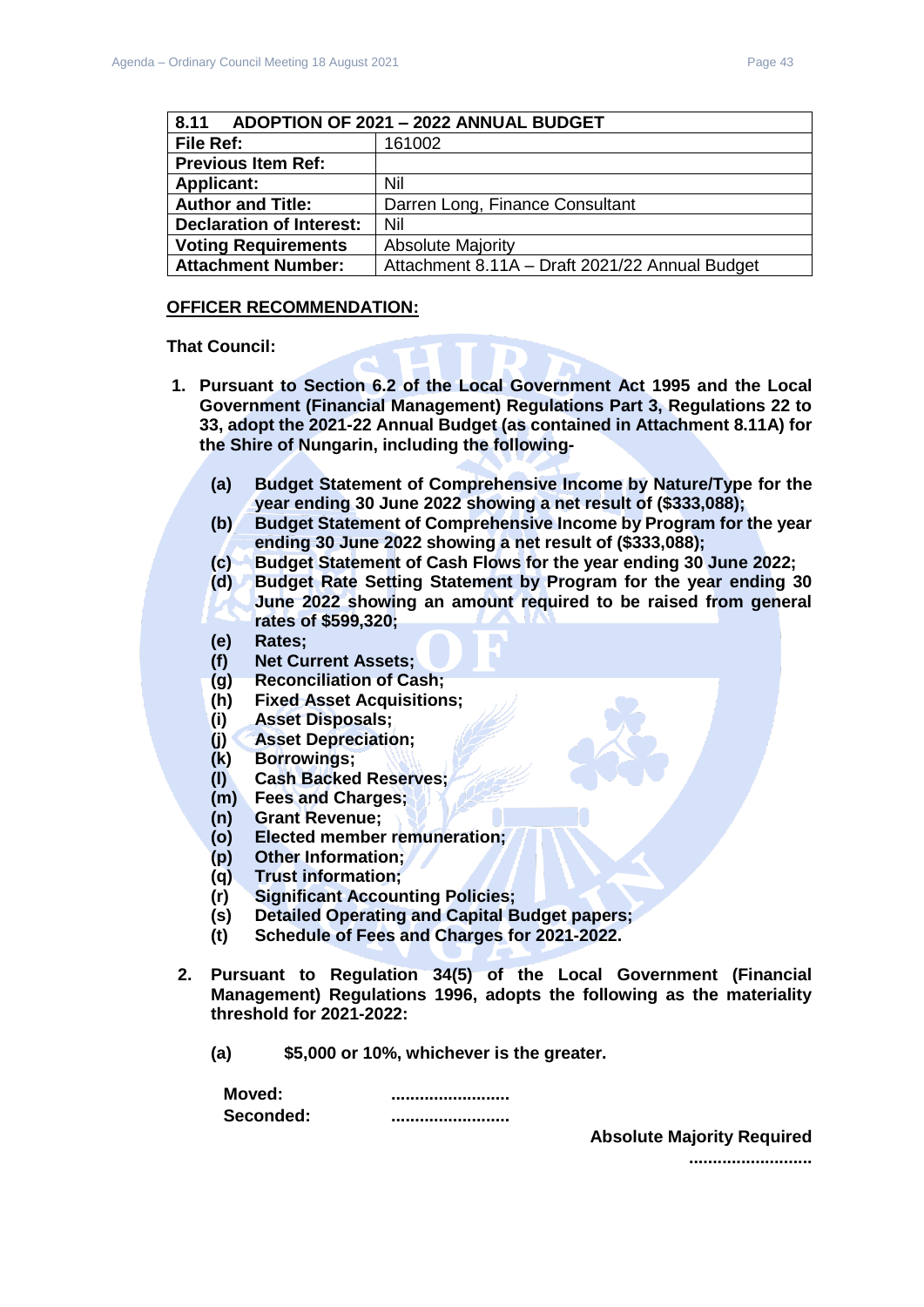#### **IN BRIEF**

Council is requested to consider and adopt the 2021 – 2022 Annual Budget.

#### **BACKGROUND**

The draft budget has been prepared in accordance with the presentations made to Councillors at two workshops held during July 2021. The following draft Annual Budget is presented to Council for consideration and adoption.

The 2021 -2022 Annual Budget has been prepared in accordance with Section 6.2 of the *Local Government Act 1995* and the *Local Government (Financial Management) Regulations* Part 3, Regulations 22 to 33.

#### **REPORT DETAIL**

The 2021-2022 Annual Budget comprises the following information-

- 1. Budget Statement of Comprehensive Income By Nature/Type for the Year Ending 30 June 2022
- 2. Budget Statement of Comprehensive Income By Program for the Year Ending 30 June 2022
- 3. Budget Statement of Cash Flows for the Year Ending 30 June 2022
- 4. Budget Rate Setting Statement by Program for the Year Ending 30 June 2022
- 5. Budget Statement of Financial Activity for the Year Ending 30 June 2022
- 6. Notes to the Budget
- 7. Detailed Operating & Non-Operating Statements

#### *Budget Highlights*

#### **Governance**

An allocation of \$19,000 has be set aside in the budget to review and update Integrated Planning documents, including Asset Management Plans and Long Term Financial Plan.

An allocation of \$15,000 has be set aside in the budget to undertake fair values for Land & Buildings, and Other Infrastructure asset classes.

#### Community Amenities

An allocation of \$13,286 has be set aside in the budget for NRM projects. These costs will be offset by Landcare grant funding of \$13,286 held as restricted cash.

#### Recreation & Culture

An allocation of \$25,000 has be set aside in the budget for urgent maintenance works to the sport dam.

#### **Transport**

An allocation of \$382,297 has been set aside for road maintenance.

#### Economic Services

An allocation of \$51,707 has be set aside in the budget for the control of noxious weeds/pest plants. These costs will be offset by a grant of \$51,707.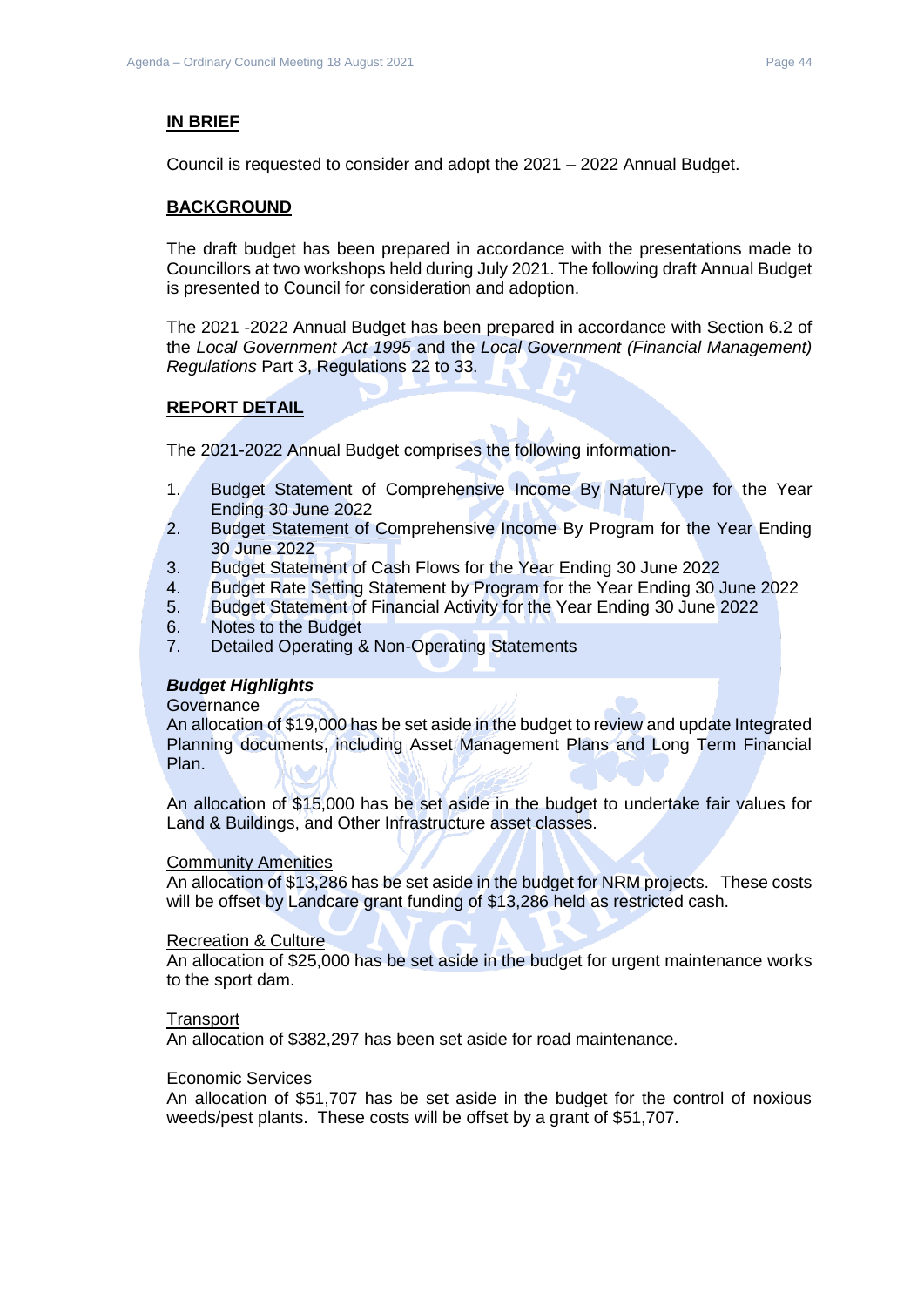#### Capital Expenditure Program

\$76,500 has been set aside for Transfer to the Plant Reserve to assist fund future plant purchases.

\$7,500 has been set aside in the budget to install equipment for the records room.

\$37,414 has been set aside in the budget to refurbish the bathroom at Lot 186 Danberrin Road.

\$373,700 has been set aside in the budget to fund the construction of a new fire brigade building. This will be mostly funded by an ESL grant of \$323,700.

\$47,000 has be set aside in the budget for renewal works to Council housing stock.

\$180,635 has be set aside in the budget for renewal works to the Post Office building, with funding from the Local Roads and Community Infrastructure Program, and a contribution of \$70,000 from the CRC.

Provision has been made in the budget for renewal works to the Recreation Centre of \$195,000, works to the Museum of \$58,000 and to McCorry's Hotel for \$70,000.

\$357,800 has been set aside for the replacement of heavy plant and light vehicles.

\$282,591 will be spent on Danberrin Road, with \$188,394 of grant funding coming from the Regional Road Group funding pool.

Provision has been made in the budget for \$194,009 of Roads to Recovery projects, with \$194,009 of grant funding coming from the Commonwealth Government.

\$77,816 will be spent on Councils own road construction projects. \$200,000 has been set aside for streetscape works.

\$51,247 has been set aside for the upgrade works to the caravan park.

#### **SHIRE OF NUNGARIN COMMUNITY STRATEGIC PLAN 2023**

| <b>Focus Area</b>             | Civic Leadership                                                   |
|-------------------------------|--------------------------------------------------------------------|
| <b>Aspiration</b>             | A strong local democracy with an actively engaged community and    |
|                               | effective partnership.                                             |
| <b>Objective</b>              | 16.3 Provide excellent customer service functions to all community |
|                               | members and rate payers.                                           |
|                               |                                                                    |
| <b>OTHED STRATE CIOLINIKS</b> |                                                                    |

# **OTHER STRATEGIC LINKS**

Nil

#### **STATUTORY ENVIRONMENT**

*Local Government Act (1995)* s.6.2. (1) states that each Local Government is to prepare an annual budget prior to 31 August, unless an extension from the Minister is granted.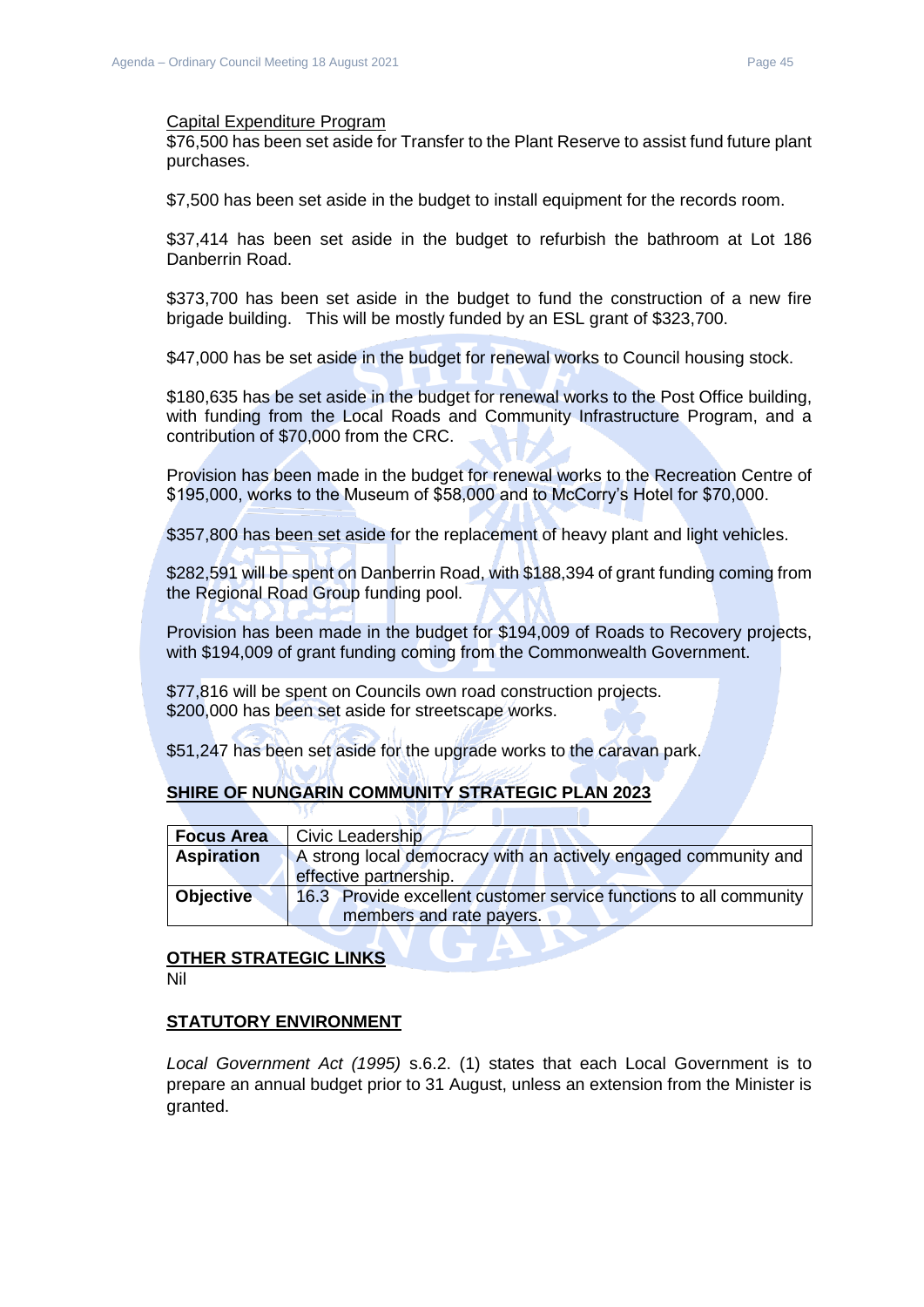#### **SUSTAINABILITY AND RISK CONSIDERATIONS**

#### **Economic – (Impact on the Economy of the Shire and Region)**

This draft budget has been developed based on sound financial management and accountability principles and is considered to support activities that drive a sustainable economic outcome for the community.

#### **Social – (Quality of life to community and / or affected land owners)**

The draft budget contains financial resourcing for a wide range of programs that deliver important community services to the Nungarin Shire residents. It is based on the principles of maintaining all services that are presently available to the community with an increased focus on efficiency.

#### **Policy Implications**

Nil

#### **Risk Management Implications**

| <b>Risk Level</b> | <b>Comment</b>                                                       |
|-------------------|----------------------------------------------------------------------|
| <b>High</b>       | To ensure the continued operations, it is imperative for the Council |
|                   | to consider and adopt the budget.                                    |

#### **CONSULTATION**

Two workshops were held with Councillors during July to work through the budget.

## **RESOURCE IMPLICATIONS**

#### **Financial**

The draft 2021 – 2022 lists all matters of an operational and capital nature, together with income sources and supporting information.

#### **Workforce**

The adoption of the budget includes several projects that will be undertaken by staff during the financial year.

#### **OPTIONS**

Council has the option of:

- 1. Adopting the budget as presented.
- 2. Amend the budget, noting that if there are amendments, the formal adoption of the budget will be delayed, which will likely affect cash flows and the implementation of some proposed services and initiative.

#### **CONCLUSION**

The proposed budget forms an integral part of Councils overall strategic planning.

The 2021 – 2022 budget presented for adoption is seen as responsible given there was no increase in 2020 -21 because of COVID-19. The document must also recognise the requirement to ensure the long-term sustainability of the Shire.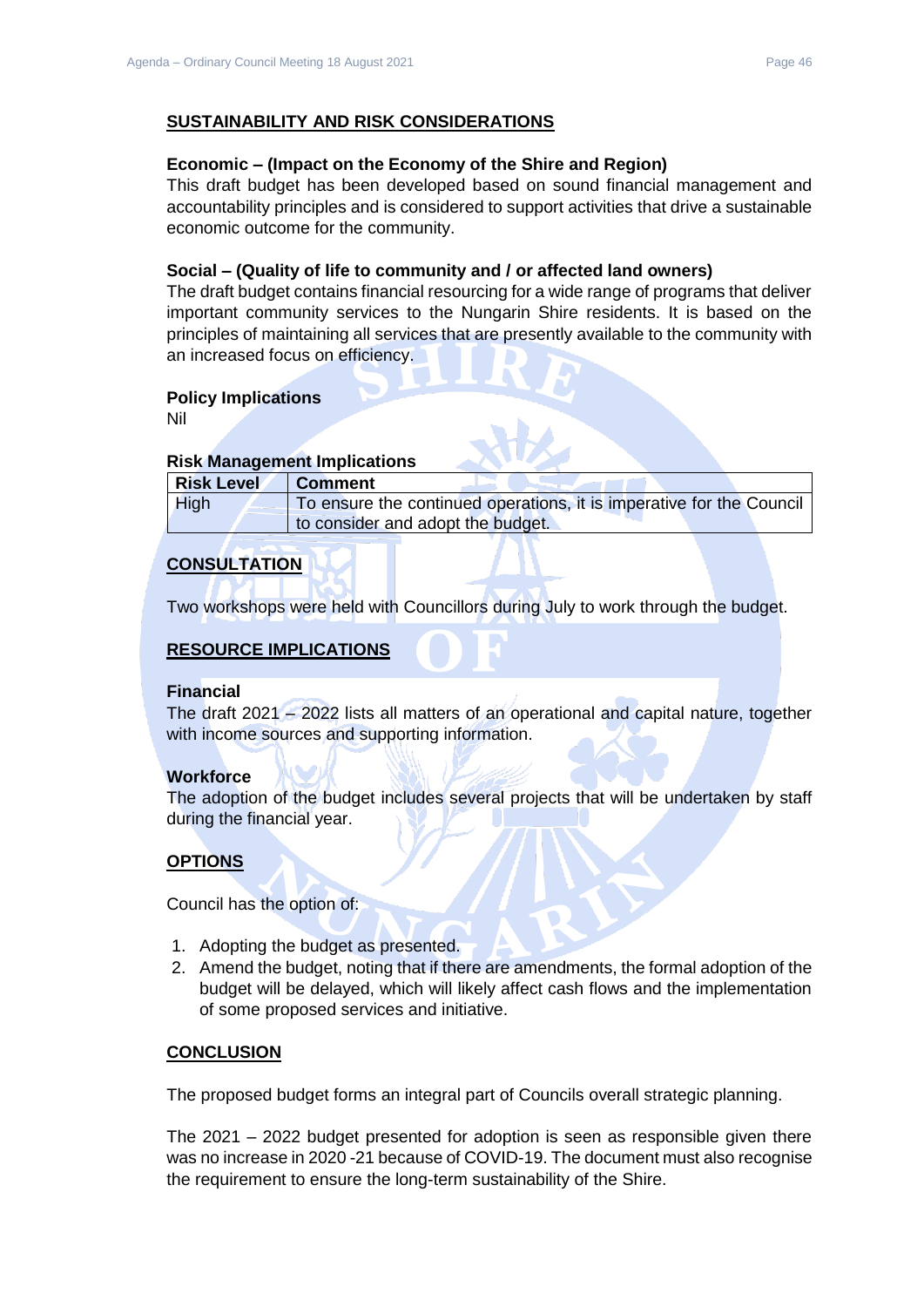**..........................**

<span id="page-46-0"></span>

| 8.12 CHIEF EXECUTIVE OFFICERS - KEY PERFORMANCE INDICATORS |                                             |  |  |  |  |
|------------------------------------------------------------|---------------------------------------------|--|--|--|--|
| <b>STATUS.</b>                                             |                                             |  |  |  |  |
| File Ref:                                                  | 41081                                       |  |  |  |  |
| <b>Previous Item Ref:</b>                                  | Council Resolution 6675 of 17 February 2021 |  |  |  |  |
| <b>Applicant:</b>                                          | Nil                                         |  |  |  |  |
| <b>Author and Title:</b>                                   | Leonard Long, Chief Executive Officer       |  |  |  |  |
| <b>Declaration of Interest:</b>                            | Nil                                         |  |  |  |  |
| <b>Voting Requirements</b>                                 | <b>Simple Majority</b>                      |  |  |  |  |
| <b>Attachment Number:</b>                                  | Nil                                         |  |  |  |  |

#### **OFFICER RECOMMENDATION:**

**That Council:**

**1. Notes the progress on the Chief Executive Officers Key Performance Indicators.**

#### Moved:

**Seconded: .........................**

#### **IN BRIEF**

This report is to provide Councillors with an update on the progress achieved to date by the Chief Executive Officer with regard to the approved Key Performance Indicators (KPI's).

#### **BACKGROUND**

As per the Chief Executive Officers employment contract approved at the Ordinary Council Meeting of 21 October 2021. KPI's are generally associated with the Community Strategic Plan (CSP), however, the current CSP needs to be reviewed. As such the KPI's allocated related to matter considered important to Council.

#### **REPORT DETAIL**

The following table outlines the current status and progress of the KPI's allocated to the Chief Executive Officer:

| a. Meet all statutory functions required by $\ $<br>the CEO.                              | Ongoing                                                                                    |  |  |
|-------------------------------------------------------------------------------------------|--------------------------------------------------------------------------------------------|--|--|
| b. Implement a five-year maintenance<br>program for all Council owned<br>buildings.       | Currently approximately 50% complete                                                       |  |  |
| c. Implement a record Keeping system in<br>accordance with the State Records Act<br>2000. | The new records module has been<br>installed and is up and running.                        |  |  |
| d. Continue working with DFES to finalise<br>the construction of the VBBF.                | The contract has been awarded with<br>works to commence within the next<br>couple of weeks |  |  |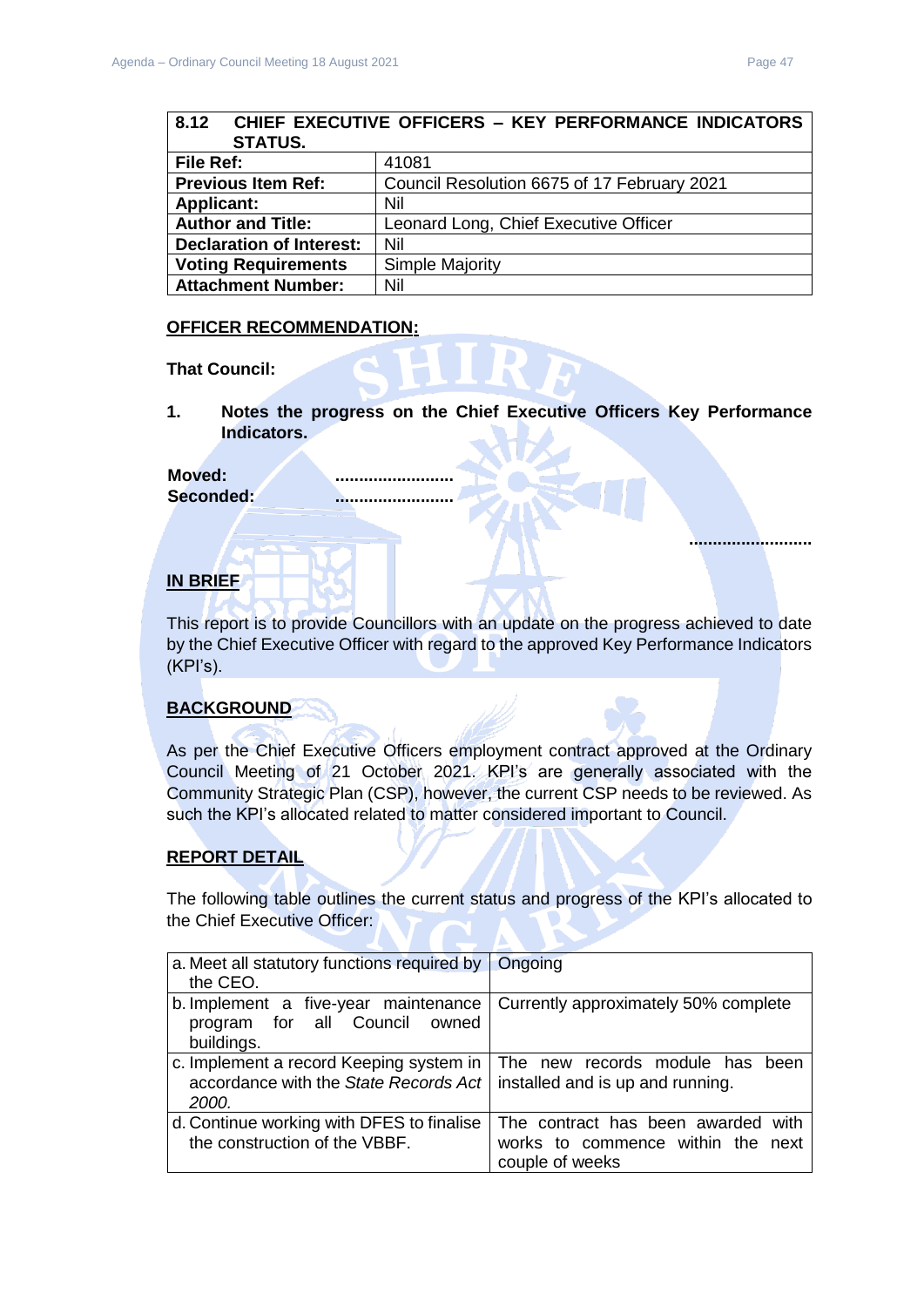| e. Begin the process for the renewal of<br>the Community Strategic Plan.       | Currently approximately 60% complete,<br>with the first round of community<br>consultation completed and a draft<br>document ready.                                                      |  |
|--------------------------------------------------------------------------------|------------------------------------------------------------------------------------------------------------------------------------------------------------------------------------------|--|
| f. Resolve the effluent disposal issue<br>linked to Grangarin Units.           | Completed with a<br>οf<br>saving<br>approximately \$60,000 a year. The new<br>system is being monitored.                                                                                 |  |
| g. Complete the $2^{nd}$ round of the LRCI<br>funded projects by December 2021 | Approximately 80% complete, with the<br>final 20% to be incorporated into the<br>round 3 LRCI funding. Other projects<br>associated with the round 2 LRCI funding<br>has been completed. |  |
| h. Work towards<br>creating<br>economic<br>diversity within the Shire          | ongoing                                                                                                                                                                                  |  |

## **SHIRE OF NUNGARIN COMMUNITY STRATEGIC PLAN 2023**

| <b>Focus Area</b> | <b>Civic Leadership</b>                                         |  |  |
|-------------------|-----------------------------------------------------------------|--|--|
| <b>Aspiration</b> | A strong local democracy with an actively engaged community and |  |  |
|                   | effective partnerships.                                         |  |  |
| <b>Objective</b>  | 16.8 Human Resource Excellence                                  |  |  |

## **OTHER STRATEGIC LINKS**

- Chief Executive Officer Employment Contract

## **STATUTORY ENVIRONMENT**

*Local Government Act 1995*

## **SUSTAINABILITY AND RISK CONSIDERATIONS**

*Economic - (Impact on the Economy of the Shire and Region)* Nil

*Social - (Quality of life to community and/or affected landowners)* Nil

#### *Policy Implications* Nil

#### **Risk Management Implications**

| Risk Level | Comment                                                            |
|------------|--------------------------------------------------------------------|
| Moderate   | It is important to be able to review the CEO's performance against |
|            | tangible measures to enable Council to determine the effectiveness |
|            | of the CEO.                                                        |

## **CONSULTATION**

Nil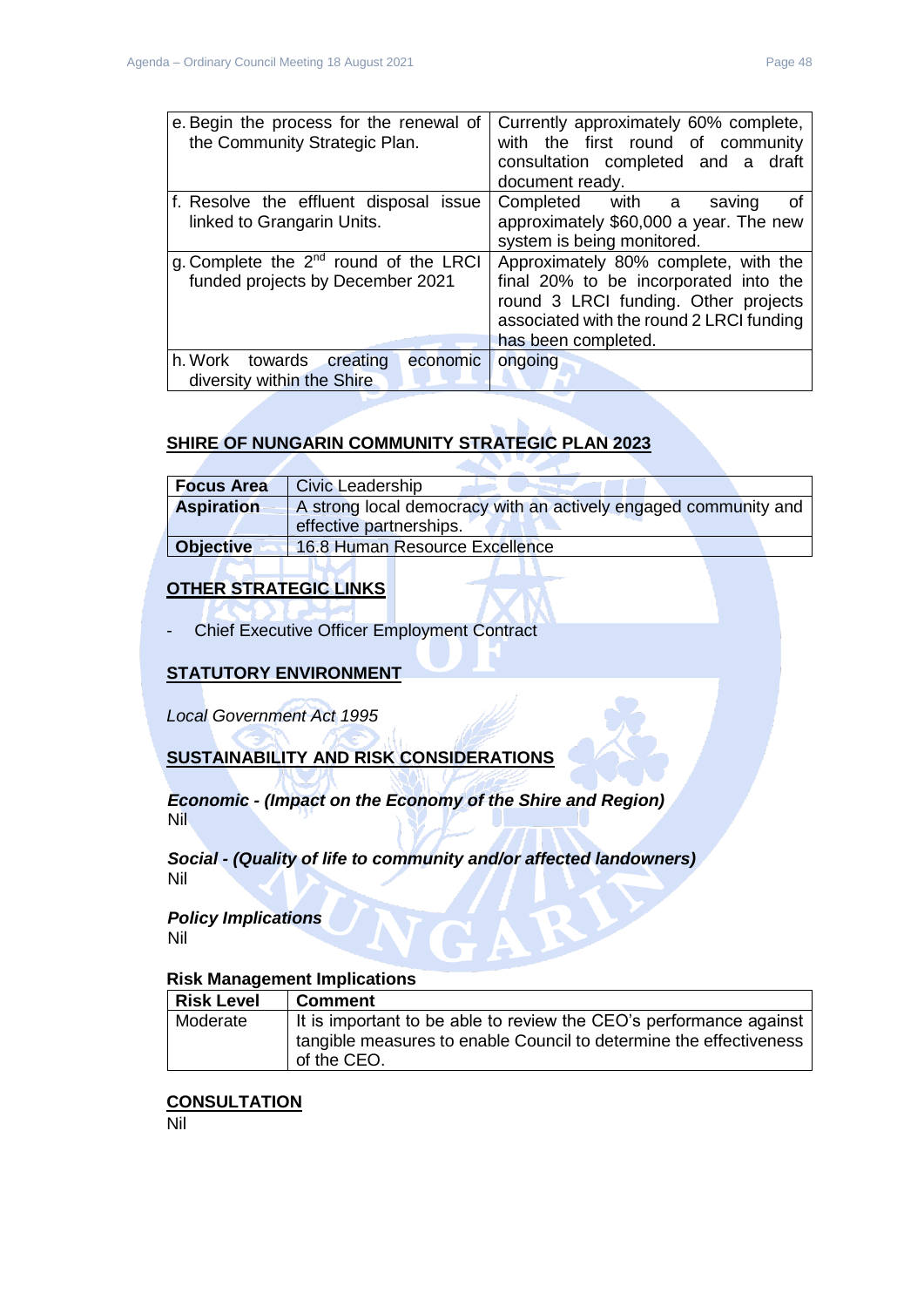#### **RESOURCE IMPLICATIONS**

**Financial** Nil

**Workforce** Nil

#### **CONCLUSION**

It is important for Councillors to remain informed of the progress of the Chief Executive Officer KPI's, this provides the Council the opportunity to query and / or clarify matter associated with the KPI's. This also ensure the seamless performance review undertaken annually on the CEO's performance.